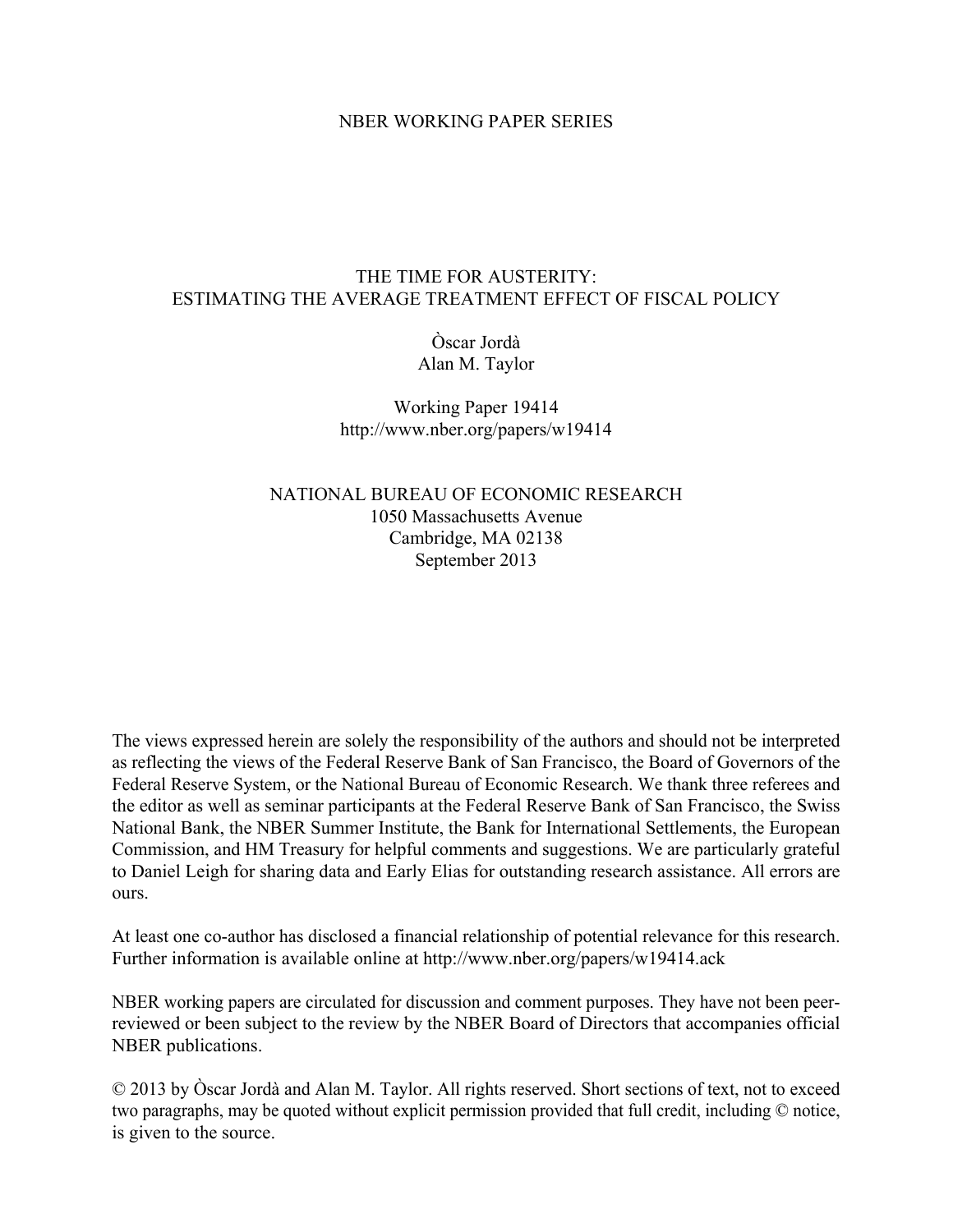The Time for Austerity: Estimating the Average Treatment Effect of Fiscal Policy Òscar Jordà and Alan M. Taylor NBER Working Paper No. 19414 September 2013, Revised September 2015 JEL No. C54,C99,E32,E62,H20,H5,N10

#### **ABSTRACT**

After the Global Financial Crisis a controversial rush to fiscal austerity followed in many countries. Yet research on the effects of austerity on macroeconomic aggregates was and still is unsettled, mired by the difficulty of identifying multipliers from observational data. This paper reconciles seemingly disparate estimates of multipliers within a unified and state-contingent framework. We achieve identification of causal effects with new propensity-score based methods for time series data. Using this novel approach, we show that austerity is always a drag on growth, and especially so in depressed economies: a one percent of GDP fiscal consolidation translates into a loss of 4 percent of real GDP over five years when implemented in a slump, rather than just 1 percent in a boom. We illustrate our findings with a counterfactual evaluation of the impact of the UK government's shift to austerity policies in 2010 on subsequent growth.

Òscar Jordà Economic Research, MS 1130 Federal Reserve Bank of San Francisco 101 Market St. San Francisco, CA 94105 and University of California, Davis oscar.jorda@sf.frb.org

Alan M. Taylor Department of Economics and Graduate School of Management University of California One Shields Ave Davis, CA 95616-8578 and NBER amtaylor@ucdavis.edu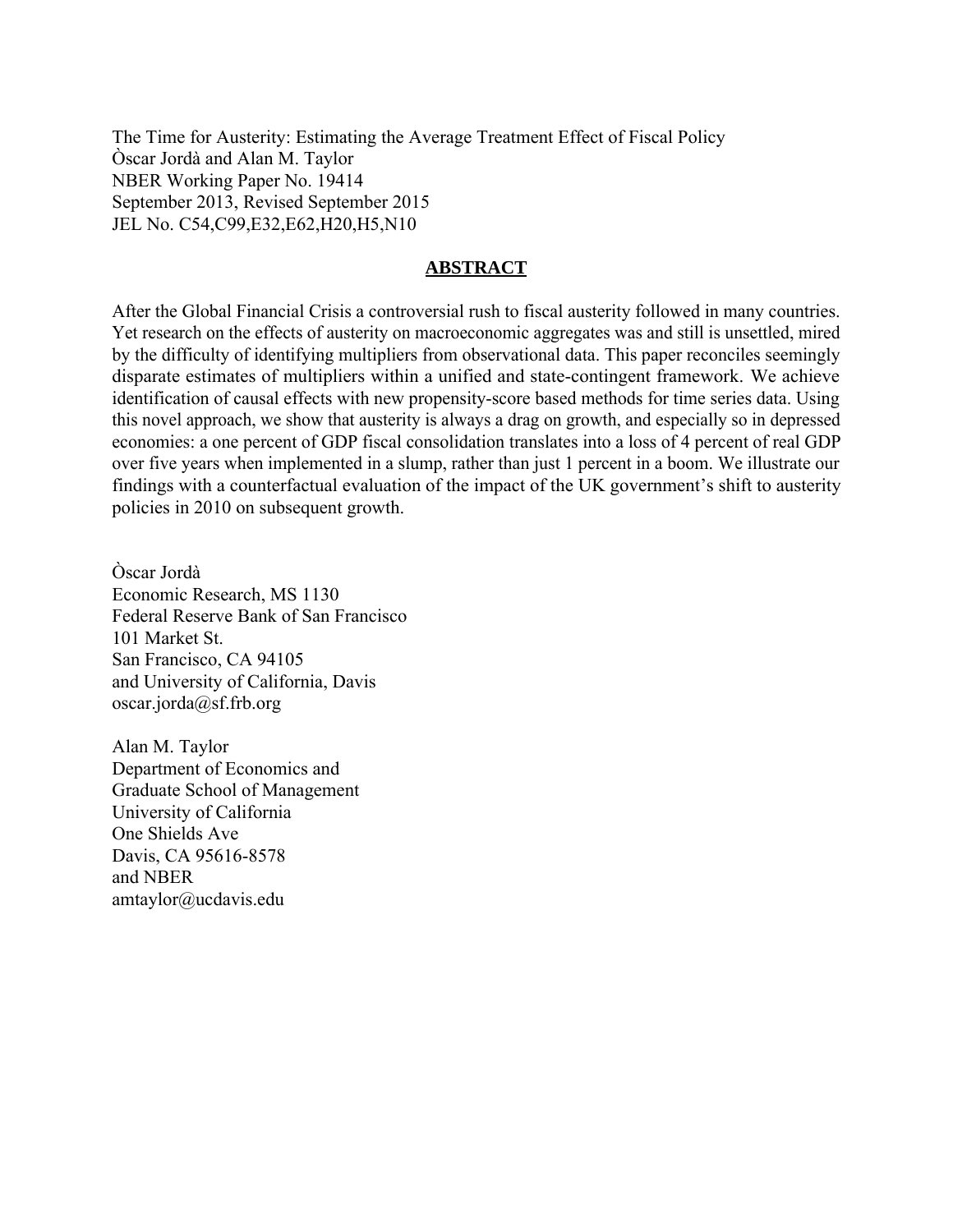*I solemnly affirm and believe, if a hundred or a thousand men of the same age, same temperament and habits, together with the same surroundings, were attacked at the same time by the same disease, that if one half followed the prescriptions of the doctors of the variety of those practicing at the present day, and that the other half took no medicine but relied on Nature's instincts, I have no doubt as to which half would escape. – Petrarch, letter to Boccaccio, 1364*

*The boom, not the slump, is the right time for austerity at the Treasury. – J. M. Keynes, 1937*

In 1809 on a battlefield in Portugal, in a defining experiment in epidemiological history, a Scottish surgeon and his colleagues attempted what some believe to have been the first recognizable medical trial, a test of the effectiveness of bloodletting on a sample of 366 soldiers allocated into treatment and control groups by alternation. The cure was shown to be bogus. Tests of this sort heralded the beginning of the end of premodern medicine, vindicating skeptics like Petrarch for whom the idea of a fair trial was a mere thought experiment. Yet, even with alternation, allocation bias—i.e., "insufficient randomization" remained pervasive in poor experimental designs (e.g., via foreknowledge of assignment) and the intellectual journey was only completed in the 1940s with the landmark British Medical Research Council trials of patulin and streptomycin. Ever since the randomized controlled trial has been the foundation of evidence-based medicine.<sup>1</sup>

Is a similar evidence-based macroeconomics possible and what can it learn from this noble scientific tradition? Ideas from the experimental approach bridge medicine, epidemiology, and statistics, and they have slowly infected empirical economics, although mostly on the micro side.<sup>2</sup> In this paper we delve into the experimental toolkit so as to re-examine a key issue for macroeconomics, the need to ensure treatments are somehow re-randomized in non-experimental data. We do this in the context of the foremost academic and policy dispute of the day—the effects of fiscal policy shocks on output (see, in particular, Alesina and Ardagna 2010; Guajardo, Leigh, and Pescatori 2014).<sup>3</sup>

<sup>1</sup>See Chalmers (2005, 2011), who discusses Petrarch, bloodletting, and the MRC clinical trials.

<sup>&</sup>lt;sup>2</sup>Angrist and Pischke (2010) judge that "progress has been slower in empirical macro." The fear that standard empirical practices would not work, especially for aggregate economic questions, goes back a long way, at least to J. S. Mill (1836), who favored a priori reasoning alone, arguing that: "There is a property common to almost all the moral sciences, and by which they are distinguished from many of the physical; this is, that it is seldom in our power to make experiments in them."

<sup>3</sup> Ironically enough, fiscal policy debates are now littered with medical metaphors. In 2011 German Finance Minister Wolfgang Schäuble wrote in The Financial Times, that "austerity is the only cure for the Eurozone"; while Paul Krugman, at The New York Times, likened it to "economic bloodletting'. In the FT, Martin Wolf, cautioned that "the idea that treatment is right irrespective of what happens to the patient falls into the realm of witch-doctoring, not science." Martin Taylor, former head of Barclays, put it bluntly: "Countries are being enrolled, like it or not, in the economic equivalent of clinical trials."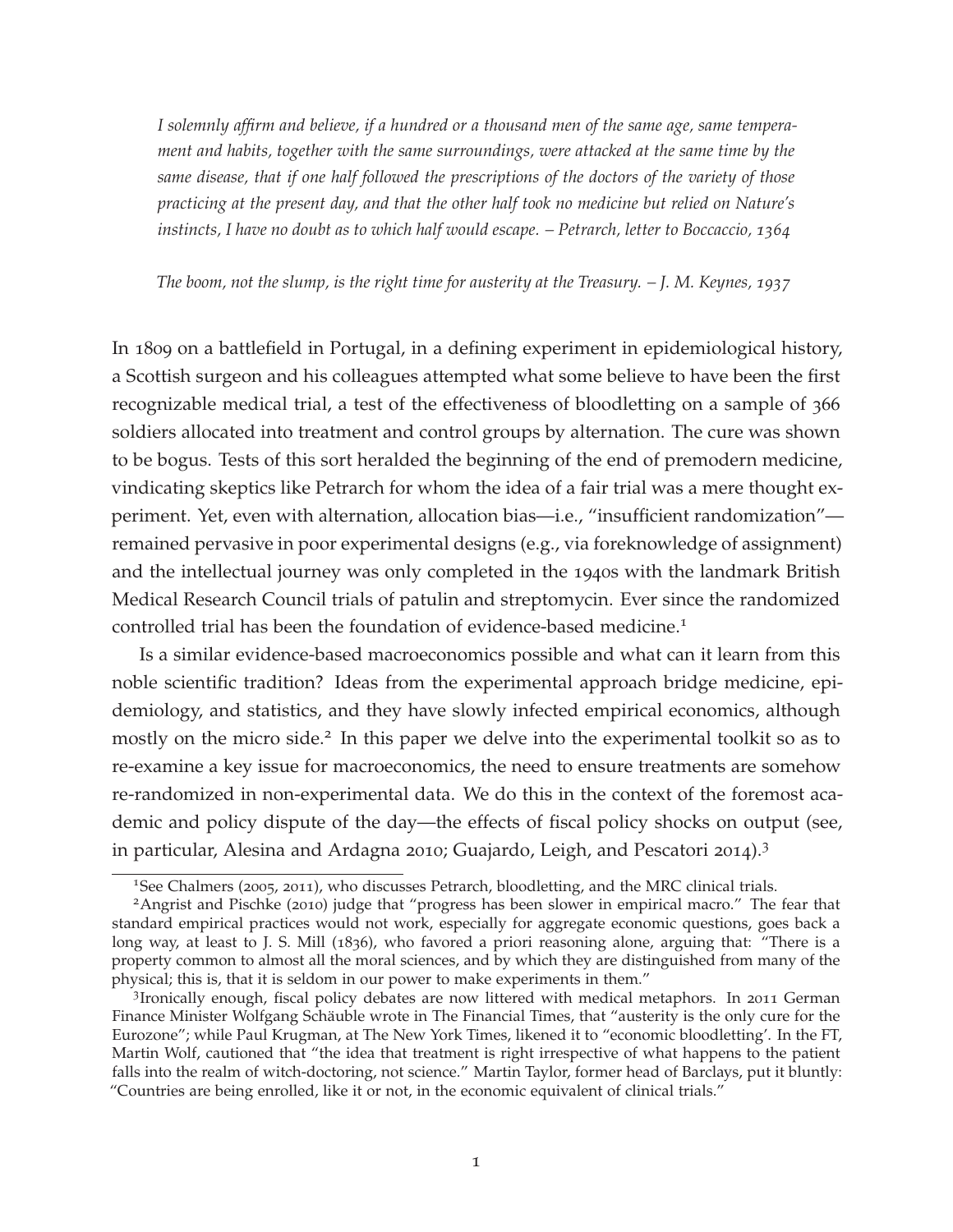Identification of the effects of fiscal consolidation in empirical studies has broadly taken one of two forms. In the context of a vector autoregression, one option is to achieve identification based on exclusion restrictions. In practice, these restrictions are roughly equivalent to a regression-control strategy based on a limited number of observable controls, and (usually) a linear conditional mean assumption. Examples of this strand of the literature include Alesina and Perotti (1995); Perotti (1999); and Mountford and Uhlig (2009). The other strand of the literature has approached the identification problem through instrumental variables. Examples of this approach include Auerbach and Gorodnichenko (2012, 2013), Mertens and Ravn (2013, 2014), and Owyang, Ramey and Zubairy (2013).

Following a new and arguably more promising direction, we take a third fork on the road to identification based on the Rubin Causal Model. This approach has the attractive features of being semiparametric (and hence flexible with respect to the functional form), providing better control for observables, and offering a more reliable alternative when the putative instrumental variables for policy action are themselves possibly endogenous. Tests of instrument validity are well-known to have low power (see, e.g. Cameron and Trivedi 2005) but, more importantly, formal testing is not an option when we are in the case of exact identification.

We find that, on average, fiscal consolidations generate a drag on GDP growth. The effect is also state dependent: if a 1 percent of GDP fiscal consolidation is imposed in a slump then it results in a real GDP loss of around 4 percent over five years, rather than just 1 percent in a boom. We arrive at this conclusion by carefully constructing an encompassing framework that allows us to evaluate the type of approach followed by several recent papers in the literature (to be discussed in detail shortly) to improve comparability with the methods we introduce in this paper. In addition to accommodating existing methods, the framework allows us to address the identification concerns we uncover via the application of an estimator from the family of "doubly robust" augmented inversepropensity-score weighted regression adjustment methods (Robins, Rotnizky, and Zhao 1994; Robins 1999; Scharfstein, Rotnitzky, and Robins 1999; Hirano, Imbens, and Ridder 2003; Lunceford and Davidian 2004; Imbens 2004; Glynn and Quinn 2010).

To provide more texture to our results, we evaluate the UK austerity program implemented by the Coalition government after the 2010 election. The Global Financial Crisis struck the US and the UK in a similar way and these economies ran on parallel trajectories until 2010. Thereafter the UK experienced a second slowdown while the US continued to grow. Using our estimates we compute how much of the slowdown could be attributed to the austerity program; we find it to be a very significant contribution (ris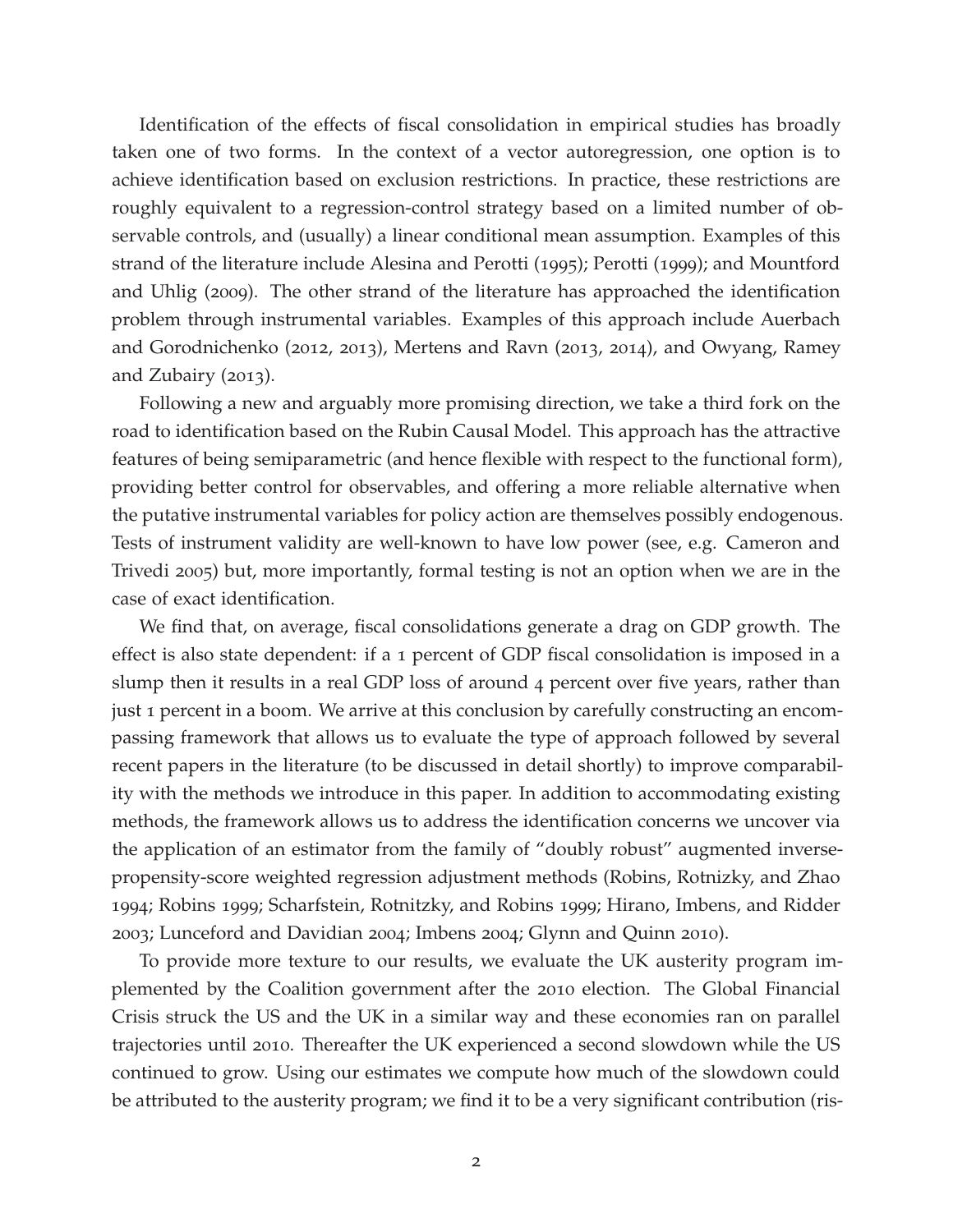ing to 3.4% of GDP in 2013) and larger than official estimates. Thus, better models, with state-dependent features, could improve official fiscal policy analyses going forward.

#### 1. The Austerity Debate: A Road Map

Are fiscal consolidations expansionary, neutral, or contractionary? In order to answer this question, and understand the different answers the literature has arrived at so far, we proceed in a series of incremental stages.

First, we use the OECD annual panel dataset adopted in two recent high-profile yet seemingly irreconcilable studies. The "expansionary austerity" idea has come to be associated with the paper by Alesina and Ardagna (2010, henceforth AA) an idea perhaps dating back to at least Giavazzi and Pagano (1990). On the opposite side, the IMF team of Guajardo, Leigh, and Pescatori (2014, henceforth GLP) reached the opposite conclusion of "contractionary austerity." By juxtaposing these two papers we are not implying that the literature falls evenly or comprehensively within these two camps. We use the contraposition as a rhetorical device much like Perotti (2013), who presents a lucid discussion of the empirical pitfalls in this research area.

Second, we use (Jordà 2005) local projections (LPs), rather than structural vector auto regressions (SVARs). The reason is that, among other advantages that we will discuss momentarily, LPs are a convenient pedestal on which all extensions of existing estimation methods can rest. The unified framework provides the reader a way to compare the results across a set of nested estimation strategies.

LPs provide a flexible semi-parametric regression control strategy to estimate dynamic multipliers and include, as a special case, impulse responses calculated with an SVAR. LPs accommodate possibly nonlinear, or state-dependent responses easily, and indeed we find that the effects of fiscal policy can be very different in the boom and the slump, as emphasized by Keynes in the 1930s. State-dependent multipliers based on LPs have been taken up in some very recent papers (Auerbach and Gorodnichenko 2012, 2013, for the US and OECD; Owyang, Ramey, and Zubairy 2013, for the US and Canada). Other recent papers on state-dependent multipliers, using various measures of slack, include Barro and Redlick (2011) and Nakamura and Steinsson (2014). For a critical survey see Parker (2011). Long ago, Perotti (1999) explored the idea of "expansionary austerity" with state-dependent multipliers.

We calculate the impact of fiscal policy shocks based on LPs using the AA measure of policy, the change in the cyclically-adjusted primary balance (d.CAPB).<sup>4</sup> When we

<sup>4</sup>The d.CAPB measure used by AA is based on Blanchard (1993). The construction of this variable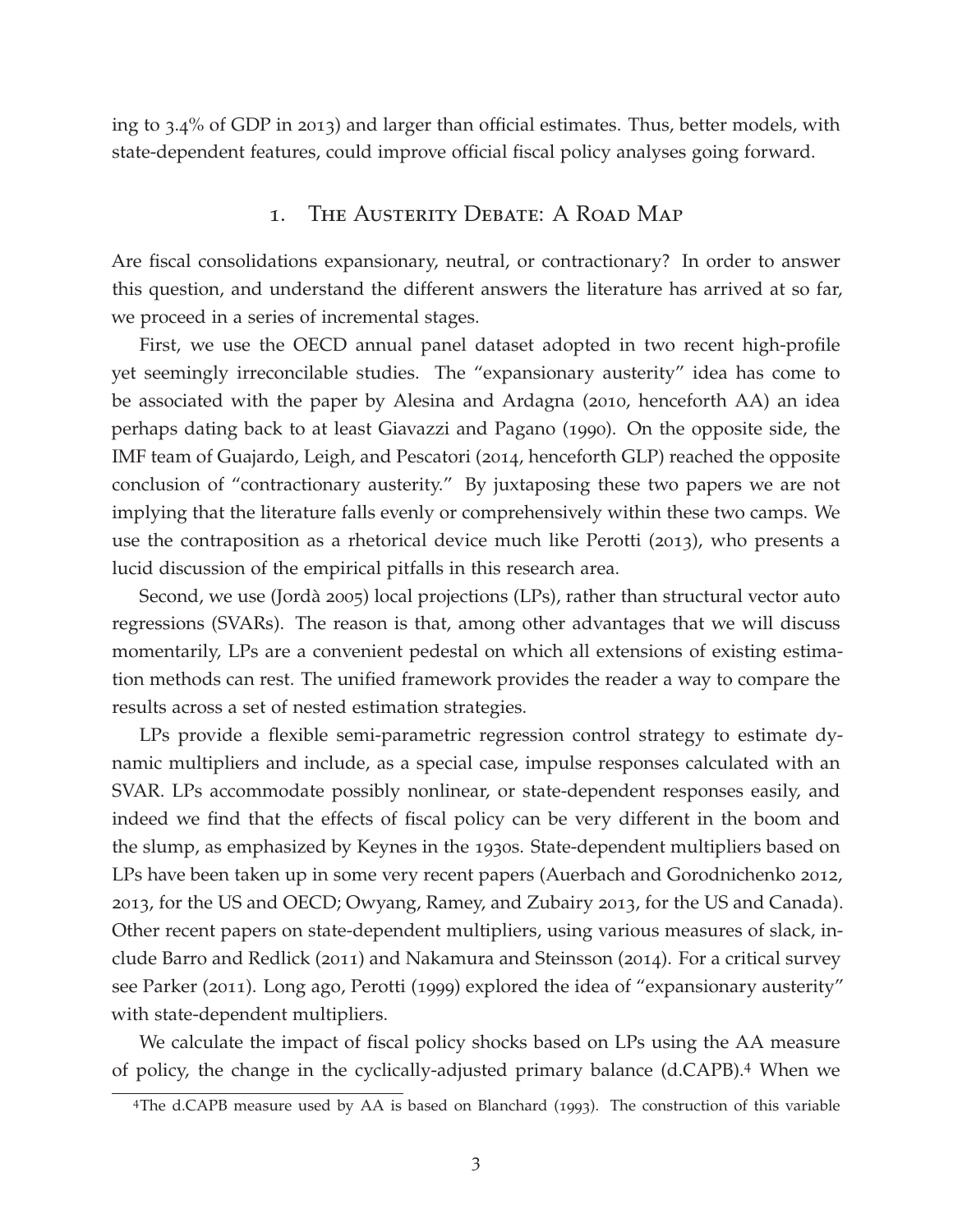restrict attention to "large" shocks (changes in CAPB larger in magnitude than 1.5% of GDP, which is the benchmark cutoff value used by AA and proposed earlier by Alesina and Perotti 1995), we replicate the "expansionary austerity" result. However, when we condition on the state of the economy, we find that this result is driven entirely by what happens during a boom. The expansionary effects of fiscal consolidation evaporate when the economy is in a slump.

Third, we then use instrumental variable (IV) estimation of the LPs to account for unobserved confounders. Specifically, we instrument the cyclically-adjusted primary balance using the IMF's narrative measure of an exogenous fiscal consolidation in GLP. This type of "narrative-based identification" has been applied by, e.g., Mertens and Ravn (2013, 2014), Ramey and Shapiro (1998), and Romer and Romer (1989, 1997). Our IV estimation then turns out to replicate the flavor of the GLP results: austerity is contractionary, and strongly so in slumps.

Fourth, we show that the proposed IMF narrative instrumental variable has a significant forecastable element driven by plausible state variables, such as the debt-to-GDP level, the cyclical level or rate of growth of real GDP, and the lagged treatment indicator itself (since austerity programs are typically persistent, multi-year affairs).<sup>5</sup> Formal testing of instrument validity is not possible since we have exact (not over-) identification. However, the evidence that we provide calls into question the validity of the narrative instrumental variable. As noted above in the history of medicine, and as with any efforts to construct a narrative policy variable that is exogenous, one has to worry about the possibility that treatment is still contaminated by endogeneity, which would impart allocation bias to any estimates.<sup>6</sup>

Fifth, in order to purge remaining allocation bias we use inverse probability weighting (IPW) estimation based on a prediction model of the narrative policy variable to estimate the LP responses. We consider the IMF narrative policy variable as a "fiscal treatment"—i.e., a binary indicator rather than a continuous variable—and we are interested in characterizing a dynamic *average treatment effect* (ATE). In new work, Angrist, Jordà, and Kuersteiner (2013) introduce IPW estimators in a time series context to calculate the dynamic ATE responses to policy interventions. We follow a slightly different approach using augmented regression-adjusted estimation instead, denoted AIPW,

consists of adjusting for cyclical fluctuations using the unemployment rate.

<sup>5</sup>The potential endogeneity of fiscal consolidation episodes has been noted by other authors. For example, Ardagna (2004) uses political variables as an exogenous driver for consolidation in a GLS simultaneous equation model of growth and consolidation for the period 1975–2002. Hernández De Cos and Moral-Benito (2013) use economic variables as instruments.

<sup>&</sup>lt;sup>6</sup>For example, in the debate over the use of narrative methods to assess monetary policy, see the exchange between Leeper (1997) and Romer and Romer (1997).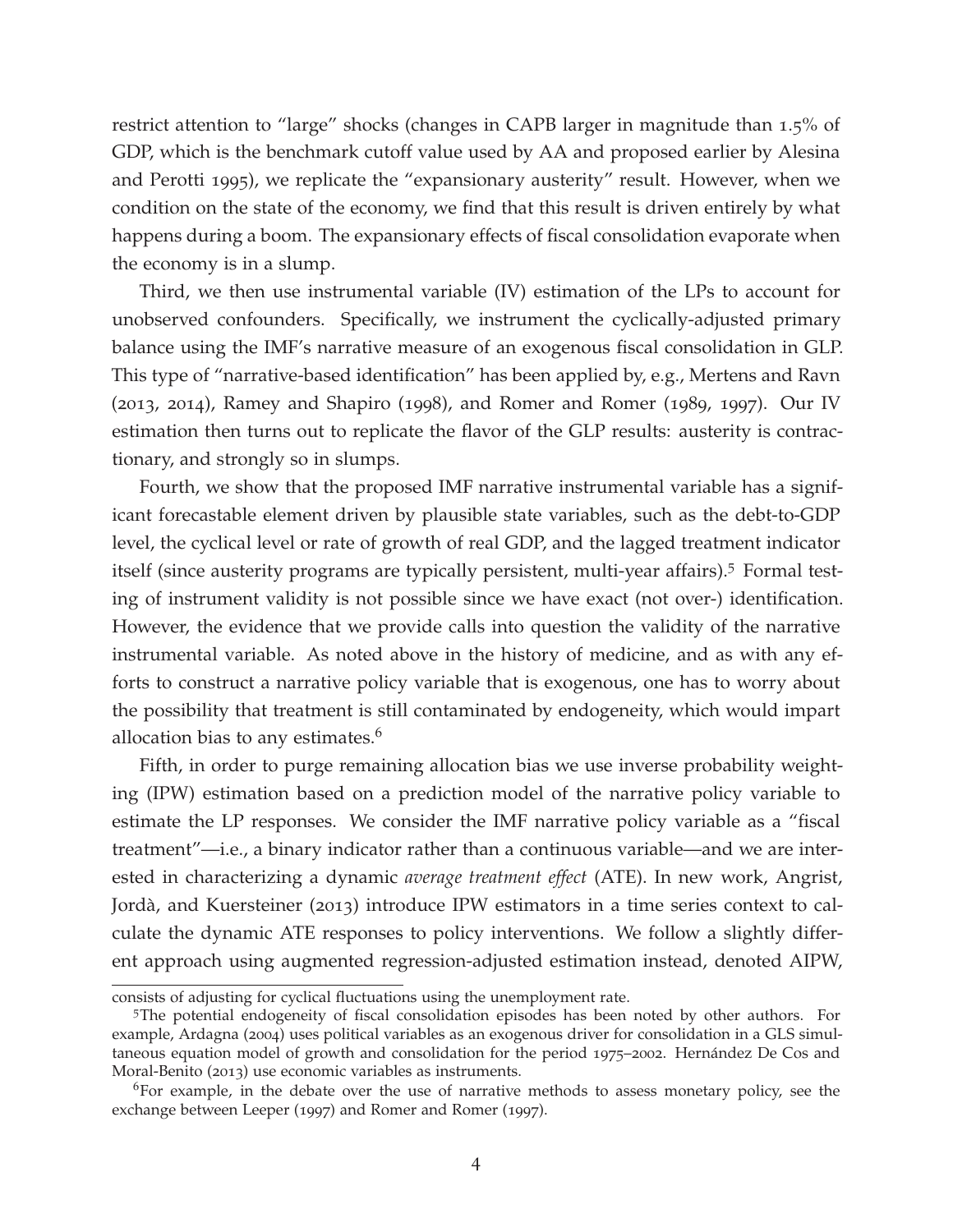which combines inverse probability weighting with regression control and adjusts the estimator to achieve semi-parametric efficiency (see, e.g., Lunceford and Davidian 2004). Our AIPW estimator falls into the broad class of "doubly robust" estimators of which Robins, Rotnitzky, and Zhao (1994) is perhaps the earliest reference (see also Robins 1999; Scharfstein, Rotnitzky, and Robins 1999; Hirano, Imbens, and Ridder 2003; Lunceford and Davidian 2004; Imbens 2004; Glynn and Quinn 2010). The "doubly robust" property means that consistency of the estimated ATE can be proved in the special cases where either the propensity score model and/or the conditional mean is correctly specified; Monte Carlo evidence also suggests that the estimator performs better than alternatives even in more general cases too.

The remainder of the paper expands on each of these stages in turn.

#### 2. Replicating Expansionary Austerity: OLS Results

Our first estimates use OLS estimation with the LP method, based on what is the traditional variable in the literature, the change in the cyclically adjusted primary balance (denoted d.CAPB), the same variable used by Alesina and Perotti (1995) and by AA, and used as a reference point by GLP in the IMF study. The local projection is done from year 0, when a policy change is assumed to be announced, with the fiscal impacts first felt in year 1, consistent with the timing in GLP. The LP output forecast path is constructed out to year 5, and deviations from year 0 levels are shown, and also the sum of these deviations, or "lost output" across all of those five years.

To create a benchmark estimating equation that mimics the standard setup in the literature, the typical LP equation that we estimate has the form

$$
y_{i,t+h} - y_{i,t} = \alpha_i^h + \Lambda^h D_{i,t+1} + \beta_{L0}^h \Delta y_{i,t} + \beta_{L1}^h \Delta y_{i,t-1} + \beta_C^h y_{i,t}^C + v_{i,t+h}
$$
(1)

for  $h = 1, ..., 5$ , and where  $y_{i,t+h} - y_{i,t}$  denotes the cumulative change from time *t* to  $t + h$  in 100 times the log of real GDP, the  $\alpha_i^h$  $\sum_{i}^{n}$  are country-fixed effects, and  $D_{i,t}$  denotes the d.CAPB policy variable (measured from time  $t$  to time  $t + 1$  given the assumed timing of the announcement and implementation of fiscal plans). Finally, to control for reversion to the potential output trend, the term  $y_i^C$  $\int_{i,t}^{C}$  is the output gap, denoting the cyclical component of GDP, and it is proxied here by deviations of log real GDP from an HP trend estimated with a smoothing parameter of  $\lambda = 100$ . We use the subscripts *L*0 and *L*1 for the *β* parameters associated to  $\Delta y_{i,t-1}$  for  $l = 0,1$  so as not to confuse them with the  $j = 1, 0$  treatment-control index that we will use later.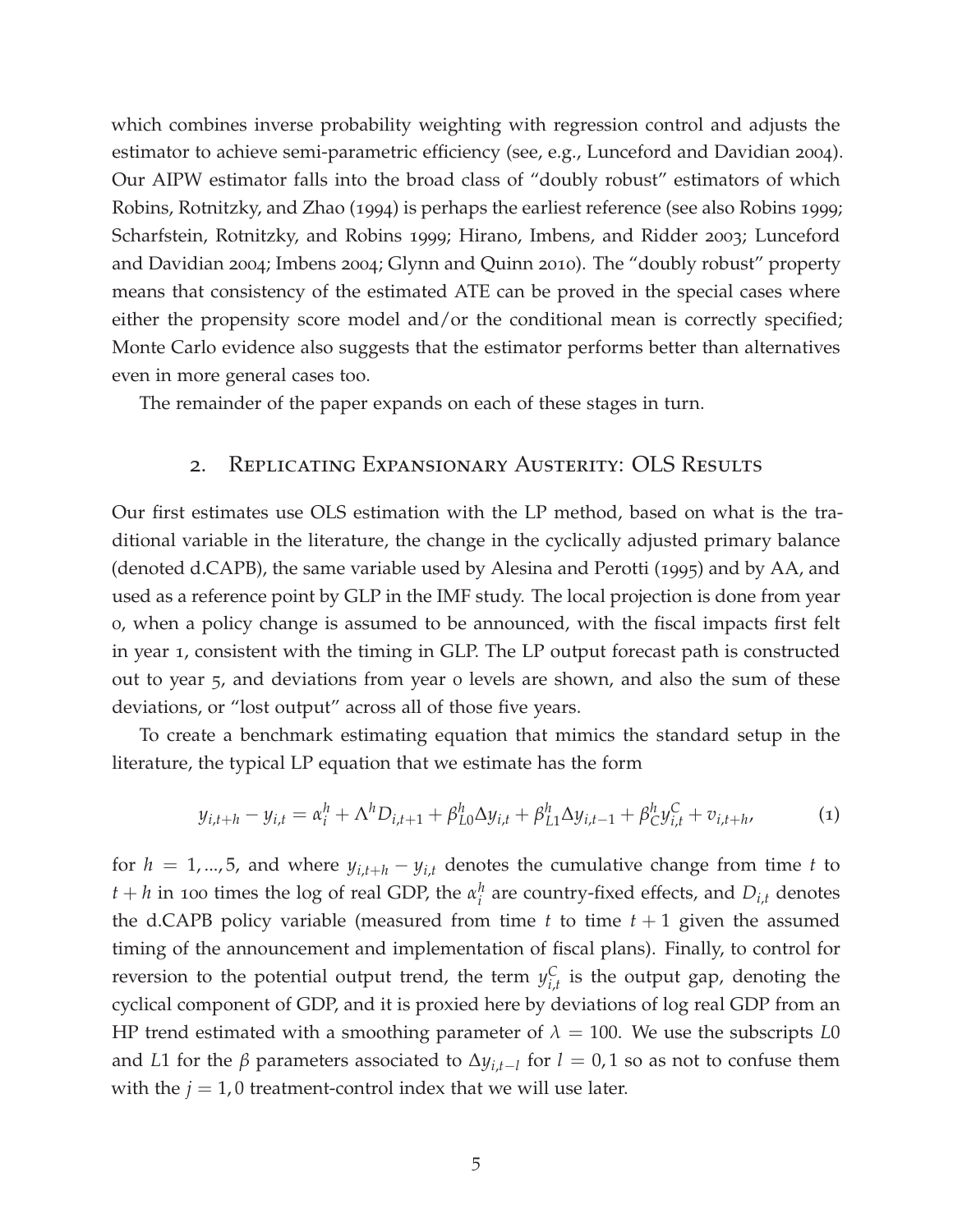| <b>Table 1:</b> Fiscal multiplier, effect of d.CAPB, OLS estimates |  |
|--------------------------------------------------------------------|--|
|--------------------------------------------------------------------|--|

|                                                           | $\left( 1\right)$   | $\left( 2\right)$   | (3)               | (4)                  | (5)                  | (6)                            |
|-----------------------------------------------------------|---------------------|---------------------|-------------------|----------------------|----------------------|--------------------------------|
|                                                           | Year 1              | Year 2              | Year 3            | Year 4               | Year 5               | Sum                            |
| Fiscal multiplier,                                        | $0.11***$           | $0.12***$           | $-0.04$           | $-0.21***$           | $-0.32***$           | $-0.42$ <sup>**</sup>          |
| full sample                                               | (0.04)              | (0.05)              | (0.04)            | (0.07)               | (0.12)               | (0.16)                         |
| Fiscal multiplier,<br>large change in CAPB ( $> 1.5\%$ )  | $0.12***$<br>(0.04) | $0.13***$<br>(0.05) | $-0.04$<br>(0.04) | $-0.23***$<br>(0.07) | $-0.33***$<br>(0.12) | $-0.41$ <sup>*</sup><br>(0.19) |
| Fiscal multiplier,<br>small change in CAPB ( $\leq$ 1.5%) | 0.06<br>(0.07)      | 0.11<br>(0.15)      | 0.03<br>(0.14)    | $-0.07$<br>(0.19)    | $-0.23$<br>(0.28)    | $-0.53$<br>(0.50)              |
| <b>Observations</b>                                       | 457                 | 440                 | 423               | 406                  | 389                  | 389                            |

Deviation in log real GDP (relative to Year  $o$ ,  $\times$  100)

*Notes:* Standard errors (clustered by country) in parentheses. ∗∗∗/ ∗∗/ ∗ indicate *p* < 0.01/0.05/0.10. Additional controls: cyclical component of *y*, 2 lags of change in *y*, country fixed effects.

Our choice of using the HP filter with  $\lambda = 100$  was justified by a series of experiments undertaken with US postwar data (from FRED) which showed that a relatively high smoothing parameter was needed if the proposed proxy series (HP filtered log real GDP) was to come close to matching the official CBO output gap series. We also replicated this type of analysis using a bandpass filter tuned to various frequencies, and the conclusions were very similar. That is to say, we found that the conventional filter frequencies typically used in the business cycle literature are too low to provide a good match with the output gap, which is what we want in our model so as to control for reversion to trend. These experiments are available from the authors upon request.

The specification (1) nests the main elements in AA and GLP to facilitate comparisons of our results with theirs. The coefficient  $\Lambda^h$  from expression (1) is the parameter governing the impact of the continuous policy treatment measured by d.CAPB and corresponds to the constrained version of expression (7) below in Section 5, where we have rearranged that expression to get a direct estimate of the average response to policy intervention  $\Lambda^h$  from the regression output, but it is otherwise specified the same way.

Table 1 reports estimates based on expression (1). Estimated log real GDP impacts  $(\times$  100) for each year are reported in columns 1 to 5, and the 5-year sum of the deviations in final column 6. In parallel with the main result in AA, although the effects are economically modest, the data appear to support the notion that fiscal consolidation can be expansionary (especially in the first two years), although the cumulative effect over a five year period is small and negative. If we focus on multiplier estimates based on large consolidations (i.e., changes in CAPB larger than 1.5 percent of GDP using the Alesina and Perotti (1995) and AA cutoff value), then the results are almost identical. Small consolidation packages have a small effect on output, but the estimates are imprecise.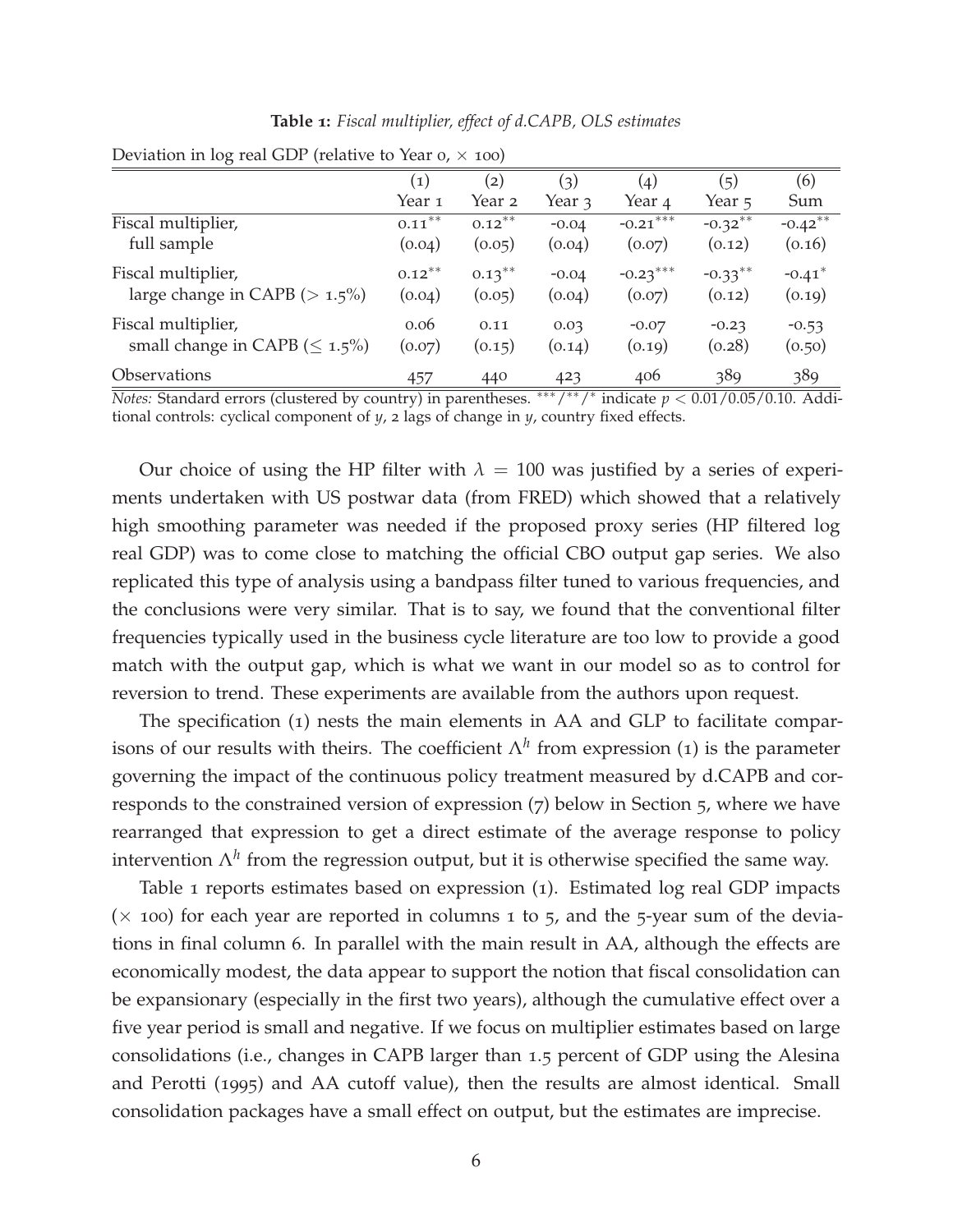Would the picture change much if we broke down the analysis of the impact of consolidation as a function of whether the economy is experiencing a boom or a slump? Estimation was next carried out on two bins of the data to allow responses to be state dependent. We sort on the sign of  $y^C$ , the time-o output gap (HP filtered) into "boom" and "slump" bins, to capture conditions at time o varying across the cycle. This partition places just over 200 observations in each of the "boom" and "slump" bins, given the AA-GLP combined dataset with about 450 observations in total, after allowing for observations lost due to lags. Note that this partition is meant to provide a more granular statistical summary of the main features of the data. We are not arguing whether or not a boom or a slump is more likely under a particular choice of fiscal policy or another.

Table 2 shows OLS estimated responses using expression (1) by sorting the data into these two bins. Panel (a) shows the estimated response coefficient at year *h* based on values of d.CAPB common to the AA and GLP datasets. Panel (b) shows results when we estimate separate response coefficients for "large" and "small" changes in d.CAPB, following the 1.5% of GDP cutoff value employed by Alesina and Perotti (1995) and by AA. These distinctions prove to be relatively unimportant since, as can be seen, all of the action is driven by "large" changes, with similar coefficients on the "large" changes in panel (b) and all changes in panel (a). In panel (b), the coefficients for "small" changes are small and not statistically significant at conventional levels. This is similar to what we found in Table 1.

The results are reasonable and consistent with the literature, and particularly the GLP replication of the AA-type results. The OLS estimates suggest that fiscal austerity is expansionary, since the only statistically significant coefficients are ones that have a positive sign. However, our stratification of the results by the state of the cycle at time 0 brings out a new insight, and shows that this result is entirely driven by what happens in booms. It is only in the boom that we find a significant positive response of real GDP to fiscal tightening, with a coefficient or "multiplier" (the more general usage of the term, which we follow in the remainder of the paper) of nearly 0.25 in years 1 and 2. Over 5 years the sum of these effects is small, near 0.15. In the slump, the estimate of the policy response is not statistically different from zero and in many cases it is negative.

## 3. Replicating Contractionary Austerity: IV Results

One widely shared concern with the OLS estimates just discussed is that the policy measure d.CAPB may be highly imperfect for the job. It likely suffers from both measurement error and endogeneity. A recent frank discussion of the measurement problems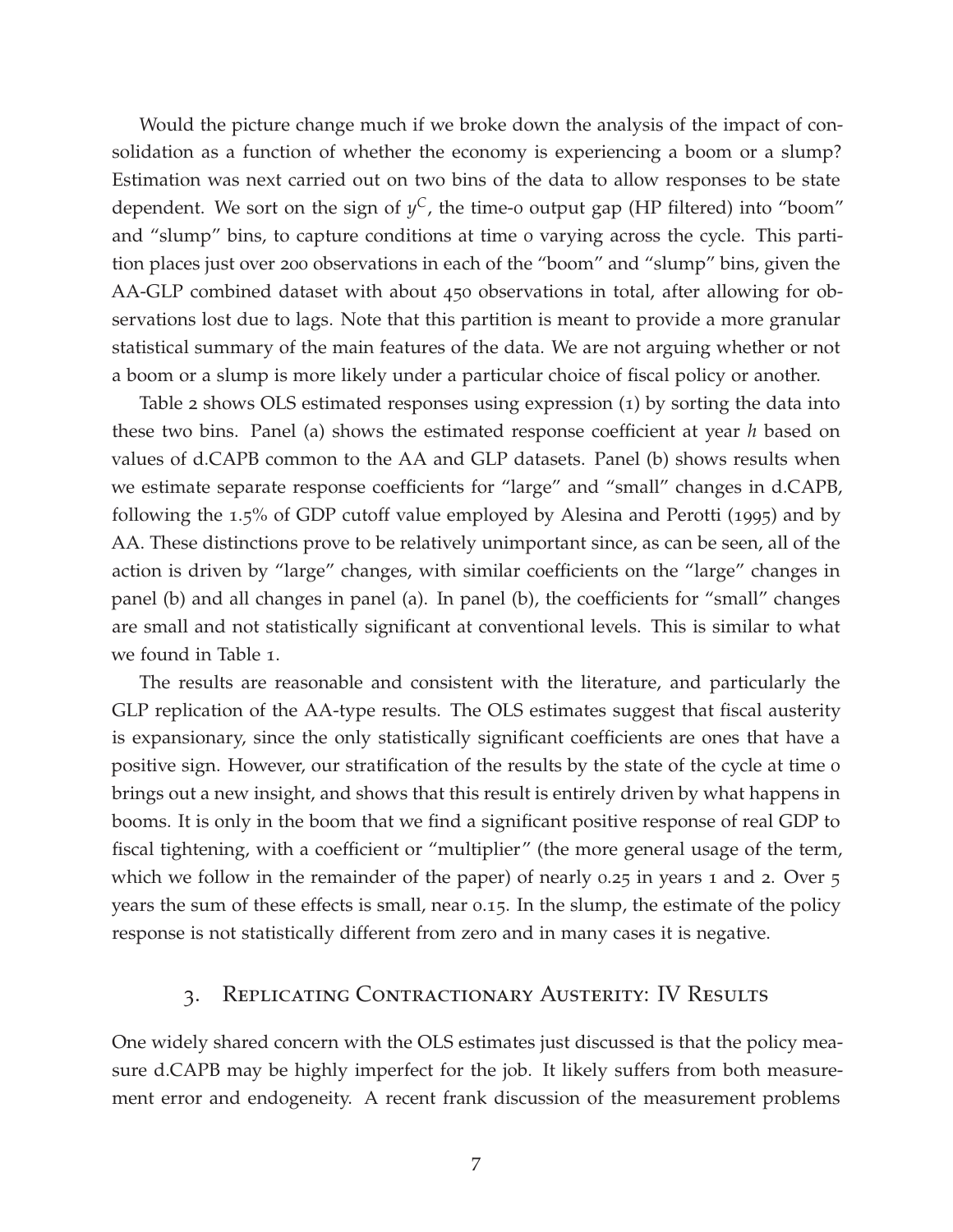| <b>Table 2:</b> Fiscal multiplier, effect of d.CAPB, OLS estimates, booms v. slumps |  |  |  |  |  |  |  |
|-------------------------------------------------------------------------------------|--|--|--|--|--|--|--|
|-------------------------------------------------------------------------------------|--|--|--|--|--|--|--|

| $\circ$                                                                                           |                   |           |         |                      |            |           |
|---------------------------------------------------------------------------------------------------|-------------------|-----------|---------|----------------------|------------|-----------|
| (a) Uniform effect of d.CAPB changes                                                              |                   |           |         |                      |            |           |
|                                                                                                   | (1)               | (2)       | (3)     | (4)                  | (5)        | (6)       |
|                                                                                                   | Year 1            | Year 2    | Year 3  | Year 4               | Year 5     | Sum       |
| Fiscal multiplier, $y^C > 0$ , boom                                                               | $0.21***$         | $0.24***$ | 0.05    | $-0.17$              | $-0.22$    | $-0.02$   |
|                                                                                                   | (0.07)            | (0.07)    | (0.05)  | (0.11)               | (0.15)     | (0.24)    |
| Observations                                                                                      | 222               | 205       | 192     | 180                  | 175        | 175       |
| Fiscal multiplier, $y^C \leq 0$ , slump                                                           | $-0.03$           | $-0.07$   | $-0.17$ | $-0.23$ <sup>*</sup> | $-0.41***$ | $-0.98**$ |
|                                                                                                   | (0.04)            | (0.07)    | (0.11)  | (0.12)               | (0.18)     | (0.40)    |
| Observations                                                                                      | 235               | 235       | 231     | 226                  | 214        | 214       |
| (b) Separate effects of d.CAPB for large ( $> 1.5\%$ ) and small ( $\leq 1.5\%$ ) changes in CAPB |                   |           |         |                      |            |           |
|                                                                                                   | $\left( 1\right)$ | (2)       | (3)     | (4)                  | (5)        | (6)       |
|                                                                                                   | Year 1            | Year 2    | Year 3  | Year 4               | Year 5     | Sum       |
| Fiscal multiplier,                                                                                | $0.23***$         | $0.24***$ | 0.06    | $-0.15$              | $-0.18$    | 0.13      |
| large change in CAPB, $y^C > 0$ , boom                                                            | (0.08)            | (0.08)    | (0.06)  | (0.11)               | (0.15)     | (0.28)    |
| Fiscal multiplier,                                                                                | 0.06              | 0.21      | $-0.04$ | $-0.32$              | $-0.57$    | $-1.55$   |
| small change in CAPB, $y^C > 0$ , boom                                                            | (0.11)            | (0.35)    | (0.40)  | (0.37)               | (0.41)     | (1.14)    |
| Observations                                                                                      | 222               | 205       | 192     | 180                  | 175        | 175       |
| Fiscal multiplier,                                                                                | $-0.02$           | $-0.05$   | $-0.18$ | $-0.30*$             | $-0.52***$ | $-1.16*$  |
| large change in CAPB, $y^C \leq 0$ , slump                                                        | (0.05)            | (0.08)    | (0.13)  | (0.16)               | (0.23)     | (0.56)    |
| Fiscal multiplier,                                                                                | $-0.05$           | $-0.16$   | $-0.10$ | 0.13                 | 0.17       | 0.03      |
| small change in CAPB, $y^C \leq 0$ , slump                                                        | (0.12)            | (0.21)    | (0.23)  | (0.32)               | (0.49)     | (1.10)    |
| Observations                                                                                      | 235               | 235       | 231     | 226                  | 214        | 214       |

| Deviation in log real GDP (relative to Year o, $\times$ 100) |  |
|--------------------------------------------------------------|--|
|--------------------------------------------------------------|--|

*Notes:* Standard errors (clustered by country) in parentheses. \*\*\*/\*\*/\* indicate  $p < 0.01/0.05/0.10$ .  $y^C$  is the cyclical component of log *y* (log real GDP), from HP filter with  $\lambda = 100$ . Additional controls: cyclical component of *y*, 2 lags of change in *y*, country fixed effects. The boom bin is for observations where the cyclical component *y <sup>C</sup>* is greater than zero, the slump bin is for observations where the cyclical component is less than or equal to zero. Large consolidations means larger than 1.5% of GDP; small means less than or equal to 1.5% of GDP.

with this concept is presented by Perotti (2013). Moreover, to disentangle the true cyclical component of this variable from the observed actual level outcome has to rely on modeling assumptions about the sensitivity of taxes and revenues to the cycle—effects which may be only imprecisely estimated, and which may not be stable over time or across countries. If that attempt at purging the cyclical part of the variable still leaves some endogenous variation in d.CAPB, then the implicit assumption of exogeneity needed for a causal estimate and policy analysis would be violated.

One potential solution therefore is to seek a different and more direct measure of underlying fiscal policy change, using the so-called "narrative approach" (Romer and Romer 1989). This was the arduous strategy adopted by the IMF's GLP study, which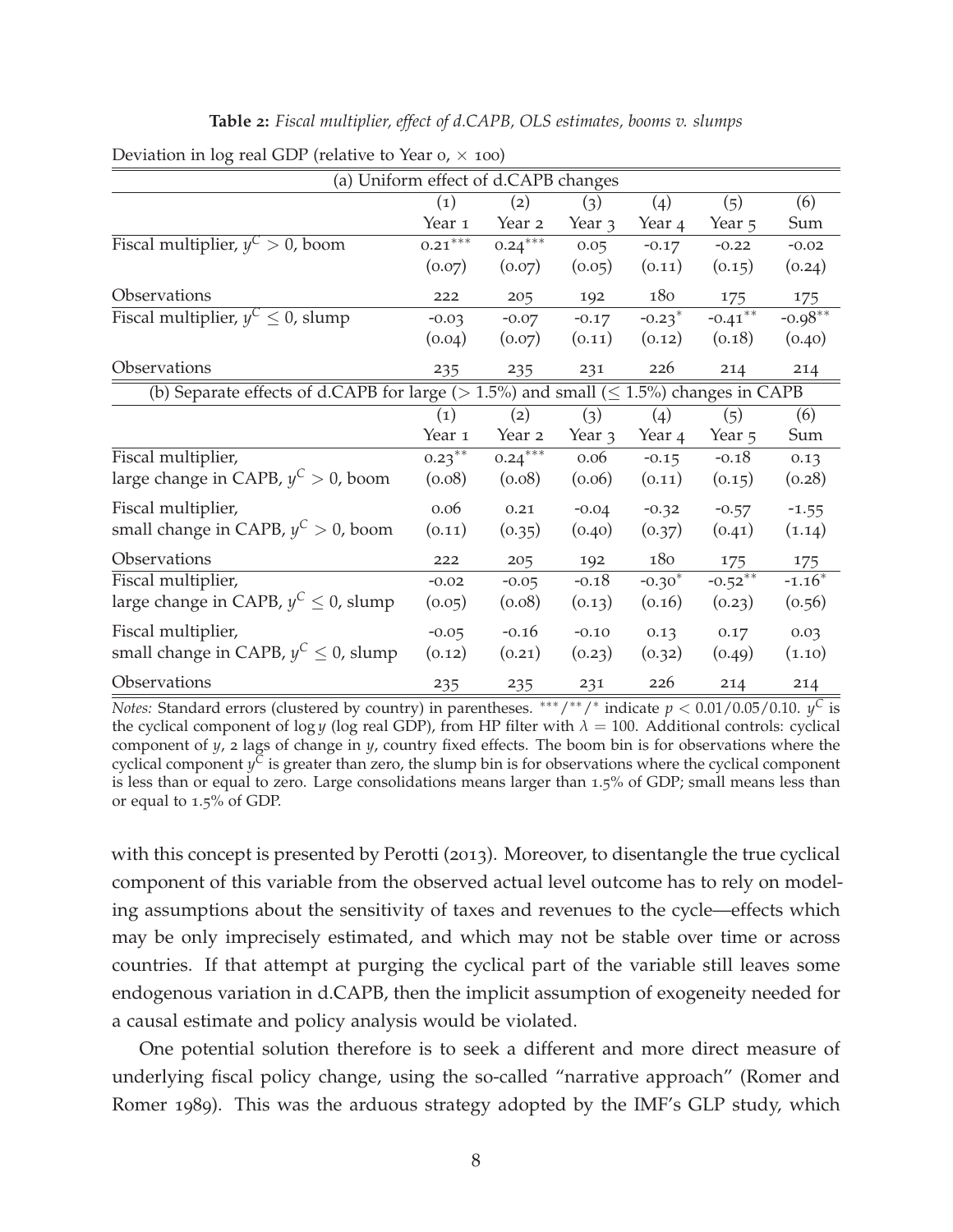**Table 3:** *Fiscal multiplier, effect of d.CAPB, IV estimates*

|                                 | $\left( 1\right)$ | (2)        | (3)        | (4)        | (5)        | (6)        |
|---------------------------------|-------------------|------------|------------|------------|------------|------------|
|                                 | Year 1            | Year 2     | Year 3     | Year 4     | Year 5     | Sum        |
| Fiscal multiplier,              | $-0.34***$        | $-0.72***$ | $-0.76***$ | $-0.78***$ | $-0.88***$ | $-2.94***$ |
| binary Treatment IV             | (0.12)            | (0.23)     | (0.25)     | (0.23)     | (0.28)     | (0.84)     |
| First stage <i>F</i> -statistic | 32.85             | 33.41      | 26.61      | 31.99      | 30.78      | 30.78      |
| Fiscal multiplier,              | $-0.46***$        | $-0.81***$ | $-0.69**$  | $-0.58*$   | $-0.68**$  | $-2.77***$ |
| continuous Total IV             | (0.13)            | (0.23)     | (0.31)     | (0.28)     | (0.30)     | (0.97)     |
| First stage F-statistic         | 53.90             | 51.52      | 48.95      | 45.25      | 42.39      | 42.39      |
| <i><b>Observations</b></i>      | 457               | 440        | 423        | 406        | 389        | 389        |

Deviation in log real GDP (relative to Year  $o$ ,  $\times$  100)

*Notes:* Standard errors (clustered by country) in parentheses. ∗∗∗/ ∗∗/ ∗ indicate *p* < 0.01/0.05/0.10. Additional controls: cyclical component of *y*, 2 lags of change in *y*, country fixed effects.d.CAPB instrumented by IMF fiscal action variable in binary 0-1 form (Treatment) in the top panel, and as a continuous (Total) variable in the bottom panel. First stage *F*-statistic reports the Kleibergen-Paap weak identification Wald test statistic.

went back over the history of 17 OECD countries and estimated the timing and magnitude of fiscal policy shocks on a year-by-year basis, based on documentary evidence from each country concerning the policies enacted since the 1970s. GLP focused exclusively on fiscal consolidation episodes, where authorities sought to reduce their budget deficit, and they sought events that were not reactions to the contemporaneous or prospective economic conditions, so that they could claim plausible exogeneity. We employ the IMF narrative measures in two ways: much of time we use an indicator of a fiscal treatment (denoted Treatment) which is simply a country-year event binary 0-1 dummy that shows when a consolidation is taking place; the other variable of interest is the IMF's estimate of the magnitude of the consolidation measures in that year as a percent of GDP (denoted Total), and which provides a scaled measure of that year's austerity package.

To bring this IMF approach into our framework, and consistent with our OLS replication of the AA results above, we present in Tables 3, and 4 our IV estimates which make use of the IMF narrative variable. We reestimate expression (1) using the IMF dates of fiscal consolidations as both binary and continuous instruments. This approach is parallel to the approach in Mertens and Ravn (2013, 2014) for the US and based on Stock and Watson (2012). If the IMF approach is correct and has found truly exogenous shocks to fiscal policy, then it would be a valid instrument for d.CAPB. It would also be a potentially strong instrument: the raw correlation between d.CAPB (year 1 versus year 0) and Treatment (in year 1) is 0.31, and a bivariate regression has an *F*-statistic of over 50; the same applies when Treatment is replaced by Total (in year 1).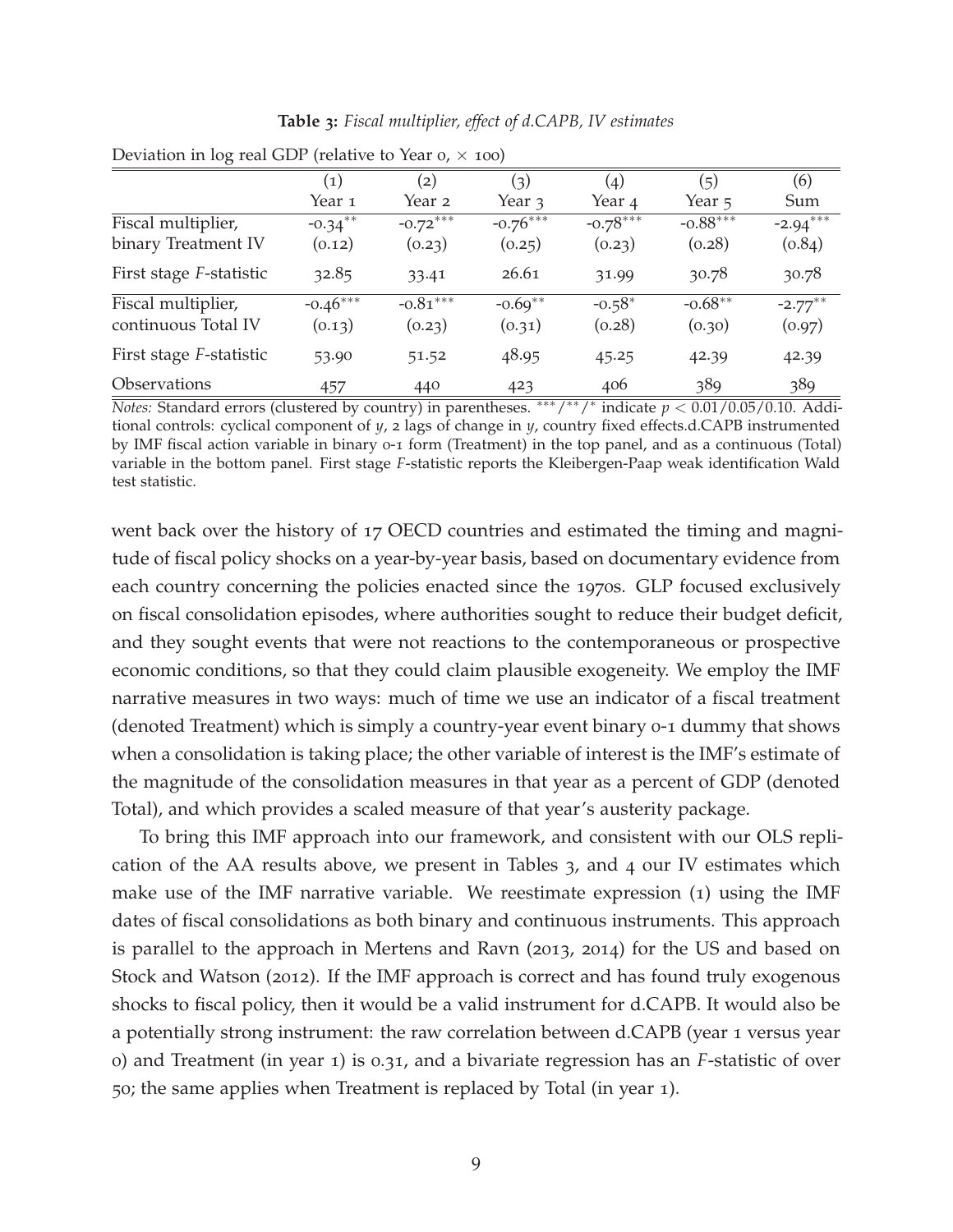| Deviation in log real GDP (relative to Year $o$ , $\times$ 100) |                   |            |            |                   |          |            |
|-----------------------------------------------------------------|-------------------|------------|------------|-------------------|----------|------------|
|                                                                 | $\left( 1\right)$ | (2)        | (3)        | $\left( 4\right)$ | (5)      | (6)        |
|                                                                 | Year 1            | Year 2     | Year 3     | Year 4            | Year 5   | Sum        |
| Fiscal multiplier, $y^C > 0$ , boom                             | $-0.34$           | $-0.32$    | $-0.13$    | $-0.59$           | $-0.81$  | $-1.36$    |
|                                                                 | (0.33)            | (0.50)     | (0.51)     | (0.52)            | (0.59)   | (1.78)     |
| First stage <i>F</i> -statistic                                 | 11.60             | 10.22      | 8.16       | 11.67             | 11.87    | 11.87      |
| Observations                                                    | 222               | 205        | 192        | 180               | 175      | 175        |
| Fiscal multiplier, $y^C \leq 0$ , slump                         | $-0.25$           | $-0.76***$ | $-0.95***$ | $-0.79***$        | $-0.93*$ | $-3.35***$ |
|                                                                 | (0.15)            | (0.25)     | (0.31)     | (0.33)            | (0.45)   | (1.19)     |
| First stage <i>F</i> -statistic                                 | 32.45             | 32.45      | 27.74      | 28.34             | 28.10    | 28.10      |
| <b>Observations</b>                                             | 235               | 235        | 231        | 226               | 214      | 214        |

**Table 4:** *Fiscal multiplier, effect of d.CAPB, IV estimates (binary IV), booms v. slumps*

*Notes:* Standard errors (clustered by country) in parentheses. ∗∗∗/ ∗∗/ ∗ indicate *p* < 0.01/0.05/0.10. The boom bin is for observations where the cyclical component  $y^C$  is greater than zero, the slump bin is for observations where the cyclical component is less than or equal to zero.  $y^C$  is the cyclical component of log *y* (log real GDP), from HP filter with  $\lambda = 100$ . Additional controls: cyclical component of *y*, 2 lags of change in *y*, country fixed effects. d.CAPB instrumented by IMF fiscal action variable in binary 0-1 form (treatment). First stage *F*-statistic reports the Kleibergen-Paap weak identification Wald test statistic

We begin by reestimating the full sample specification reported in the top panel of Table 1 using instrumental variables in two ways. First we use the IMF narrative variables on dates of fiscal consolidation as a binary instrument (first row). Second, for a continuous IV we use the size of the consolidation identified by the IMF (second row). The results are reported in Table 3. Strikingly, the message here completely overturns the findings in Table 1. This is of course a well known problem, consistent with the pronounced divergence between the AA and GLP results. Fiscal consolidation is unambiguously contractionary. Using the sum of coefficients reported in column (6) of Table 3, for every 1% in fiscal consolidation, the path of real GDP is pushed down by over 0.57 percent each year on average over the five subsequent years. This result is not sensitive to whether we use the binary or continuous instrument.

The previous section broke down the analysis as a function of whether the economy is in a boom or a slump. For completeness and as a check that the IV results in Table 3 are robust, we reproduced much of the analysis in Table 2 using instrumental variables based on the binary version of the IMF narrative variable. These results are reported in Table 4. Almost identical results (not shown) arise when the continuous IV is used, so the precise choice of IV makes very little difference to the overall message.

The IV-based responses suggest that austerity is contractionary since the only statistically significant coefficients here have a negative sign. However, stratification by the state of the cycle shows that this result is now driven by what happens in slumps. It is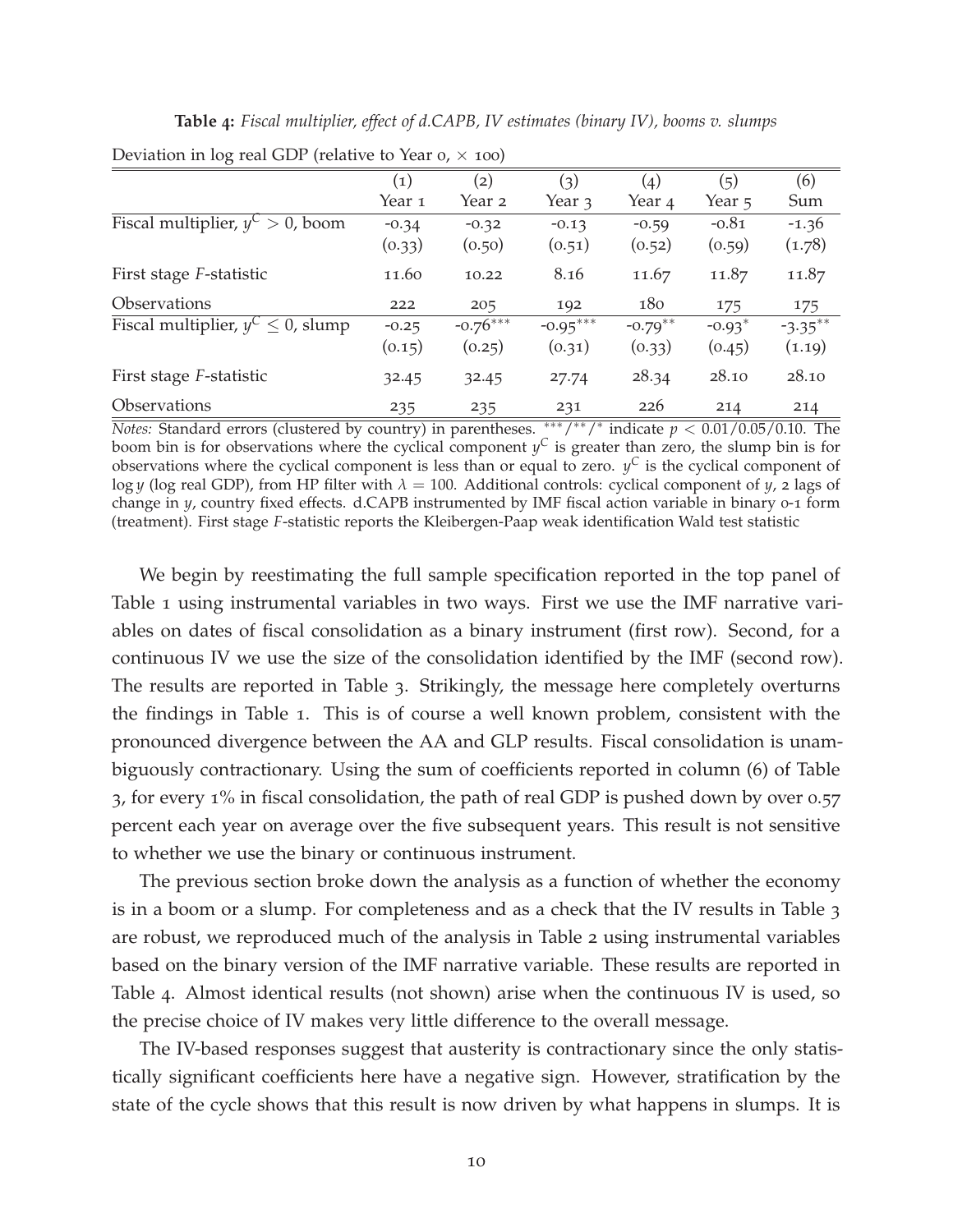only in the slump bin that we find a significant negative response of real GDP to fiscal tightening. In Table 4 we find a coefficient or "multiplier" of between -0.25 and -0.95 in years 1 to 5. Over five years the sum of these effects is -3.35<sup>\*\*</sup>, so the average loss for a  $1\%$  of GDP fiscal consolidation is to depress the output level by about -0.67% per year over this horizon.

## ENDOGENOUS AUSTERITY: IS THE NARRATIVE INSTRUMENT VALID?

So far we have briefly replicated the current state of the literature, but this is not entirely pointless. It serves to show that the LP framework can capture different sides of the debate in a uniform empirical design, on a consistent data sample, allowing us to focus on how differences in estimation and identification assumptions lead to different results. It also shows how the LP estimation method makes it very easy to allow for nonlinearity and do a stratification of results; here we found significant variations in responses across bins designed to capture variations in the state of the economy from boom to slump. We found that indeed fiscal impacts vary considerably across these states in a manner that is intuitive and not unexpected: the output response to fiscal austerity is less favorable the weaker is the economy. Does this mean that Keynes was right?

Before drawing any conclusions we evaluate whether the IMF narrative variable might be a legitimate instrument. Have we identified the causal effect of fiscal consolidations on output? We cannot formally test the validity of the IMF narrative instrument since the LPs are just identified. However, if the IMF's narrative variable can be predicted by excluded controls, and those controls are correlated with the outcome, at a minimum the excluded controls should be added to the regression. At worst, predictability points to having failed to resolve the allocation bias in our estimates—episodes of consolidation identified by the IMF might be simply an endogenous response by the fiscal authority. This possible shortcoming of the "narrative identification" strategy has been noted before in the context of monetary policy (Leeper 1997) and we have the same concern here. To address this issue we report three diagnostic tests in this section in Tables 5, 6, and 7.

In the ideal randomized controlled trial, with treatment and control units allocated randomly, the probability density function of each of the controls in *X* would be the same for each subpopulation—there would be perfect overlap between the two subpopulation densities. For example, the distribution of debt to GDP ratios would be similar in the subpopulation of narrative IMF fiscal consolidations and the subpopulation of all other observations. A simple way to check for this *balance* condition, as it is often referred to in the literature, is to do a test of the equality of the means across subpopulations. Notice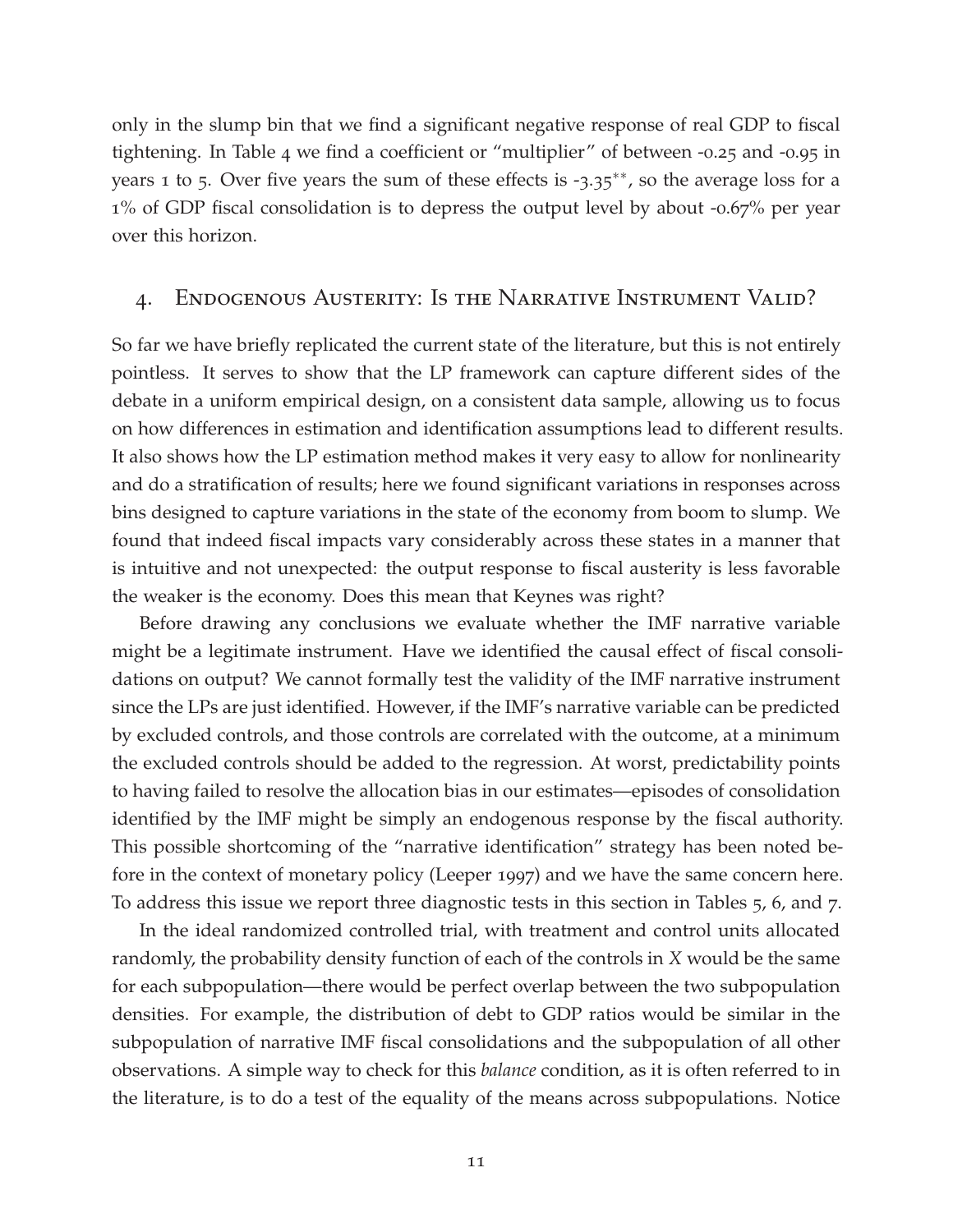|                                                                                              | Difference (Treated minus Control) |        |  |  |  |
|----------------------------------------------------------------------------------------------|------------------------------------|--------|--|--|--|
| Public debt to GDP ratio                                                                     | $0.13*$                            | (0.03) |  |  |  |
| Deviation of log output from trend                                                           | $-0.72$ <sup>*</sup>               | (0.20) |  |  |  |
| Output growth rate                                                                           | $-0.63*$                           | (0.18) |  |  |  |
| Treatment (lagged)                                                                           | $0.56*$                            | (0.04) |  |  |  |
| <i><b>Observations</b></i>                                                                   | 491                                |        |  |  |  |
| Notes, Chandaud eurons in nouentheces, $***$ $/*$ $/*$ indicate $n \times 0.01$ (0.05 (0.10) |                                    |        |  |  |  |

**Table 5:** *Checking for balance in treatment and control sub-populations*

*Notes:* Standard errors in parentheses. ∗∗/ ∗ indicate *p* < 0.01/0.05/0.10.

that the balance condition also lies behind the implicit assumption that one can estimate the LP by restricting the coefficient of the controls to be the same for the treatment and control groups, an observation that we discuss in detail in Section 5. The balance condition is evaluated in Table 5 for several potentially important macroeconomic control variables included in expression (1). The null hypothesis of balance is rejected for all of them, strongly suggesting that the IMF narrative dates are not truly exogenous events.

We go beyond this simple check and perform two additional tests. First, we check if the outcome is predictable by a set of available controls not yet included in the analysis. To be clear, the original AA and GLP papers do include in their analysis a robustness check that includes other controls. However, the controls they consider are typically related fiscal variables rather than the set of macroeconomic controls we consider here.

In Table 6 we report the results of such tests by reexamining whether our candidate model in expression (1) admits as additional explanation the following variables: real GDP growth; real private loan growth; CPI inflation; the change in the investment to GDP ratio; the short-term interest rate on government securities (usually 3-months in maturity); the long-term rate on government securities (usually 5–10 year bonds); and the current account to GDP ratio. The first 3 variables are expressed as 100 times the log difference. In all cases, we consider the value of the variable and one lag. The tests are conducted with the 1-period ahead local projection (the equivalent of the corresponding equation in a VAR) using the full sample according to expression (1).

The objective is to set a higher bar for the possibly omitted regressors to be significant. Partitioning the sample into the growth bins we used earlier could generate spurious findings since the tests would rely on a smaller sample. Table 6 reports the *p*-value associated with the joint null that the candidate variable and its lag are not significant. A rejection means that output fluctuations could be due to reasons other than the fiscal treatment variable. The message is clear: most of the excluded controls are highly significant. For now, a cautious interpretation is to view these findings as a source of concern rather than conclusive evidence that the multipliers reported earlier are incorrect.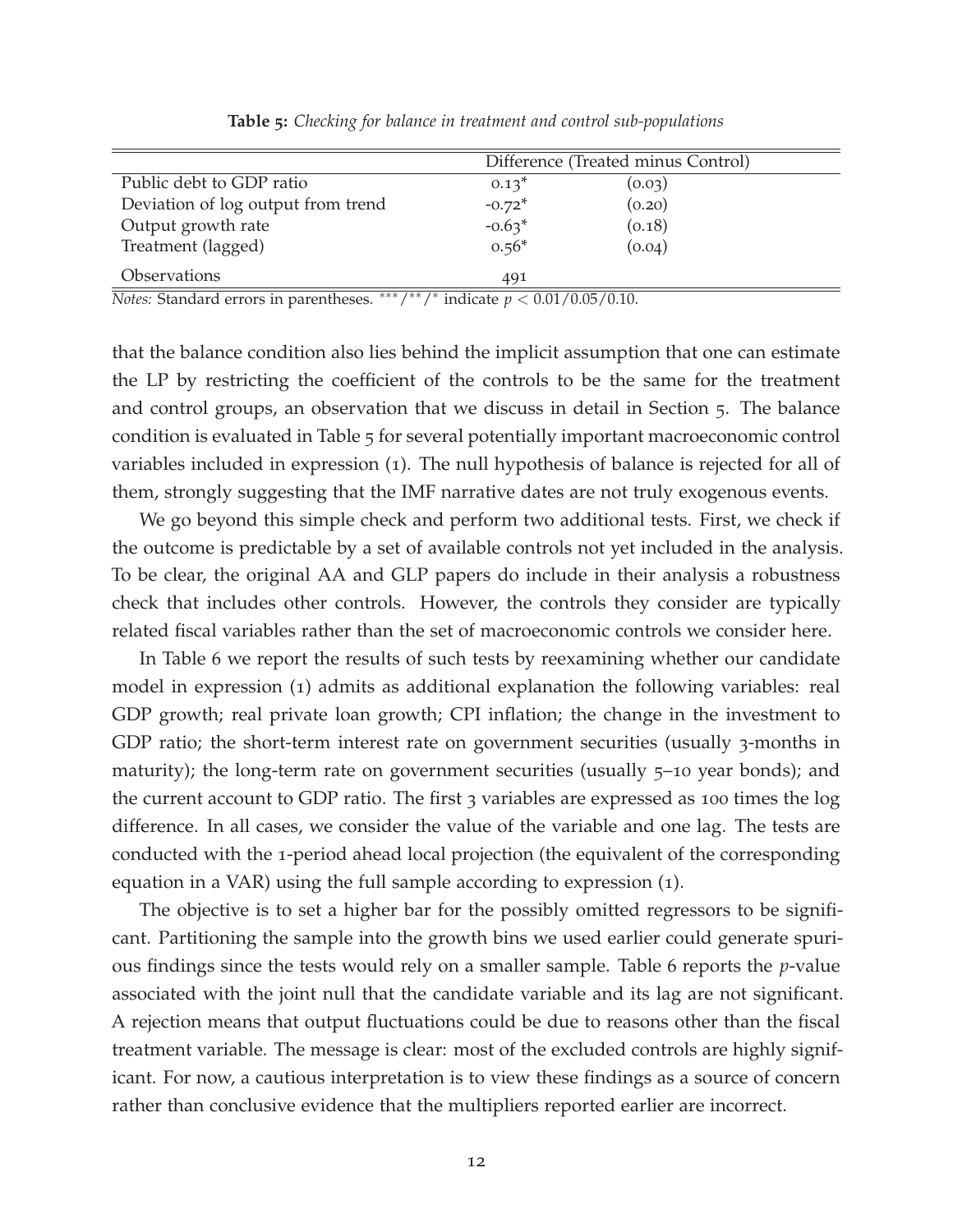| Model                             | OLS  | IV (binary) | IV (continuous) |
|-----------------------------------|------|-------------|-----------------|
| Real GDP growth                   | 0.00 | 0.00        | 0.00            |
| Real private loan growth          | 0.24 | 0.56        | 0.54            |
| <b>CPI</b> Inflation              | 0.00 | 0.00        | 0.00            |
| Change in investment to GDP ratio | 0.01 | 0.00        | 0.00            |
| Short-term interest rate          | 0.00 | 0.00        | 0.00            |
| Long-term interest rate           | 0.00 | 0.01        | 0.02            |
| Current account to GDP ratio      | 0.00 | 0.00        | 0.00            |

**Table 6:** *Omitted variables explain output fluctuations*

*Notes*: See text. Entries are the *p*-value of a test of the null hypothesis that the given variable and its lag are irrelevant in determining output given the fiscal treatment. The test is applied to three models. "OLS" refers to the LP responses calculated in Table 2; "IV" refers to the LP responses calculated using the binary instrument in Table 4; and "IV-Total" refers to the LP responses calculated using the continuous instrument.

Next we check for another condition: Do excluded controls predict fiscal consolidations? Table 7 asks whether variation in the IMF binary treatment variable identified by GLP can be predicted. The results indicate that we have a reasonable basis for this concern. This is a set of estimated treatment equations, where we use a pooled probit estimator to predict the IMF fiscal consolidation variable in year 1, presumptively announced at year 0, based on state variables at time 0. As shown in the appendix, our later results are robust to alternative binary classification models such as pooled logit, and fixed-effects probit and logit with controls for global time-varying trends.

Table 7 shows in column (1) that treatment is more likely, as expected, when public debt to GDP is high: the coefficient is positive, meaning that governments tend to pursue austerity when debt has run up. In column (2) we add  $y^{\mathsf{C}}$  (the output gap) and the growth rate of *y* to further condition on the state of the economy: when the economy is growing below potential, there is an increase in the likelihood of consolidation. Moreover, austerity is more likely to be pursued when growth slows, in stark contrast to what common-sense textbook countercyclical policy suggests. But this finding is in line with contemporary experience in Europe and the UK, although all of the sample data we use here are pre-crisis. Thus, the act of engaging in pro-cyclical fiscal policy is not a newfangled craze but more of a chronic tendency in advanced countries. Finally, columns (3) and (4) add the lag of the dependent variable Treatment and this has a highly significant coefficient: as we know from the raw data series generated by the IMF study, the fiscal consolidation episodes are typically long, drawn-out affairs, so once such a program is started it tends to run for several years. Being in treatment today is thus a good predictor of being in treatment tomorrow. In these last two columns the lagged growth rate rather than the cyclical level of output emerges as the slightly better predictor of treatment.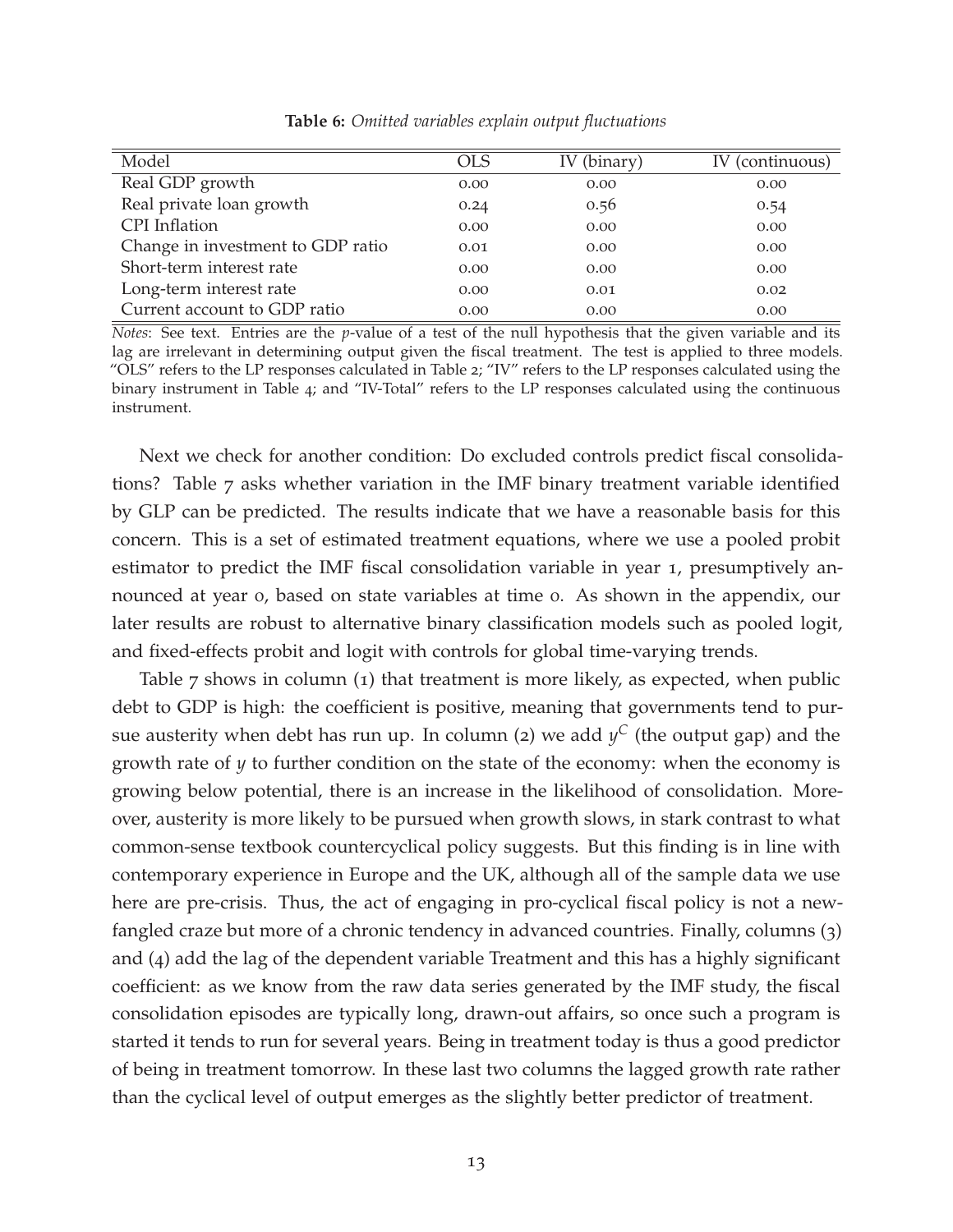| $\left( 1\right)$ | $\left( 2\right)$ | (3)      | (4)                    |
|-------------------|-------------------|----------|------------------------|
| $0.33***$         | $0.28***$         | $0.12*$  | $0.11*$                |
| (0.073)           | (0.073)           | (0.064)  | (0.064)                |
|                   | $-0.026**$        | $-0.012$ |                        |
|                   | (0.011)           | (0.009)  |                        |
|                   | $-0.030**$        |          | $-0.024$ <sup>**</sup> |
|                   | (0.012)           |          | (0.010)                |
|                   |                   |          | $0.41***$              |
|                   |                   | (0.020)  | (0.019)                |
| 457               | 457               | 457      | 457                    |
| 0.61              | 0.66              | 0.81     | 0.82                   |
| (0.03)            | (0.03)            | (0.02)   | (0.02)                 |
|                   |                   |          | $0.41***$              |

**Table 7:** *Fiscal treatment regression, pooled probit estimators (average marginal effects)*

| Probit model of treatment at time t+1 (fiscal consolidation event) |  |
|--------------------------------------------------------------------|--|
|--------------------------------------------------------------------|--|

*Notes:* Standard errors in parentheses. \*\*\*/\*\*/\* indicate  $p < 0.01/0.05/0.10$ . *y*<sup>C</sup> is the cyclical component of log *y* (log real GDP), from HP filter with  $\lambda = 100$ . AUC is the area under CCF curve. *AUC* ∈ [0.5, 1]; *H*<sup>0</sup> : *AUC* = 0.5. See text.

Further confirmation of the predictive ability of these treatment regressions is provided by the AUC statistic.<sup>7</sup> The AUC is commonly used in biostatistics and machine learning to evaluate classification ability (see, e.g. Jordà and Taylor 2011). Under the null that the covariates have no classification ability,  $AUC = 0.5$ . Perfect classification ability corresponds to  $AUC = 1$ . The  $AUC$  has an approximate Gaussian distribution in large samples. Table 7 measures the classification ability of each specification. The AUC statistics show that the probits have very good predictive ability, with AUC around 0.65 when lagged treatment is omitted (Column 2), and over 0.8 when lagged treatment is included (Columns 3 and 4). The AUCs are all significantly different from 0.5.

The key lesson from Table 7 is simply that the IMF variable has a significant forecastable component. $8$  The question, then, is how to deal with the problem of potentially endogenous instruments. The remainder of this paper provides one answer.

<sup>7</sup>AUC stands for *area under the curve*. The *curve* usually refers to the *Receiver Operating Characteristic* curve or ROC curve. It also refers to the *Correct Classification Frontier*, as in Jordà and Taylor (2011).

 ${}^{8}$ Hernández De Cos and Moral-Benito (2013) have arrived at a similar conclusion. Their proposed solution to the lack of exogeneity problem is to use an instrumental variable approach. Instruments rely on data for pre-determined controls and on past consolidations. Since data on pre-determined controls already appear in the specification of previous studies (AA, GLP, etc.), the key question is whether past consolidation data predict current consolidation episodes. Fixed-effect panel estimation already takes into account heterogeneity in the unconditional probability of consolidation across countries. Take Australia as an example. It is unlikely that the consolidation observed in 1985 helps determine the likelihood of consolidation in year 1994 beyond the observation that Australia may consolidate more or less often than the typical country (already captured by the fixed effect). There may be little gained from the point of view of strengthening the identification.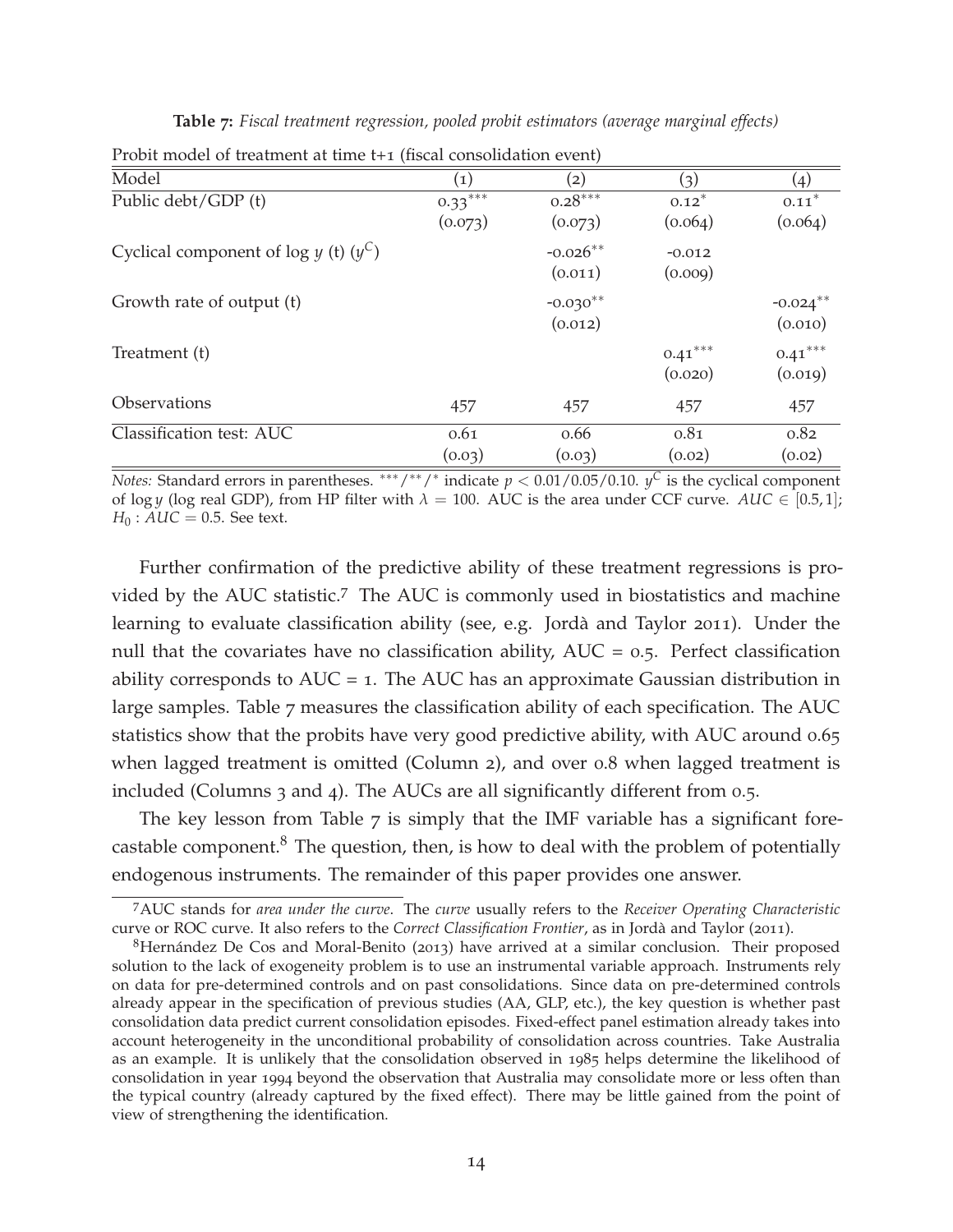## 5. STATISTICAL DESIGN

The previous section raises concerns that the narrative IMF variable could be an invalid instrument using three different checks. The empirical strategy that we propose is based on taking triple insurance against this potential endogeneity. First, we take the episodes of consolidation from the IMF narrative variable as the subset of all consolidation episodes that are a candidate for random allocation. Think of it as a pseudo-IV step. Second, we include the extended set of covariates from Tables 6 and 7 and add them as right hand side variables in the LP of expression 1. Third, we use inverse propensity score weighting on this LP to re-randomize allocation of the IMF fiscal consolidation events.

In order to facilitate the exposition we momentarily drop the cross-sectional country index in the panel. Denote, as before, *y<sup>t</sup>* the outcome variable of interest, the log of real GDP. In other applications  $y_t$  could be a  $k_y$ -dimensional vector. Let  $D_t$  denote the fiscal policy variable. *D*<sup>*t*</sup> will now be a discrete random variable  $D_t \in \{0,1\}$  based on the IMF narrative indicator of exogenous fiscal consolidations, although earlier it was the continuous d.CAPB variable. The methods that we present next can be extended to settings in which the policy variable takes on a small number of discrete values. Next we allow for a *kw*-dimensional vector of variables, *w<sup>t</sup>* that are not included in the vector *yt* , but which could be relevant predictors of the policy variable *D<sup>t</sup>* . Finally, denote *X<sup>t</sup>* the rich conditioning set given by  $\Delta y_{t-1}$ ,  $\Delta y_{t-2}$ , ...;  $D_{t-1}$ , . $D_{t-2}$ , ...; and  $w_t$ .

We assume that policy is determined by  $D_t = D(X_t, \psi, \varepsilon_t)$  where  $\psi$  refers to the parameters of the implied policy function and *ε<sup>t</sup>* is an idiosyncratic source of random variation. Therefore,  $D(X_t, \psi)$ , refers to the systematic component of policy determination.

To make further progress at this point we will borrow from definition 1 in Angrist, Jordà, and Kuersteiner (2013, henceforth AJK). This defines *potential outcomes* given by *y ψ t*<sup>γ</sup><sub>*t*</sub>*h*(*d*) − *y*<sup>*t*</sup> as the value that the observed outcome variable  $y$ <sub>*t*+*h*</sub> − *y*<sup>*t*</sup> would have taken if *D*<sup>*t*</sup> = *d* for all  $\psi$  ∈ Ψ and *d* ∈ *D*. In our application, the difference  $y$ <sup>*t*+*h*</sub> − *yt* refers to</sup> the cumulative change in the outcome from *t* to  $t + h$  and  $d = 0, 1$ . The horizon *h* can be any positive integer.

The causal effect of a policy intervention is defined as the unobservable random variable given by the difference  $(y_{t,h}(1) - y_t) - (y_{t,h}(0) - y_t)$ . Notice that  $y_t$  is only used to benchmark the cumulative change and it is observed at time *t*. We assume that the parameters of the policy function do not change.

Following AJK, we can state the selection-on-observables assumption (or the *condi-*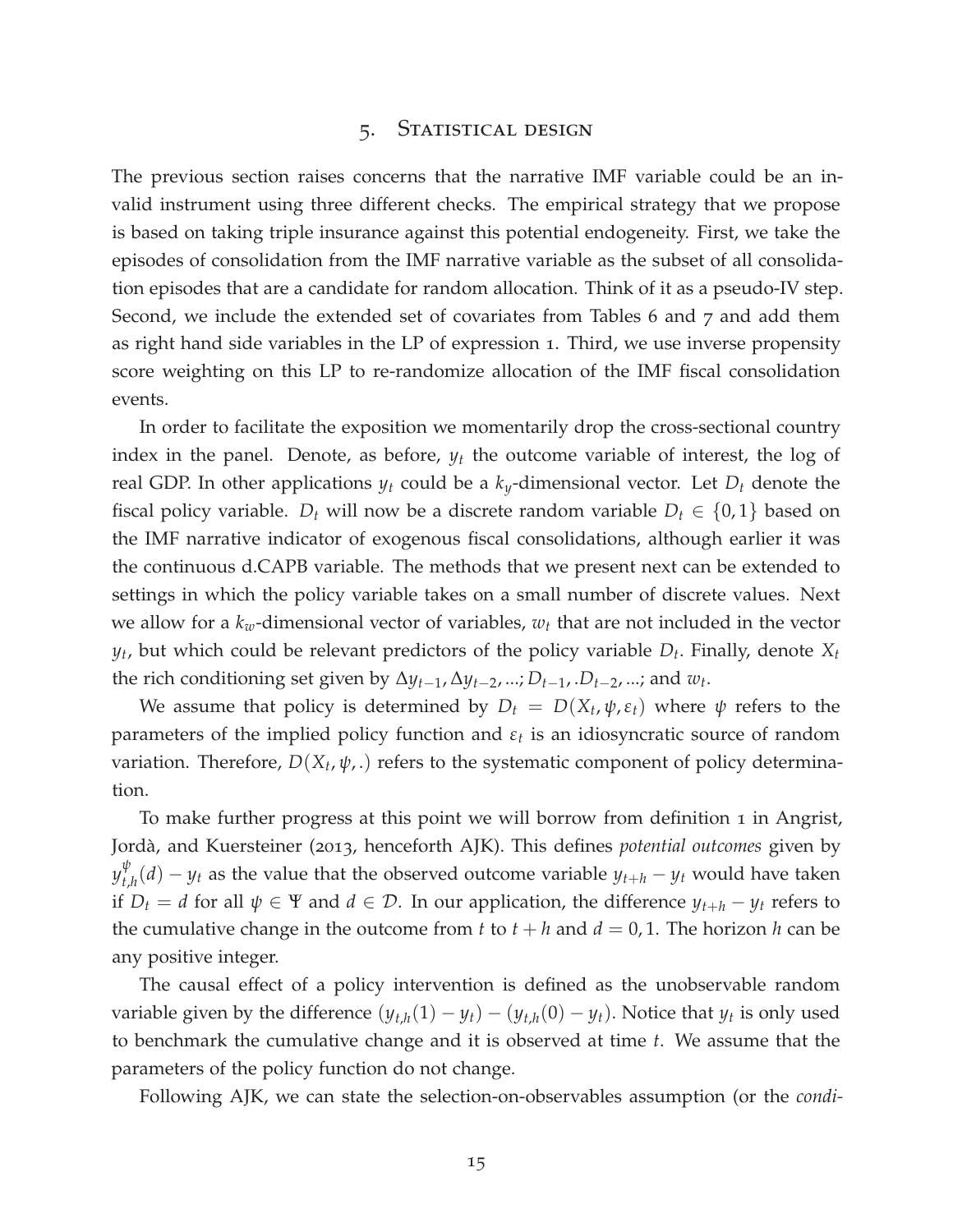*tional ignorability* or *conditional independence* assumption as it is sometimes called) as

$$
(y_{t,h}^{\psi}(d) - y_t) \perp D_t | X_t; \psi \qquad \text{for all } h > 0 \text{, and for } d \in \mathcal{D} \text{, and } \psi \in \Psi. \tag{2}
$$

That is, the treatment-control allocation is independent of potential outcomes given the variables or controls *X<sup>t</sup>* . This condition does not imply that there is no effect of policy on the outcome given controls. We are simply stating that conditional on controls, policy allocation is independent of the *potential* outcome, whatever that might be.

Consider the ideal randomized experiment to understand the role that the conditional independence assumption plays. The average causal effect of policy intervention on the outcome at time  $t + h$  given by

$$
E [(y_{t,h}(1) - y_t) - (y_{t,h}(0) - y_t))]
$$

could be simply calculated using *group means* as

$$
\hat{\Lambda}_{GroupMean}^h = \frac{1}{n_1} \sum_t D_t (y_{t+h} - y_t) - \frac{1}{n_0} \sum_t (1 - D_t) (y_{t+h} - y_t) \quad \text{for all } h > 0,
$$
 (3)

where  $n_1 = \sum_t D_t$  and  $n_0 = \sum_t (1 - D_t)$  are the number of observations in treatment and control groups, respectively.

Alternatively, the average treatment effect,  $\Lambda^h$ , could be calculated from the auxiliary regression

$$
(y_{t+h} - y_t) = D_t \alpha_1^h + (1 - D_t) \alpha_0^h + v_{t+h} \quad \text{for all } h > 0.
$$
 (4)

The difference in the OLS estimates of the intercepts  $\hat{\alpha}_1^h - \hat{\alpha}_0^h = \hat{\Lambda}^h$  in expression (4) is equivalent to that in expression (3). More conveniently, one could estimate the average treatment effect directly from the regression

$$
(y_{t+h} - y_t) = \alpha_0^h + D_t \Lambda^h + v_{t+h} \qquad \text{for all } h > 0.
$$
 (5)

Even when data are randomly allocated across the treatment and control subpopulations, it would be natural to condition on the  $X_t$  to adjust for small-sample differences in subpopulation characteristics and therefore to gain in efficiency. The estimator is consistent for the average treatment effect (ATE hereafter) whether or not regressors are included. Notice that the model for the outcomes is unspecified. The estimate of the ATE does not depend on specific assumptions about this model if the conditional ignobility assumption is met.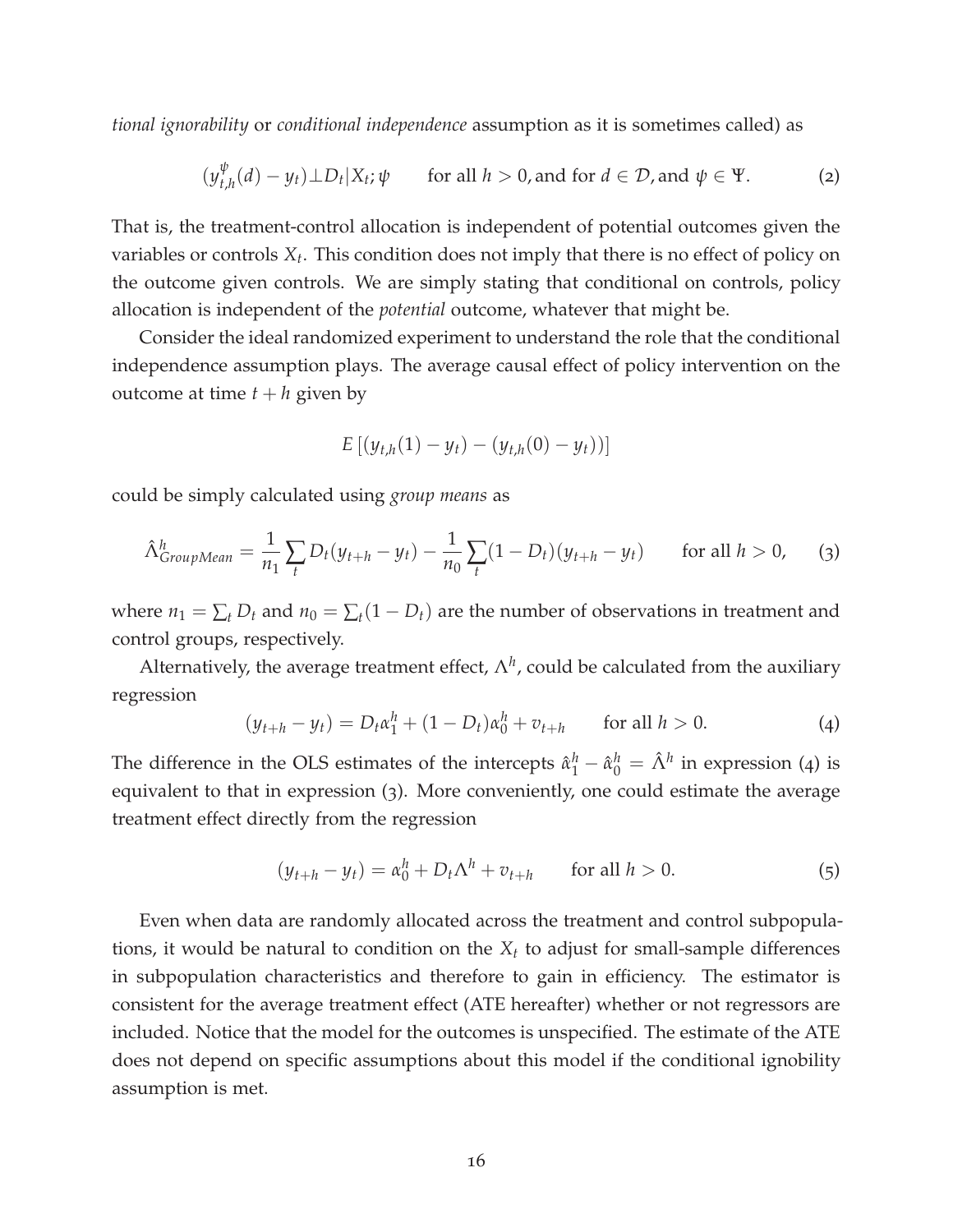Allocation to treatment and control groups is not usually random in observational data. To appreciate the role of the selection-on-observables assumption in (2), consider elaborating on the example. First, by the law of iterated expectations, we can write

$$
E [(y_{t,h}(1) - y_t) - (y_{t,h}(0) - y_t)]
$$
  
= 
$$
E [E [y_{t+h} - y_t | D_t = 1; X_t] - E [y_{t+h} - y_t | D_t = 0; X_t]]
$$
  
= 
$$
\Lambda^h \quad \text{for all } h > 0.
$$
 (6)

Assume that a linear regression control strategy suffices to do the appropriate conditioning for the  $X_t$  and hence obtain a consistent estimate of  $E[y_{t+h} - y_t | D_t, X_t]$ . This is a big assumption that we relax later on in the paper. Note this is the assumption of studies based on VARs where identification does not rely on external information. Then the average causal effect of a policy intervention on the outcome variable at time  $t + h$  in the maintained example, can be calculated by expanding expression (4) with

$$
y_{t+h} - y_t = D_t \alpha_1^h + (1 - D_t) \alpha_0^h + D_t X_t \beta_1^h + (1 - D_t) X_t \beta_0^h + v_{t+h} \quad \text{for all } h > 0.
$$
 (7)

If one imposes the constraint  $\beta_1^h = \beta_0^h$  $\int_0^h$ , then expression (7) is nothing more than a standard LP of expression (1) and  $\Lambda^h = \alpha_1^h - \alpha_0^h$  $\frac{h}{0}$  is the policy response at horizon *h*. The standard linear LP is a direct estimate of the typical impulse response derived from a traditional VAR, as Jordà (2005) shows. This naïve constrained specification, which characterizes responses derived from a VAR, imposes two implicit assumptions. First, the effect of the controls  $X_t$  on the outcomes is assumed to be stable across the treated and control subpopulations. Second, the expected value of *X<sup>t</sup>* in each subpopulation is assumed to be the same. The first assumption is potentially defensible. The economic mechanism describing the transmission of interest rates on real GDP could be the same whether or not there is a fiscal consolidation, for example. The second assumption is more difficult to defend. It is unlikely that, say, government debt levels are the same in the treated and control groups. Fiscal consolidations are often driven by high levels of debt.

This is a good place to make a connection with structural VAR identification. When  $h = 1$ , the LP is equivalent to the corresponding equation in a VAR. A specification that includes all contemporaneous variables as controls (in addition to their lags) could be seen as equivalent to imposing the Choleski ordering in which the policy variable is ordered last. However, unlike a VAR, there is no need to impose exclusion restrictions on the remaining variables in the system if the focus shifts to a different re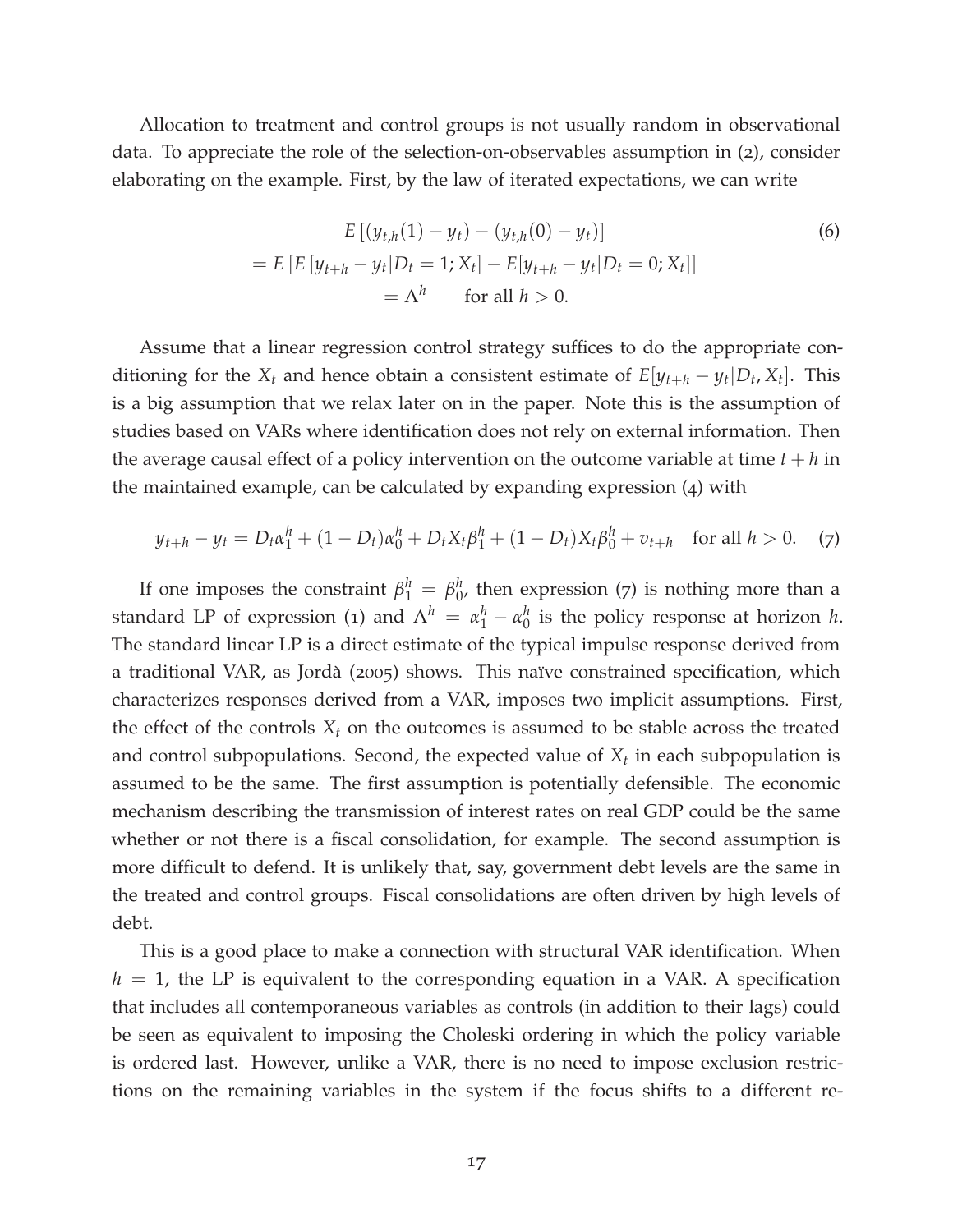sponse/intervention pair. Practically speaking it would be advisable not to impose such constraints but rather include all available observable controls again and let the data choose which variables are appropriate conditioning information. The larger principle is to ensure that fluctuations in the shocked variable cannot be explained by any observable information. In that respect, it is perhaps useful to remember that the true square-root of the reduced-form residual covariance matrix need not be upper-triangular or even have any zero entries for that matter.

When instruments are available one can further achieve identification using instrumental variable methods as in Stock and Watson (2012) and Mertens and Ravn (2013, 2014). We have shown above how IV methods can be used with the LP approach in a more natural way. However, it is important to recall several features required to resolve the identification puzzle. These are: (1) the instrument is relevant, which appears to be the case as we discussed earlier; (2) the instrument is valid, which is untestable given just-identification and for which the analysis of the previous section raises concerns; and (3) predetermined and exogenous controls are not omitted from the specification. This latter requirement is not resolved by the use of the instrument, especially when there is substantial evidence that the controls are predictive for the instrument, as shown here.

Taking up our earlier discussion once more, using expressions (6) and (7), notice that

$$
E[E[(y_{t,h}(1) - y_t) - (y_{t,h}(0) - y_t)|X_t]] =
$$
  

$$
E\left\{E\left[(D_t\{\hat{\alpha}_1 + X_t\hat{\beta}_1^h\}) - ((1 - D_t)\{\hat{\alpha}_0 + X_t\hat{\beta}_0^h\})|X_t\right]\right\} =
$$
  

$$
E[\hat{\alpha}_1^h - \hat{\alpha}_0^h] = E[\hat{\Lambda}^h] = \Lambda^h,
$$

under the maintained assumptions of the example that  $E(X_t|D_t = 1) = E(X_t|D_t = 0)$ and  $\beta_1 = \beta_0$  and noticing that  $E(D_t|D_t = 1) = E((1 - D_t)|D_t = 0) = 1$ .

More generally, if we do not impose the implicit assumptions of the naïve LP specification, the analogous representation to the group means expression (3) is

$$
\hat{\Lambda}_{RA}^{h} = \frac{1}{n_1} \sum_{t} D_t(m_1^h(X_t, \hat{\theta}_1^h)) - \frac{1}{n_0} \sum_{t} (1 - D_t)(m_0^h(X_t, \hat{\theta}_0^h)) \quad \text{for all } h > 0,
$$
 (8)

where  $m_j^h(.)$  is a generic specification of the conditional mean of  $(y_{t+h} - y_t)$  in each subpopulation  $j = 1, 0$  and  $\theta_j^h = (\alpha_j^h)$ *j β h*  $j^h$ <sup> $h$ </sup>)' for the regression example in (7). The  $n_1$  and *n*<sup>0</sup> have been defined earlier. Note that this more general form of *regression adjustment* allows the conditional means to be different for the treated and control subpopulations *and* allows their effect on the outcome to differ as well.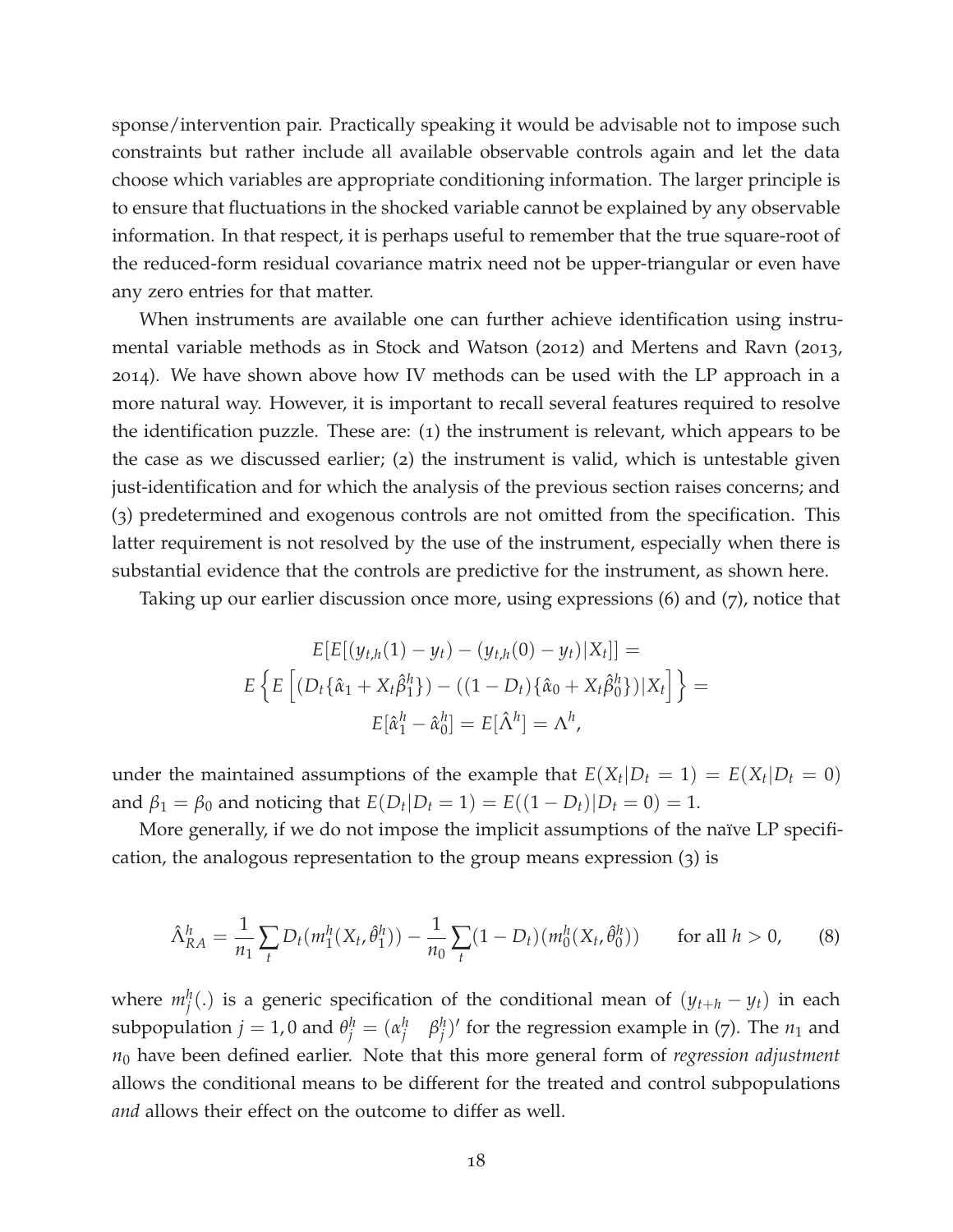# 5.1. Re-randomization through the propensity score

Recall that the critical assumption is the conditional ignorability or selection-on-observables condition (2). Rosenbaum and Rubin (1983) show that

$$
X_t \perp D_t | p(D_t = 1 | X_t, \psi),
$$

that is, the propensity score  $p(D_t = 1 | X_t, \psi)$  is all that is needed to capture the effect of the  $X_t$  in the selection-on-observables condition.<sup>9</sup> This result provides further support for the IPW estimator. Recall the average treatment effect (ATE) is, by definition,

$$
\Lambda^h = E\left[ (y_{t,h}(1) - y_t) - (y_{t,h}(0) - y_t) \right] = E\left[ E\left[ (y_{t,h}(1) - y_t) - (y_{t,h}(0) - y_t) \right] X_t \right], \quad (9)
$$

using the law of iterated expectations. Looking inside the expectations in the final term above, the average policy response conditional on *X<sup>t</sup>* , in terms of observable data, is

$$
E [(y_{t,h}(1) - y_t) - (y_{t,h}(0) - y_t)|X_t] =
$$
  
\n
$$
E [y_{t,h} - y_t|D_t = 1; X_t] - E [y_{t,h} - y_t|D_t = 0; X_t], \quad \text{for all } h > 0,
$$
\n(10)

where it is assumed that the policy environment characterized by  $\psi \in \Psi$  remains constant. Estimation of these conditional expectations can be simplified considerably when a model for the policy variable *D<sup>t</sup>* is available.

Angrist and Kuersteiner (2004, 2011) refer to the predicted value from such a policy model the *policy propensity score*. The policy propensity score is meant to ensure the estimation of the policy response (the average treatment effect in the microeconomics parlance) is consistent under the main assumption. In addition, it acts as a dimensionreduction device. Ideally, any predictor of policy should be included, regardless of whether that predictor is a fundamental variable in a macroeconomic model. The probit results reported in Table 7 can be seen as candidate estimates of this policy propensity score. We will instead construct the policy propensity score using a richer specification that includes all the controls used in Table 6 as well.

Denote the policy propensity score  $P(D_t = j | X_t) = p_j(X_t, \psi)$  for  $j = 1, 0$ . Clearly  $p_1(X_t, \psi) = 1 - p_0(X_t, \psi)$ . Using the selection-on-observables condition in expression (2)

<sup>9</sup>Correction of incidental truncation with inverse probability weighting has a long history in statistics (Horvitz and Thompson 1952) and is generally viewed as more general than Heckman's (1976) selection model. Heckman's (1976) approach corrects for incidental truncation using the inverse Mills ratio, requires specific distributional assumptions, and at least one selection variable not affecting the structural equation. Heckman's approach is only known to work for special nonlinear models, such as an exponential regression model (see Wooldridge 1997). See Wooldridge (2002) for a more general discussion.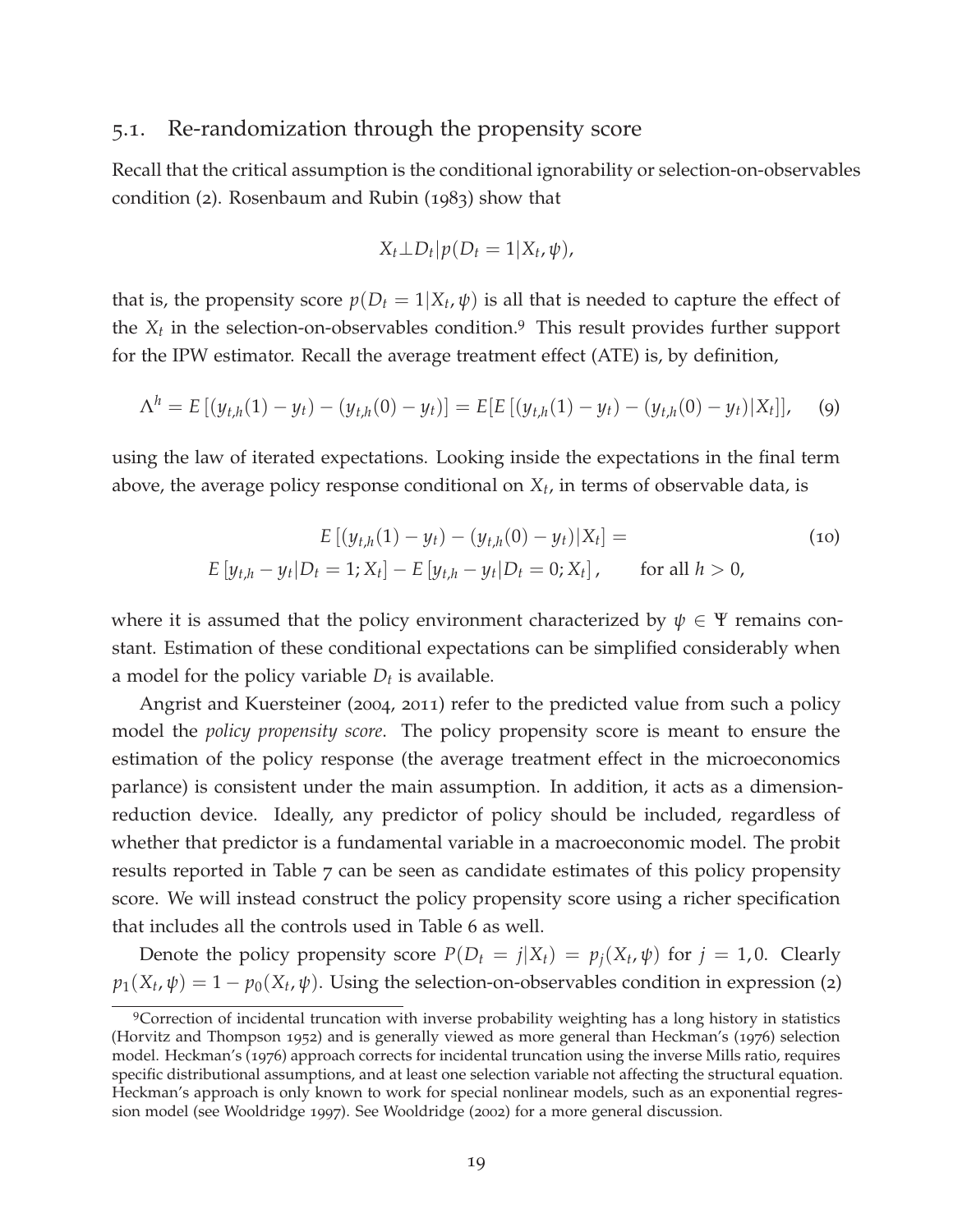shown earlier, then

$$
E[(y_{t,h} - y_t) \mathbf{1}\{D_t = j\} | X_t] = E[(y_{t,h}(j) - y_t) | X_t] p_j(X_t, \psi) \quad \text{for } j = 1, 0. \quad (11)
$$

Solving for  $E[(y_{t,h}(j) - y_t)|X_t]$  and taking unconditional expectations, by integrating over *Xt* , the ATE in (9) can be calculated as

$$
\Lambda^{h} = E [(y_{t,h}(1) - y_t) - (y_{t,h}(0) - y_t)]
$$
  
= 
$$
E \left[ (y_{t,h} - y_t) \left( \frac{\mathbf{1} \{ D_t = 1 \}}{p_1(X_t, \psi)} - \frac{\mathbf{1} \{ D_t = 0 \}}{p_0(X_t, \psi)} \right) \right]
$$
 for all  $h > 0$ . (12)

Under standard regularity conditions (detailed in AJK) an estimate of expression (12) can be obtained using sample moments which generalize the sample moments presented earlier in expression (3) for the OLS case.

Suppose that the first-stage treatment model takes the form of a probability of treatment at time *t* given by the estimated model  $\hat{p}_t = p_1(X_t, \hat{\psi})$ , where  $\hat{\psi}$  is the estimated parameter vector, and  $1 - \hat{p}_t = p_0(X_t, \hat{\psi})$ . The inverse propensity score weighted (IPW) "ratio estimator" of the average treatment effect is

$$
\hat{\Lambda}_{IPW} = \frac{1}{n} \sum_{t} \left[ \frac{D_t(y_{t+h} - y_t)}{\hat{p}_t} \right] - \frac{1}{n} \sum_{t} \left[ \frac{(1 - D_t)(y_{t+h} - y_t)}{1 - \hat{p}_t} \right]. \tag{13}
$$

Some improvements can be made to this expression. Imbens (2004) and Lunceford and Davidian (2004) suggest renormalizing the weights so that they sum up to one in small samples. Hence expression (13) becomes

$$
\hat{\Lambda}_{IPW} = \frac{1}{n_1^*} \sum_t \left[ \frac{D_t (y_{t+h} - y_t)}{\hat{p}_t} \right] - \frac{1}{n_0^*} \sum_t \left[ \frac{(1 - D_t) (y_{t+h} - y_t)}{1 - \hat{p}_t} \right],
$$
(14)

where

$$
n_1^* = \left(\sum_t \frac{D_t}{\hat{p}_t}\right) \qquad n_0^* = \left(\sum_t \frac{(1 - D_t)}{(1 - \hat{p}_t)}\right), \qquad (15)
$$

and the notation  $n_i^*$  $j$ <sup>\*</sup> parallels the notation  $n_j$  for  $j = 1, 0$  in (3). Note that  $E[D_t/p_t] =$  $E[E(D_t|X_t)]/p_t = 1$ ; similarly  $E[(1-D_t)/(1-p_t)] = E[E((1-D_t)|X_t)]/(1-p_t) = 1$ ; and hence it follows that in large samples expressions (13) and (14) apply the same weighting, since *E*(*n* ∗  $j^{*}_{1}$ ) =  $E(n^{*}_{0})$  $\binom{1}{0}$  = *n*. These expressions are natural analogs of the Group Mean estimator in (3), with inverse propensity-score weighting to correct for allocation bias and to achieve a quasi-random distribution of treatment and control observations via reweighting.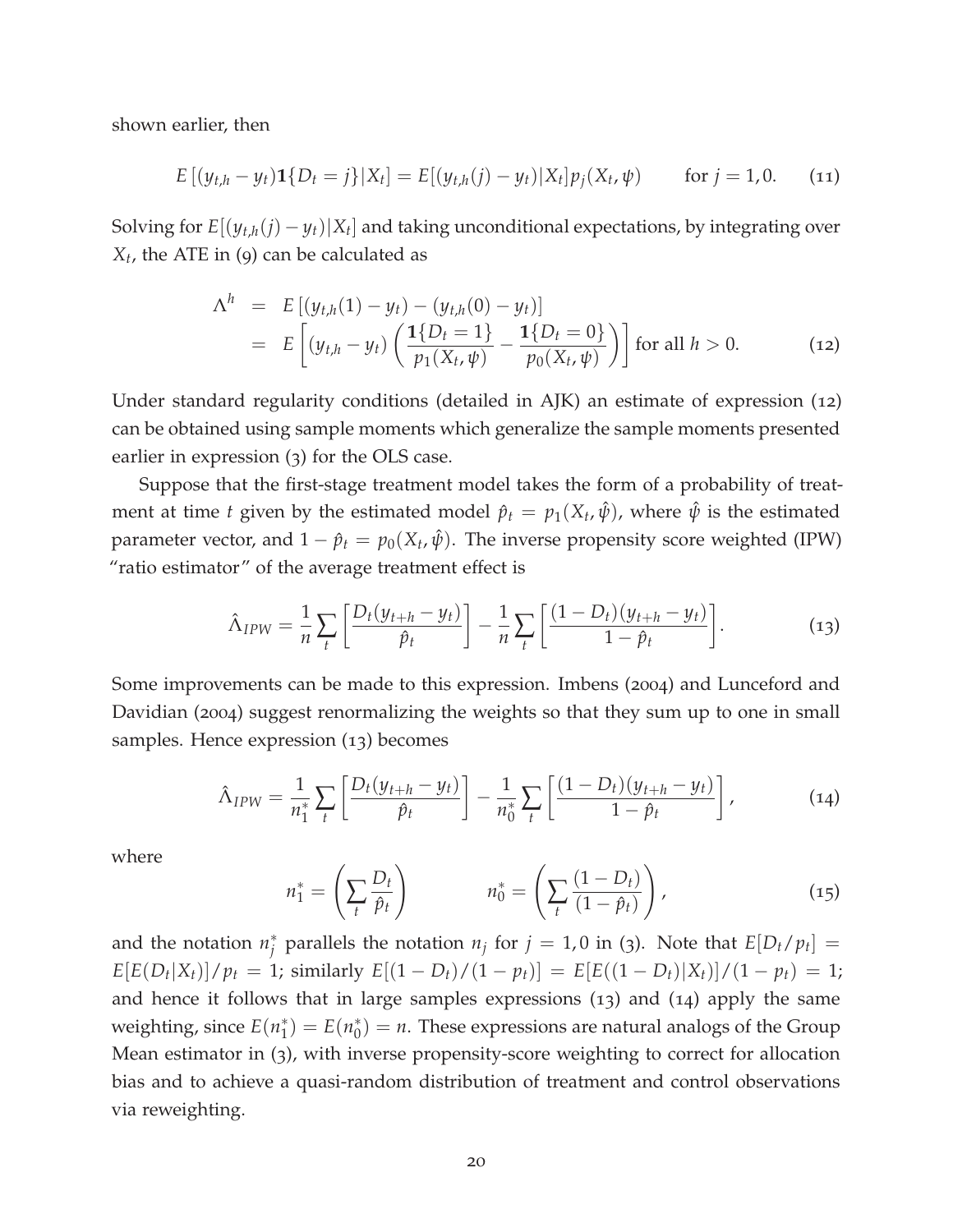## 5.2. Regression adjustment (IPWRA) and Augmented IPW (AIPW)

As a way to enhance robustness, researchers have derived estimators with a regression adjustment component added to the standard IPW estimator presented above. This estimator parallels that in expression (8) but using inverse probability weighting. To further enhance efficiency, the augmented IPW or AIPW estimator combines the IPW and IPWRA estimators in a manner to be discussed shortly.

It is natural to consider extending the estimator in expression (8) using the propensity score. Formally, the basis for such an estimator would be to transition from expression (11) to (12) in the following manner

$$
\Lambda^h = E\left[ (y_{t+h} - y_t | X_t) \left( \frac{\mathbf{1}\{D_t = 1\}}{p^1(X_t, \psi)} - \frac{\mathbf{1}\{D_t = 0\}}{p^0(X_t, \psi)} \right) \right] \text{ for all } h > 0,
$$
 (16)

which can be implemented by first projecting the outcome variable on the set of control variables (see, e.g. Robins and Rotnitzky 1995; Robins, Rotnitzky, and Zhao 1995; and Wooldridge 2007). The inverse propensity-score weighted estimator with regression adjustment (IPWRA) is then given by

$$
\hat{\Lambda}_{IPWRA}^{h} = \frac{1}{n_1^*} \sum \left[ \frac{D_t m_1^h(X_t, \hat{\theta}_1^{h})}{\hat{p}_t} \right] - \frac{1}{n_0^*} \sum \left[ \frac{(1 - D_t) m_0^h(X_t, \hat{\theta}_0^{h})}{1 - \hat{p}_t} \right],
$$
(17)

where again  $m_j^h(X_t, \hat{\theta_j}^h)$  for  $j=1,0$  is the conditional mean from the first-step regression of  $(y_{t+h} - y_t)$  on  $X_t$  as in expression (8) in Section 5. The  $n_i^*$  $j$ <sup>\*</sup> for  $j = 1,0$  are the same as in expression  $(15)$ . It is clear that equation  $(17)$  nests all the previous estimators, the Group Mean  $(3)$ , the RA  $(8)$ , and the IPW  $(14)$  as special cases.

The estimator in expression (17) falls into the class of *doubly robust* estimators (see, e.g., Imbens 2004; Wooldridge 2007; Lunceford and Davidian 2004; and Kreif et al. 2011). The intuition behind the estimator is to use the regression model as a way to "predict" the unobserved potential outcomes. Consistency of the estimated ATE only requires either the conditional mean model or the propensity score model to be correctly specified.

However, although (17) is one of a large class of unbiased IPWRA estimators of ATE, it is not the most efficient in this class. Starting with Robins, Rotnitzky, and Zhao (1994) and more recently, Lunceford and Davidian (2004), the estimator within the doublyrobust class having the smallest asymptotic variance, is the (locally) semi-parametric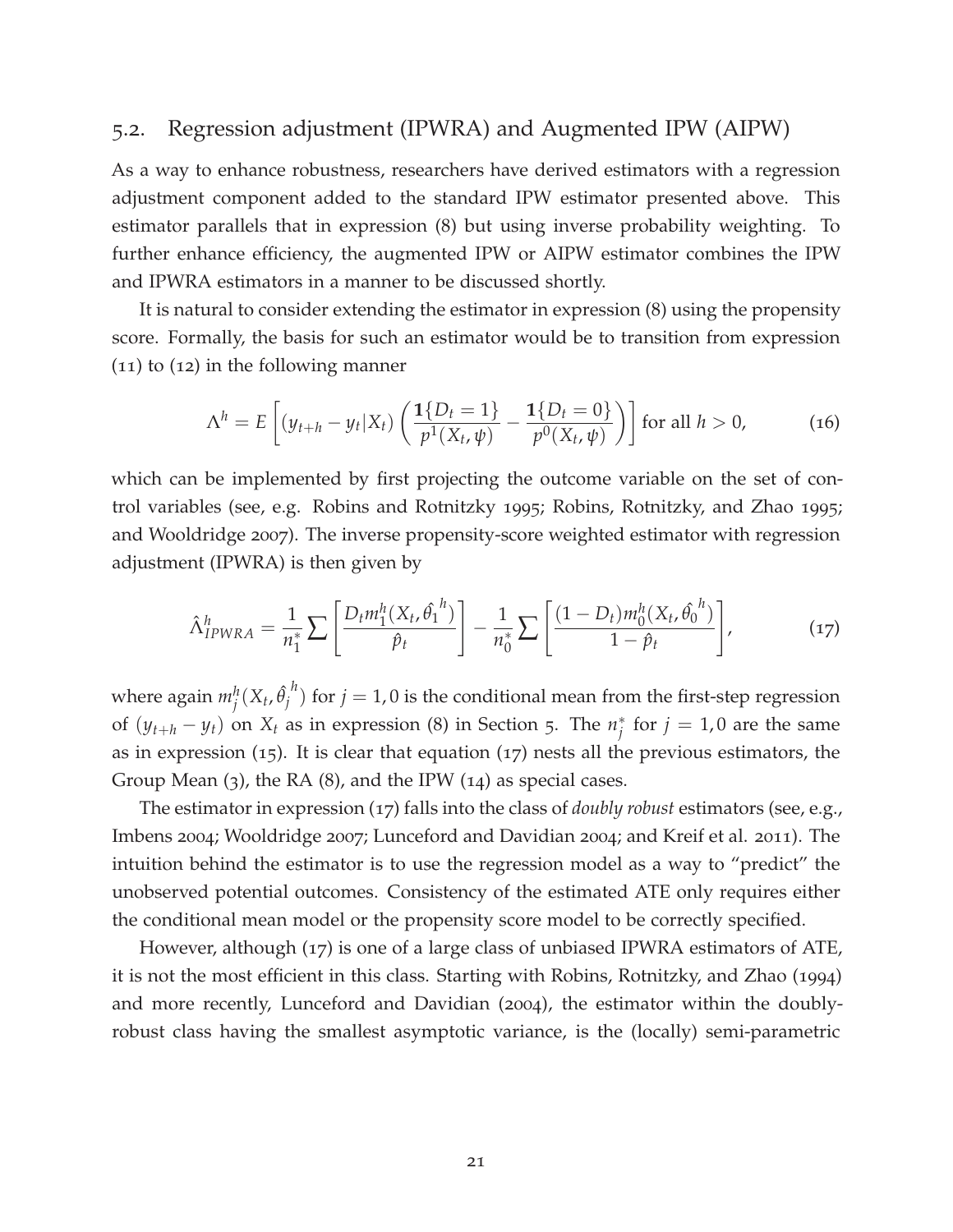efficient estimator

$$
\hat{\Lambda}_{AIPW}^{h} = \frac{1}{n} \sum_{t} \left\{ \left[ \frac{D_{t}(y_{t+h} - y_{t})}{\hat{p}_{t}} - \frac{(1 - D_{t})(y_{t+h} - y_{t})}{(1 - \hat{p}_{t})} \right] - \frac{(D_{t} - \hat{p}_{t})}{\hat{p}_{t}(1 - \hat{p}_{t})} \left[ (1 - \hat{p}_{t}) m_{1}^{h}(X_{t}, \hat{\theta}_{1}^{h}) + \hat{p}_{t} m_{0}^{h}(X_{t}, \hat{\theta}_{0}^{h}) \right] \right\}
$$
(18)

Thus, the estimator in (18) can be seen as the basic IPW estimator plus an adjustment consisting of the weighted average of the two regression estimators. The adjustment term has expectation zero when the estimated propensity scores and regression models are replaced by their population counterparts. Moreover, the adjustment term stabilizes the estimator when the propensity scores get close to zero or one (Glynn and Quinn 2010), and this alleviates with the need to truncate the propensity score weights as suggested in Imbens (2004). Another way to interpret the AIPW estimator is to realize that

$$
\hat{\Lambda}_{AIPW}^h = \hat{\Lambda}_{IPW}^h + (\hat{\Lambda}_{RA}^h - \hat{\Lambda}_{IPWRA}^h). \tag{19}
$$

Readers familiar with the bootstrap will notice the similarities between the bootstrap bias correction formula and expression (19).

The AIPW has a number of attractive theoretical properties. Using the theory of M-estimation, Lunceford and Davidian (2004) show that the estimator is asymptotically normally distributed. In addition, they show that the variance can be calculated using the empirical sandwich estimator  $V(\hat{\Lambda}^h_{AIPW}) = \frac{1}{n^2} \sum_l (\hat{I}^h_l)^2$ , where

$$
\hat{I}_t^h = \left\{ \left[ \frac{D_t(y_{t+h} - y_t)}{\hat{p}_t} - \frac{(1 - D_t)(y_{t+h} - y_t)}{(1 - \hat{p}_t)} \right] - \frac{(D_t - \hat{p}_t)}{\hat{p}_t(1 - \hat{p}_t)} \left[ (1 - \hat{p}_t) m_1^h(X_t, \hat{\theta}_1^h) + \hat{p}_t m_0^h(X_t, \hat{\theta}_0^h) \right] \right\} - \hat{\Lambda}_{AIPW}^h.
$$
\n(20)

Later we allow for the possibility that the  $\hat{I}_t^h$  are not a martingale difference sequence and calculate standard errors using cluster robust methods. When the propensity score and the regression function are modeled correctly, the AIPW achieves the semiparametric efficiency bound. Alternatively, Imbens (2004) shows that standard errors for  $\hat{\Lambda}^h_{AIPW}$  can be calculated with the bootstrap.

## 5.3. Intuition

Although these techniques are relatively new to macroeconomics, matching estimators using inverse propensity score weighting have been frequently implemented in applied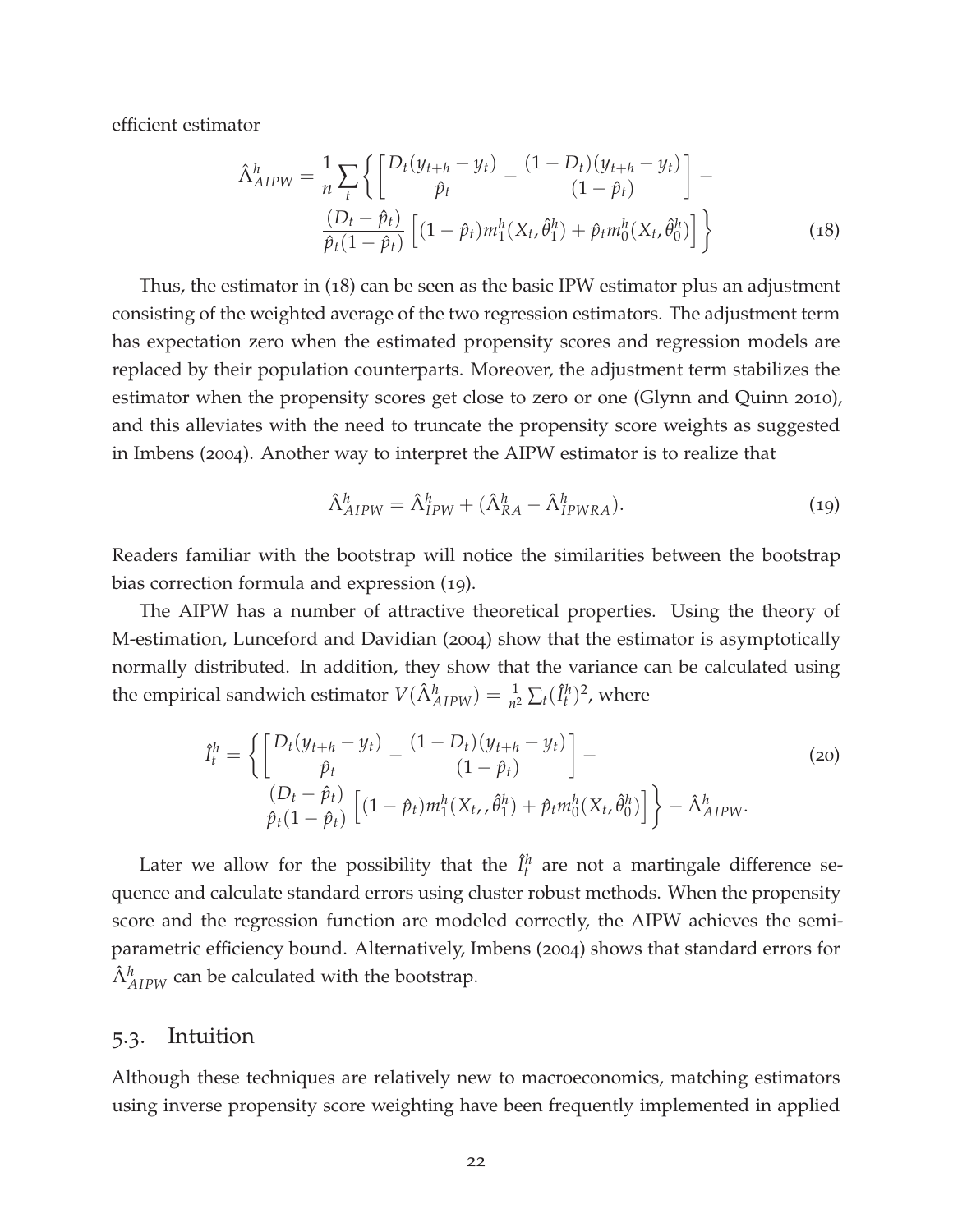

**Figure 1:** *An example of allocation bias and the IPWRA estimator*

Outcome model:  $y = x + Treated$ ; Treatment model:  $p(Treated) = x/10$ ; True ATE = 1.

*Notes*: See text. True  $ATE = 1$ . Panel (a) displays the raw hypothetical data using circles of increasing diameter to denote where the data are more frequently observed. Treated units are in red, control units in blue. The *Group Means* estimate of the ATE = 3.67. Panel (b) is the same as panel (a) and adds regression lines to each subpopulation. The *RA* ATE = 1. Panel (c) displays the data in panel (a) once it has been inversely weighted by the frequency with which they are observed. The *IPW* ATE = 1. Panel (d) adds regression lines to panel (c) to show the *IPWRA* estimate of the ATE = 1.

microeconomics with cross-sectional data. Matching methods more generally constitute a benchmark within the medical research literature when trials are suspected of being contaminated by allocation bias. The provenance of the particular inverse propensityscore weighting method we employ is thus well established.

Figure 1 provides intuition for the methods that we just described and exemplifies the perils of allocation bias with a simple bivariate manufactured example based one observable confounder. Panel (a) displays the hypothetical frequencies of observing the control variable *x* in the treatment and control subpopulations using circles of varying diameter. Think of it as a display of the raw data. In the control subpopulation, we are more likely to observe low values of *x*. This is indicated with the bigger circles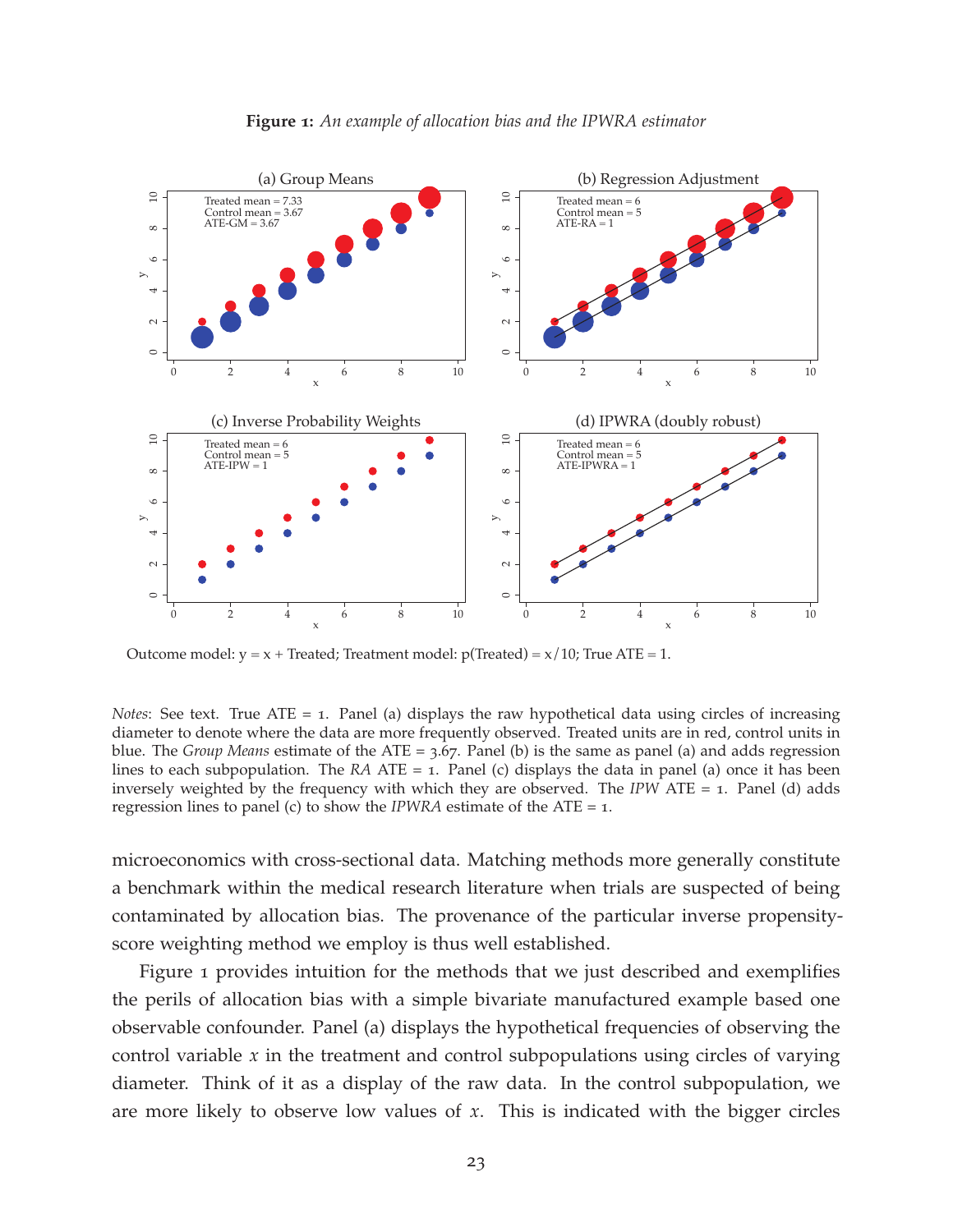in blue that are located near the vertical axis. The opposite is the case for the treated subpopulation, indicated with the red circles that grow the further they are from the vertical axis. The example is set up so that the true  $ATE = 1$ .

The na¨ıve *Group Means* estimator based on expression (3) consists of the difference in means between the two subpopulations delivering an estimate of the  $ATE = 7.33$  (treated mean)- 4.67 (control mean) =  $3.67$  that is almost four times as large as the true ATE. Panel (b) implements the *regression adjustment* estimator described in (8). Now the ATE is estimated using the conditional mean average implied by the regression estimates of each subpopulation. In this case ATE = 6 (treated regression mean) -  $\frac{1}{5}$  (control regression mean) =  $\alpha$ , which is the correct ATE. In the simple example, the effect of the control  $x$  is linear so a regression control strategy suffices to obtain the correct ATE.

Suppose that you do not want to make assumptions about the functional form of the regression needed to adjust for the covariate *x* in the ATE estimator. Panel (c) implements the *IPW* estimator in (13). Using weights based on the inverse frequency with which the data are observed for each value of *x* in each subpopulation generates a "pseudorandomized" sample from which the simple difference in mean estimator delivers the correct answer. In this case  $ATE = 6$  (treatment mean using inverse weights) -  $5$  (control mean using inverse weights) =  $1$ , again the correct value.

In practice one may be unsure about the correct specification of either the regression or the propensity score describing the appropriate reweighing scheme. Panel (d) combines the two approaches (IPW and regression adjustment) based on expression (17). This estimator is "doubly robust" meaning that either the propensity score or the regression may be incorrectly specified and yet still deliver the correct estimate of the ATE. In the example there is no gain from using this procedure, but one can still verify that ATE = 6 (conditional regression mean for treated using inverse weighting) - 5 (conditional regression mean for control using inverse weighting) = 1. Again, the correct ATE.

When policy interventions are mostly driven by the endogenous response to controls, we can think of the observable treatment/control subpopulations as being oversampled from the region of the distribution in which the propensity score attains its highest values. Moments calculated with this raw empirical distribution will therefore be biased: not enough probability mass is given to observations with low propensity scores. Weighting by the inverse of the propensity score shifts weight away from the oversampled toward the undersampled region of the distribution. This shift of probability mass reconstructs the appropriate frequency weights of the underlying true distribution of outcomes under treatment and control so that the means estimated from each subpopulation are no longer biased and their difference is an unbiased estimate of the ATE.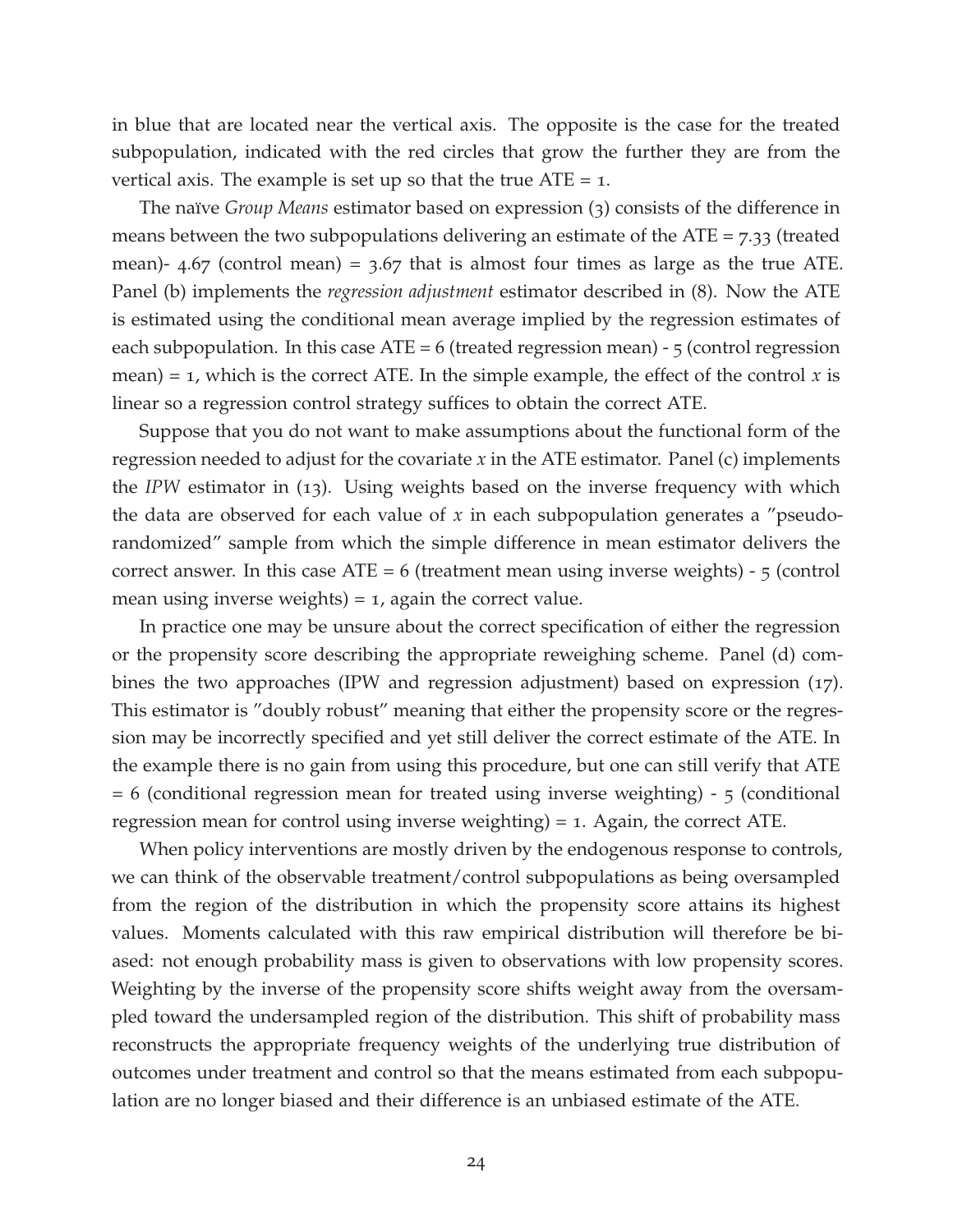#### 5.4. What We Do

The next section reports the results of applying the AIPW estimator (18) to measure the average treatment effect of fiscal consolidations as a counterpoint to the conventional OLS and IV results reported earlier. As a way to understand where the differences come from, we first implement the AIPW estimator by restricting the parameters of the regression (based on LPs) to be the same in the treated and control subpopulations, as is implicit in the OLS and IV approaches. Under that constraint, the results from the AIPW estimator are close to the IV results seen earlier. Next we allow for the parameters to vary across subpopulations, adhering to the way expression (18) is typically applied in the policy evaluation literature. These results deliver the same qualitative implication of contractionary austerity, but show that the effects of consolidations are quantitatively even more painful.

# 6. Contractionary Austerity Revisited: Estimates of the Average Effect of Fiscal Consolidations

This section presents AIPW estimates of the ATE of fiscal consolidations. Following standard procedures, the propensity score used here is based on a saturated probit model that extends the set of controls used in Table 7 with the current and lagged values of the controls in Table 6. The saturated probit also includes country fixed effects. Although we do not report the coefficient estimates of this more saturated model, it is worth mentioning that the AUC in this treatment model rises to 0.86.

Figure 2 provides smooth kernel density estimates of the distribution of the propensity score for the treated and control units to check for *overlap*. One way to think of overlap is to consider what overlap would be in the ideal RCT. The empirical distributions of the propensity score for treated and control units would be uniform and identical to each other. At the other extreme, suppose that treatment is allocated mechanically on the basis of controls. Then the distribution of treated units would spike at one and be zero elsewhere, and the distribution of control units would spike at zero and be zero elsewhere. Despite the high AUC, the figure indicates considerable overlap between the distributions, which indicates we have a satisfactory first-stage model with which to properly identify the ATE using IPW methods.

However, the figure also indicates that there are some observations likely to get very high weights. Specifically, there are control (treated) units whose propensity score is near zero (one) and hence who get weights in the IPW in excess of 10. In general, it is often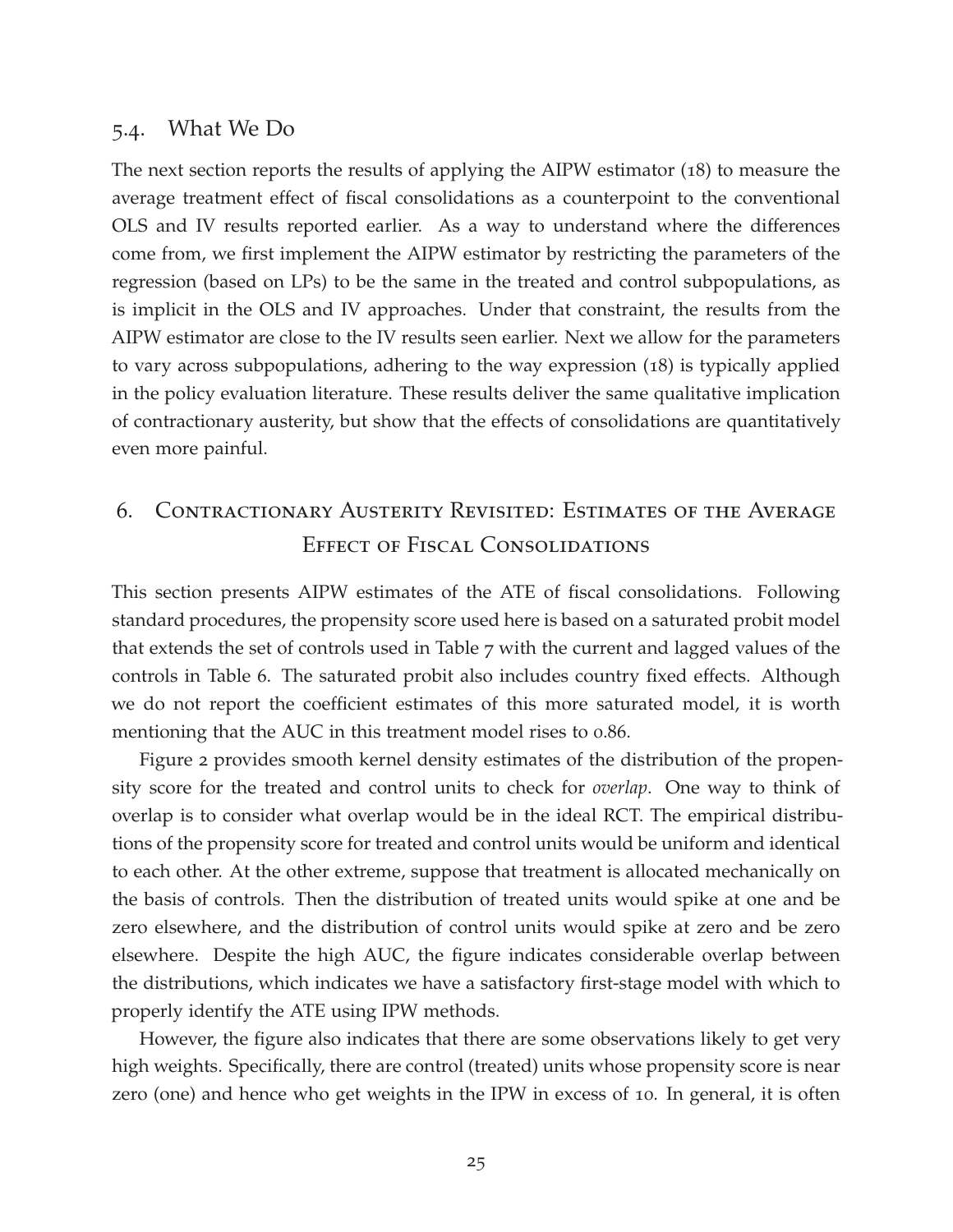**Figure 2:** *Overlap check: empirical distributions of the treatment propensity score*



*Notes*: See text. The propensity score is estimated using the saturated probit specification discussed in the text, which includes country fixed effects. The figure displays the predicted probabilities of treatment with a dashed line for the treatment observations and with a solid line for the control observations.

recommended to truncate the maximum weights in the IPW to 10 (see e.g. Cole and Hernán, 2008 and Imbens 2004). However, the AIPW has the property that high weights in the IPW are compensated at the same rate by the augmentation term. Experiments not reported here indicate that this is indeed what happens in practice and that truncation is unnecessary in our application (see Appendix A.3).

Using the more saturated probit, we then estimate cumulated responses and their sum to the 5-year horizon as before. Our indicator of a fiscal consolidation is the narrative IMF indicator, the Treatment variable. Since Treatment is binary, we are estimating average effects only. However, coincidentally, the average treatment size (or dose) is close to 1 percent of GDP in these data (the exact value is 0.97, with a standard deviation of 0.07 in the full sample, and is not significantly different in booms and slumps), so the interpretation of these responses is directly comparable to a conventional multiplier, with only a small upscaling (of  $1/0.97$ ) for strict accuracy. We can return to this rescaling issue in a moment when we make a formal comparison with the previous OLS and IV results.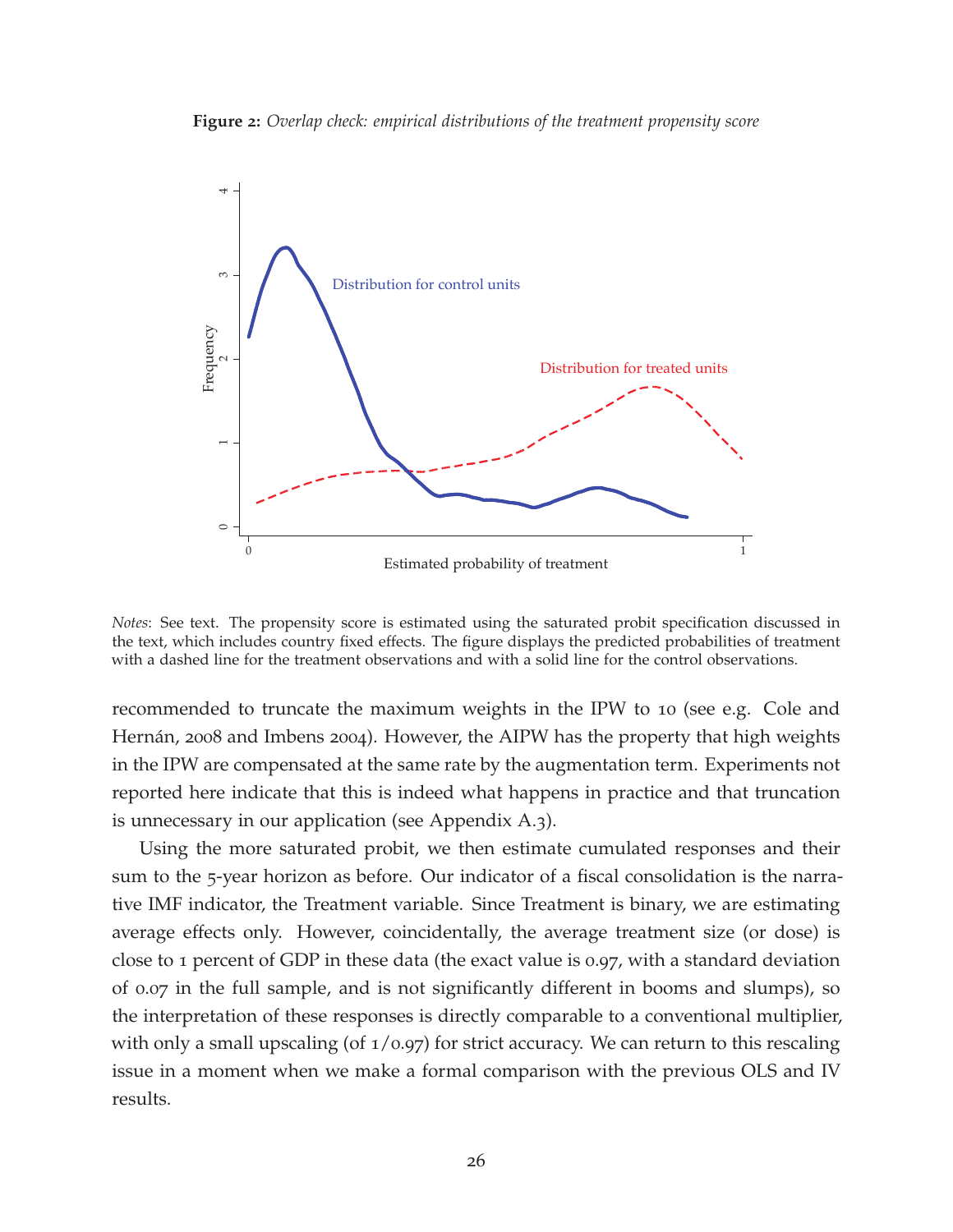**Table 8:** *Average treatment effect of fiscal consolidation, AIPW estimates, full sample*

|                                                         | (1)     | (2)        | (3)        | (4)        | (5)        | (6)        |
|---------------------------------------------------------|---------|------------|------------|------------|------------|------------|
|                                                         | Year 1  | Year 2     | Year 3     | Year 4     | Year 5     | Sum        |
| Fiscal ATE, restricted $(\theta_1^h = \theta_0^h)$      | $-0.17$ | $-0.55***$ | $-0.61***$ | $-0.88**$  | $-1.14***$ | $-3.22***$ |
|                                                         | (0.17)  | (0.23)     | (0.20)     | (0.32)     | (0.42)     | (0.89)     |
| Fiscal ATE, unrestricted $(\theta_1^h \neq \theta_0^h)$ | $-0.24$ | $-0.70***$ | $-0.75***$ | $-0.93***$ | $-1.23***$ | $-3.61***$ |
|                                                         | (0.16)  | (0.26)     | (0.25)     | (0.33)     | (0.47)     | (1.06)     |
| Observations                                            | 456     | 439        | 423        | 406        | 389        | 389        |

Deviations of log real GDP (relative to Year  $o$ ,  $\times$  100)

*Notes:* Empirical sandwich standard errors (clustered by country) in parentheses (see expression (20)). ∗∗∗/ ∗∗/ ∗ indicate *p* < 0.01/0.05/0.10. Conditional mean controls: cyclical component of *y*, 2 lags of change in *y*, country fixed effects.  $y^C$  is the cyclical component of log *y* (log real GDP), from HP filter with  $\lambda = 100$ . Specification includes country fixed effects in the propensity score model and in the AIPW model. Propensity score based on the saturated probit model as described in the text. AIPW estimates do not impose restrictions on the weights of the propensity score. Truncated results not reported here but available upon request. See text.

We begin by discussing Table 8, which is the direct counterpart to the OLS and IV result presentations in Tables 1 and 3. Here we show the ATE of fiscal consolidation using the AIPW estimator (18), for the full sample (i.e., no use of boom and slump bins, yet) and using the propensity score estimates based on the saturated probit. Both the treatment-equation probit model and the outcome-equation AIPW model include country-fixed effects.

Table 8 is organized into two rows. The first row reports the results based on imposing the restriction  $\theta_1^h = \theta_0^h$  $\int_{0}^{n}$ , the usual implicit restriction used without hesitation in the macro-VAR empirical literature and the same restriction we imposed in reporting the results of Tables 1 and 3. The second row reports the results that do not impose the  $\theta_1^h = \theta_0^h$  $\frac{h}{0}$  restriction. The results are qualitatively similar to those reported in Table 3 in that we still find that austerity is contractionary. However, the estimated impacts of fiscal consolidations on output are now even bigger.

Recall that according to the IV estimates, the accumulated loss over five years was -2.94∗∗∗. This would imply an average annual real GDP loss of about 0.59% of GDP per 1% of fiscal consolidation over each of the 5 years. Here our AIPW estimate with unrestricted coefficients has a sum effect of -3.61∗∗∗ over 5 years. This would imply an average annual real GDP loss of about 0.74% of GDP per 1% of fiscal consolidation over each of the 5 years (using a 1/0.97 rescaling factor). Thus the implied output losses due to austerity are about 20% larger under our AIPW estimation than with IV estimation.

Next we once again explore the same partition of the data into booms and slumps, allocating to the bins according to whether output is above or below trend as in earlier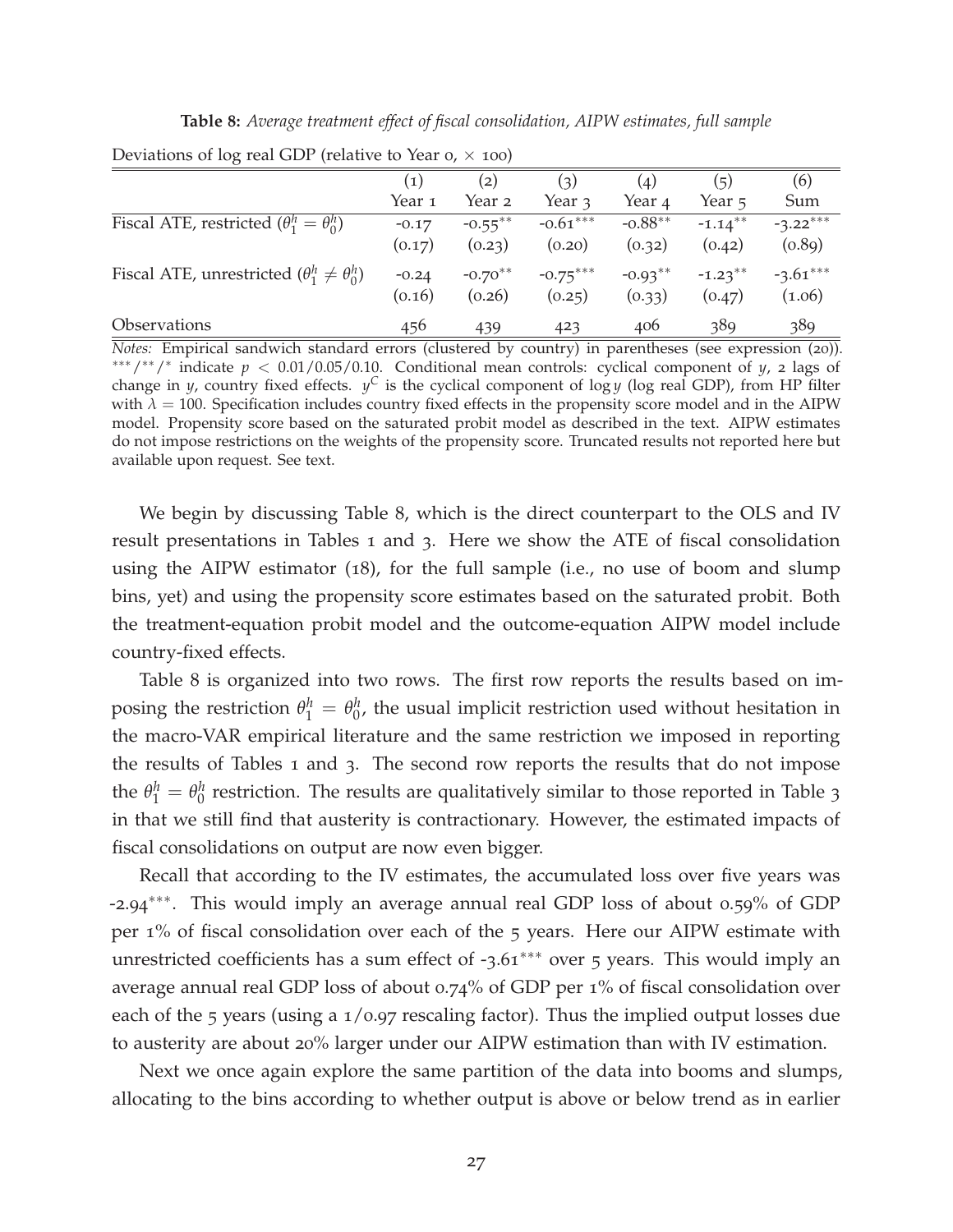| $D$ evidence of $D_{\rm N}$ run $D_{\rm D}$ . (retain $C$ to run $D_{\rm N}$ root |                   |                      |                      |                   |                   |                      |
|-----------------------------------------------------------------------------------|-------------------|----------------------|----------------------|-------------------|-------------------|----------------------|
|                                                                                   | $\mathbf{1}$      | (2)                  | (3)                  | $\left( 4\right)$ | (5)               | (6)                  |
|                                                                                   | Year 1            | Year 2               | Year 3               | Year <sub>4</sub> | Year 5            | Sum                  |
| Fiscal ATE, $y^C > 0$ , boom                                                      | $-0.33$<br>(0.22) | $-0.68*$<br>(0.39)   | $-0.36$<br>(0.41)    | $-0.55$<br>(0.57) | $-0.56$<br>(0.84) | $-1.80$<br>(1.85)    |
| Fiscal ATE, $y^C < 0$ , slump                                                     | $-0.19$<br>(0.19) | $-0.76***$<br>(0.25) | $-0.96***$<br>(0.33) | $-0.68$<br>(0.43) | $-0.95$<br>(0.61) | $-3.54***$<br>(1.52) |
| Observations                                                                      | 456               | 439                  | 423                  | 406               | 389               | 389                  |

**Table 9:** *Average treatment effect of fiscal consolidation, AIPW estimates, booms versus slumps*

*Notes:* Empirical sandwich standard errors (clustered by country) in parentheses (see expression (20)). ∗∗∗/ ∗∗/ ∗ indicate *p* < 0.01/0.05/0.10. Conditional mean controls: cyclical component of *y*, 2 lags of change in *y*, country fixed effects.  $y^C$  is the cyclical component of log *y* (log real GDP), from HP filter with  $\lambda = 100$ . Specification includes country fixed effects in the propensity score model and in the AIPW model. Propensity score based on the saturated probit model as described in the text. AIPW estimates do not impose restrictions on the weights of the propensity score. The boom bin is for observations where the cyclical component  $y^C$  is greater than zero, the slump bin is for observations where the cyclical component is less than or equal to zero.

Deviations of log real GDP (relative to Year  $0. \times 100$ )

sections to provide a more granular view of these results, and Table 9 presents these AIPW estimates based on the same saturated policy propensity score probit model described earlier. These results show that in a boom a fiscal consolidation has on average a small, negative, but imprecisely estimated effect. The first row of the table indicates that the accumulated loss over five years is -1.80 percent of GDP. In a slump, the results are about three times as strong and highly statistically significant: over five years, the accumulated loss is -3.54∗∗ percent of GDP, as shown in the second row of the table. Scaling these effects for the average treatment size (0.97 percent of GDP) the average loss per 1% fiscal consolidation is 0.37% of GDP per year over the five year window in booms, and 0.73% of GDP per year in slumps.

Summing up our LP results, we always find more adverse paths when austerity is imposed in slumps rather than in booms, but there are sometimes big differences across specifications. OLS suggests that austerity might have a small and imprecisely estimated expansionary effect, although a more granular view indicates that even then, this result holds only in booms. Using the "narrative" instrument we would walk away believing more firmly that austerity is contractionary. The estimated effect with IV is relatively small and imprecisely estimated for the boom, but stronger and significant in the slump, adding up to a loss of -3.3% of output over 5 years for the typical consolidation. Finally, using the AIPW estimator we find even larger contractionary effects of austerity, still not statistically significant in booms, and amounting to -3.5% over 5 years in slumps. One may quibble that the size of the consolidation should also be taken into consideration.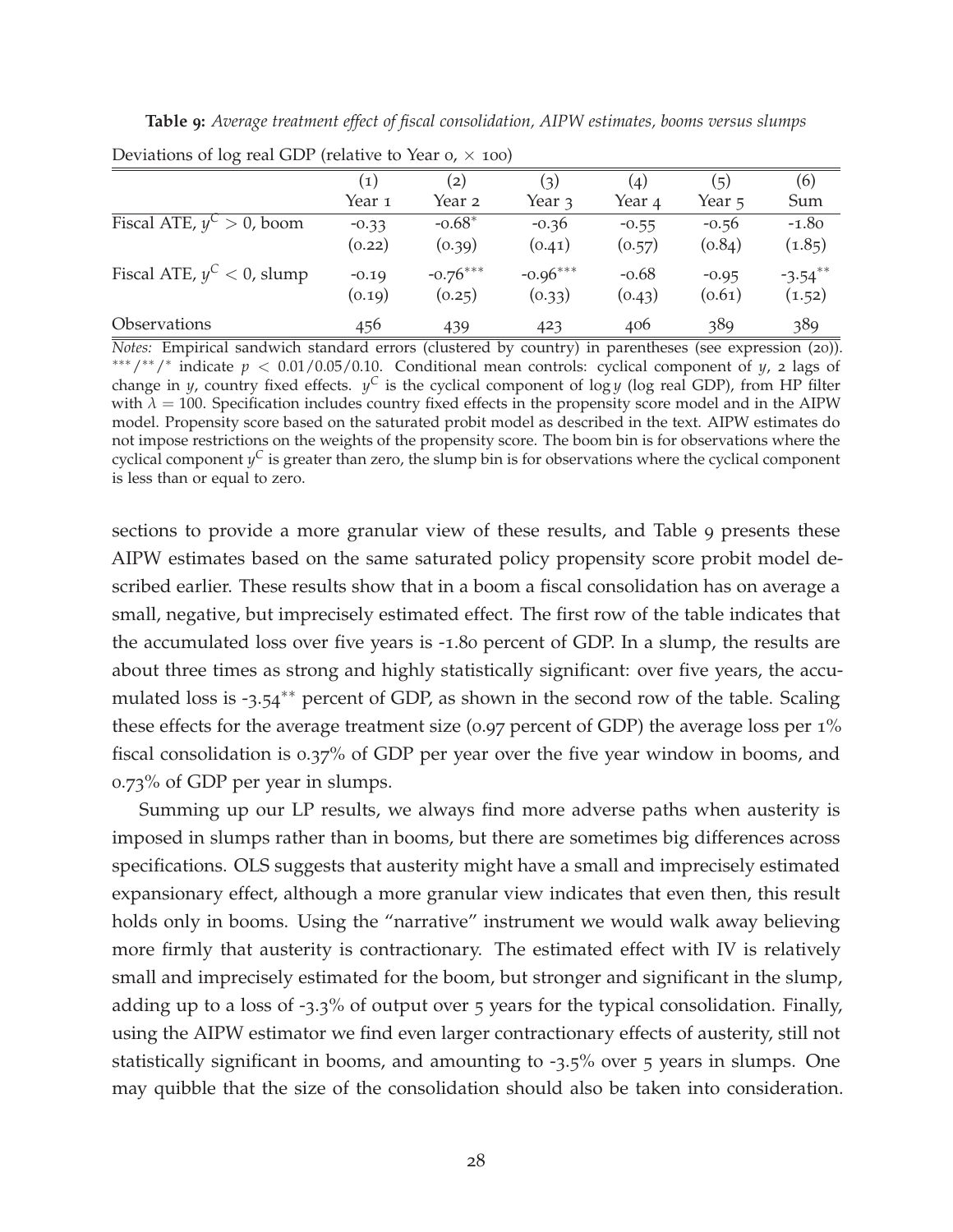In principle, this is a valid concern. However, in practice this would mean extending the space of discrete interventions. Given the data, there would be too few observations to obtain robust results (and in some cases, insufficient data to estimate the desired effects). Fortunately, as we have discussed earlier, fiscal consolidations typically average about one percent relative to GDP with a tight range of variation, which greatly facilitates the interpretability of our findings.

Figure 3 displays the coefficients reported in Table 9, with appropriate rescaling in the case of AIPW to allow for the average treatment size, to show the dynamic ATE impacts of fiscal consolidations in graphical form and compares them with the responses obtained using the IV coefficient estimates which were reported earlier in Table 4.

Our results underscore that austerity tends to be painful, but that timing matters: the least painful fiscal consolidations, from a growth and hence budgetary perspective, will tend to be those launched from a position of strength, that is, in the boom not the slump. This would seem to require moderately wise policymaking and/or fiscal regimes (councils, rules, etc.), not to mention an ability to stay below any debt limit so as to maintain capital market access to permit smoothing.

The next section puts our new results to work in the context of the austerity program launched in UK by the Coalition administration in 2010, to show how our analysis can be used in practice. Moreover, by putting our results in a realistic situation outside the sample used for estimation, we obtain a feel for how well calibrated our findings are to the recent macroeconomic experience of a representative economy from our sample.

# 7. Counterfactual: Coalition Austerity and the UK Recession

This section makes a counterfactual forecast of the post-2007 path of the UK economy without the fiscal austerity policies imposed by the Coalition government after the 2010 election. These estimates are based on a sample that excludes the Global Financial Crisis. Therefore, the exercise has the flavor of an out-of-sample evaluation.

We need to be very clear about the assumptions, explicit or implicit, in our counterfactual. We assume that zero fiscal consolidation was done in the years 2010–13 as the counterfactual, and that this was feasible, and would have not caused other possibly adverse outcomes. Most crucially we assume that this would have had no damaging effect on UK government debt yields, or country risk, in the relevant time frame. We assume, in other words, that the UK had the fiscal space to follow a counterfactual path for those years. Critics may question this assumption, but no evidence has been adduced to support their view. First, absent a model on their part of the determinants of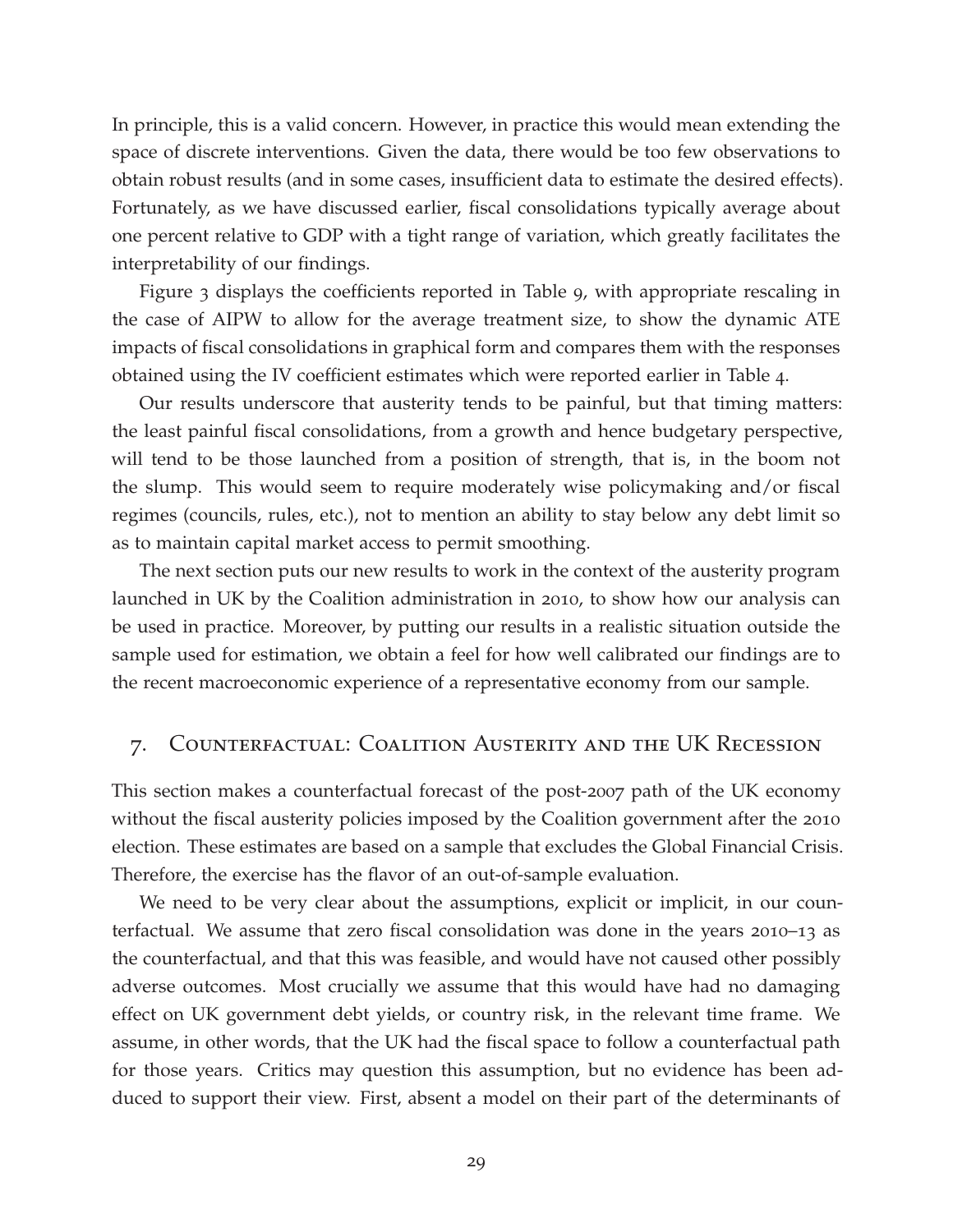



*Notes*: Panel (a) reports the cumulative ATE responses based on *yt*+*<sup>h</sup>* − *y<sup>t</sup>* , where as panel (b) presents the accumulated ATE output loss, which is the running sum of the coefficients displayed in panel (a). 95/90% error bands displayed. The top row shows the results for the subpopulation of observations in the boom measured in deviations above HP trend. The bottom row shows the results for the subpopulation of observations in the slump, measured in deviations below HP trend. AIPW refers to the responses calculated using the AIPW estimator of Section 5.1; IV refers to the IV estimator discussed in Section 5. AIPW impacts are rescaled to allow for the average size of fiscal consolidation. See text.

UK sovereign risk showing such a spike, the point is not well supported. In fact, to the extent that we have any cross-country evidence on the impact of fiscal consolidations on sovereign yields it shows that austerity tends to worsen sovereign spreads, or has a small and often non-significant efffect (Born, Müller, and Pfeifer 2015, Figure 4). Second, the evidence from UK longer-run history is even less favorable: the country emerged from the Napoleonic Wars and the two World Wars with debt ratios higher than current levels relative to GDP (and tax revenues much lower) and yet never defaulted on market debt or lost capital market access. So there is no within-country evidence of this link either. Third, recent UK history also goes against this argument: despite public debt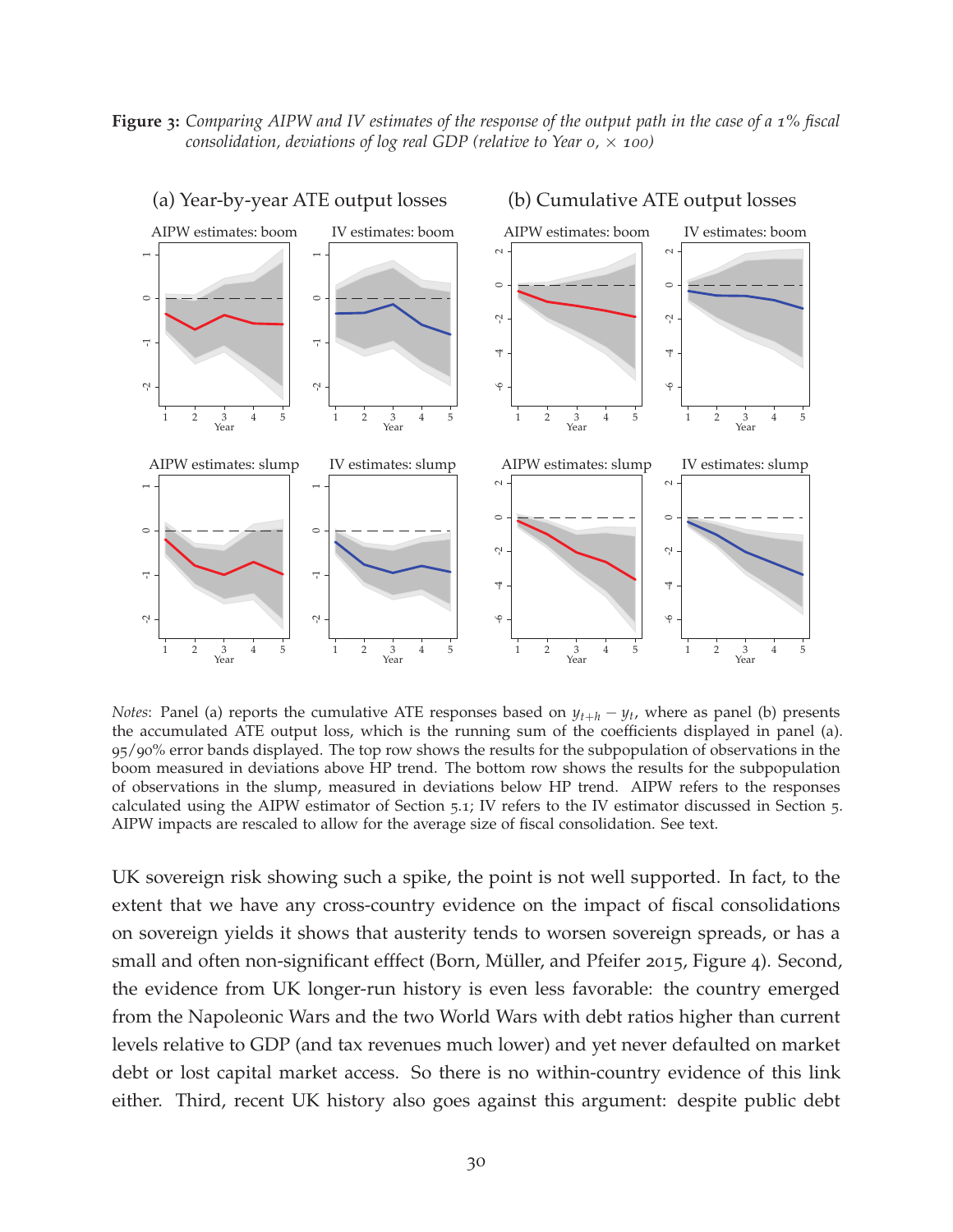levels rising under the Coalition (mainly because a slow recovery meant poor tax revenues) the UK gilt yield has fallen to its lowest level in centuries. Indeed, with stronger output growth under the counterfactual, tax revenues would have been higher, a factor that would have alleviated debt build up, all else equal.<sup>10</sup>

The UK experienced a much weaker recovery than in the US, where nothing close to a double dip took place. The divergence between the two recovery paths began in 2010 (Schularick and Taylor 2012). Since both countries' central banks acted with aggressive ease, by going to the zero bound and pursuing quantitative easing policies thereafter, explanations for the differences have focused elsewhere. Various explanations have been offered, ranging from tighter UK fiscal policy, to spillovers from the Eurozone and weak trade links with fast-growth emerging markets. Other stories have invoked contractions in oversized UK sectors such as finance and North Sea oil and gas, the extent of non-bank finance, and differential energy costs (Posen 2012; Davies 2012).

To gain quantitative traction on the share of responsibility that should be borne by fiscal policy we use our AIPW estimates. We scale, and assign the impacts of fiscal shocks as follows. As a measure of the change in fiscal stance we use the change in the UK Office of Budget Responsibility's (OBR) cyclically-adjusted primary balance. The changes turn out to be  $+2.3\%$  of GDP in year 1 (2009–10 to 2010–11), followed by  $+1.5\%$ in year 2, and +0.1% in year 3, showing a slowing of the pace of tightening in year 3, but with further austerity planned in future years.<sup>11</sup> This gives us a sequence of three fiscal policy shocks. Note that the average treatment size is 0.97, so for this counterfactual exercise we scale treatment effects due to each shock by a factor of 1/0.97.

We then have to compute the impact of each shock at each horizon and make sure we assign it appropriately. Our AIPW estimation already allows for the fact that if

<sup>&</sup>lt;sup>10</sup>Low yields have been evident throughout the advanced economies in recent years, outside the Eurozone crisis countries. Though outside the scope of our paper, the main explanations for these trends would seem to be a strong medium-run flight to safety since 2008, and a longer-run drift to lower real rates globally over two decades driven by global demography and/or EM precautionary saving motives. An additional factor is that having its own central bank means that the UK cannot suffer a sudden stop or a self-fulfilling run on the sovereign like, say, countries in the Eurozone periphery. Together, these factors appear have contributed to enlarged fiscal space in the form of a massive absorption potential for UK gilts.

 $11$ Considerable controversy attends the question as to whether austerity policy was eased in year 3, with the Chancellor and HM Treasury insisting that consolidation continued, but many critics suggesting the data showed otherwise. This is often referred to as the Plan A versus Plan B debate. See the discussion by Jonathan Portes, http://www.niesr.ac.uk/blog/ fiscal-policy-plan-and-recovery-explaining-economics. For consistency with official sources we use the official OBR figures, excluding certain accounting credits in year 3 due to Bank of England and Royal Mail asset transactions which are not related to fiscal plans. See Appendix A.5 and Appendix Table A5. Two alternative measures of fiscal shocks are discussed in the appendix, one from the OBR and one from the IMF. The measure we have chosen is the official UK measure and is more modest than these alternative measures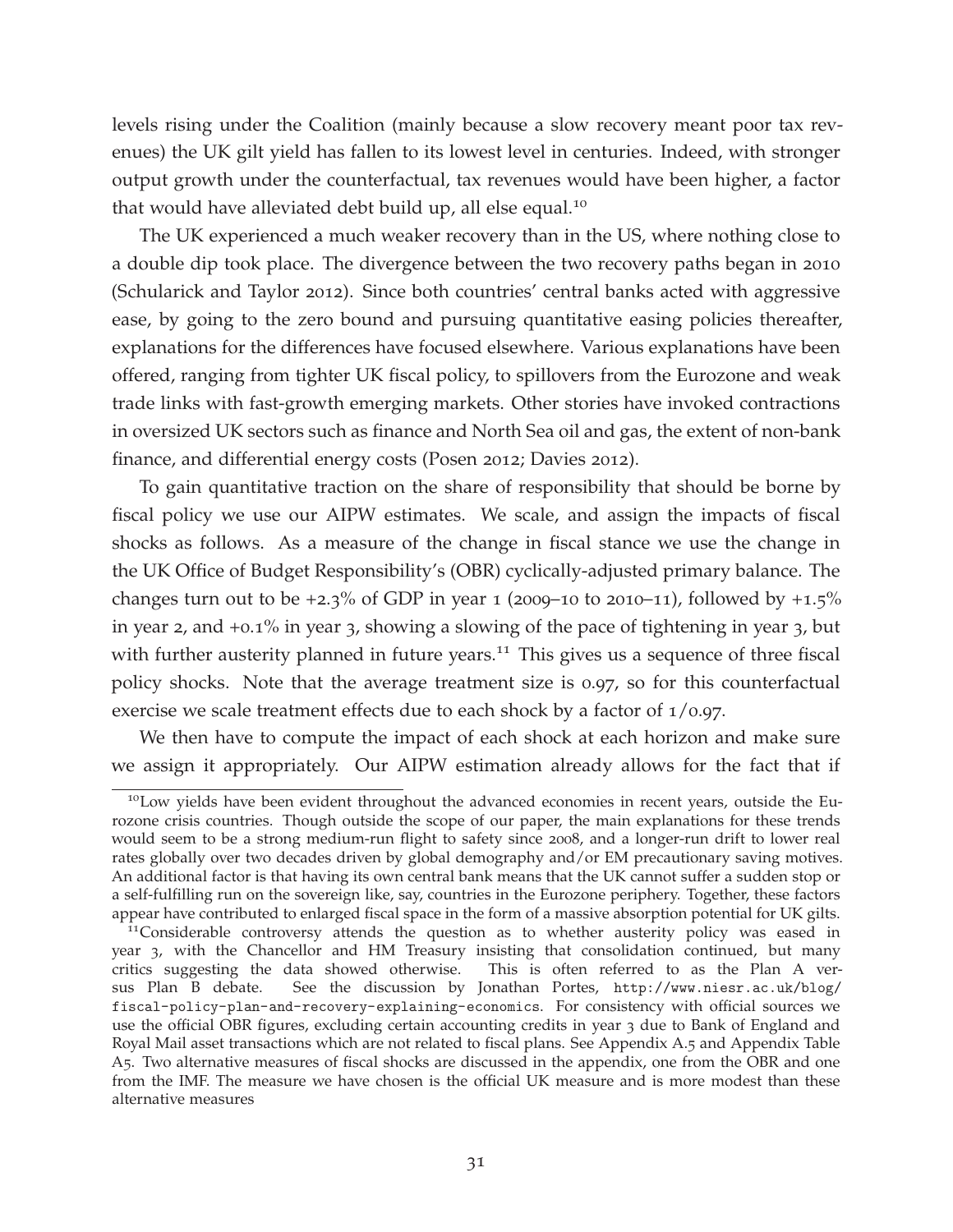at time o a treatment occurs, then its measured impact at time  $h \geq 1$  includes not just the direct impact of the policy on output, but also its indirect impact arising from the fact that treatment at time 0 also predicts some positive probability of treatment at time  $h \geq 1$ . To prevent double counting we therefore need to carefully subtract these "expected austerity" measures from any forecast of fiscal impacts in year 1 and beyond.

The effects of the first round of austerity in 2010–11 can be computed directly from the AIPW estimates above (for the slump bin, since the UK was already in a deep recession then). For example, the effect of the 2010–11 austerity shock in 2011 itself would be computed as the shock magnitude of  $+2.3$  (OBR data, as above) multiplied by the scaling factor of 1/0.97 (noted above), and then multiplied by the AIPW coefficient of -0.19 (from the slump bin in year 1).

However, in other subsequent years an adjustment must be done. For example, the effect of the 2010–11 plus 2011–12 austerity shock in 2012 itself would be computed in two parts. First, there is a similar direct effect of the first year shock on second year output: the first year shock magnitude of 2.3 (again) multiplied by the scaling factor of 1/0.97 (again), and then multiplied by the AIPW coefficient of -0.76 (from the slump bin, but now in year 2). Second, there is the additional effect from *unexpected* treatment in year 2 conditional on treatment in year 1. To get at this problem we estimate a simple LP regression for the forward path of treatment at time *h*, conditional on treatment today, and use these to weight austerity impacts in Years  $2$  and  $3$ .<sup>12</sup>

The results of this counterfactual exercise are presented in Figure 4, and for reference we also show various actual and forecast paths for UK real GDP from 2007 (the business cycle peak) through 2013. As a starting point, absent knowledge of what was to happen after the 2010 Coalition austerity program, what might have been the ex ante expected path of the UK economy? This question is answered by the two dashed lines. The doublelong-dashed line shows the unconditional historical path in a financial crisis recession based on a large sample of all advanced-economy recessions from 1870 to 2007 in Jordà,

<sup>&</sup>lt;sup>12</sup>The LP estimations for the forward path of treatment for the necessary 3-year horizon are reported in the appendix in Table A4. We find that the ATE estimate of a change in probability, in the slump bin, of a treatment in year 1 given a treatment in year 0 is 0.51; the model also gives a 28% chance in year 2 and 17% in year 3. For our counterfactual this means that 51% of the Coalition austerity in 2011–12 (and 28% in 2012–13) was "baked in"—in probabilistic terms—by the decision to do austerity in 2010– 11. So this component is already accounted for in the AIPW output path estimates. The net effects can be computed mechanically as we illustrate in the following example. First, we can compute the first year shock magnitude of 2.3 multiplied by the scaling factor of 1/0.97, and then multiplied by the AIPW coefficient of -0.76 (from the slump bin in year 2). Second, we can add to this the second year shock magnitude of 1.5 (OBR) multiplied by the scaling factor of  $1/0.97$ , multiplied by the AIPW coefficient of -0.24 (from the slump bin in year 1), and multiplied by the probability of no treatment in year 2 which is 0.49=1-0.51. In a similar way we can assign unexpected and expected effects of contemporaneous treatment to prior treatment in all years along the path.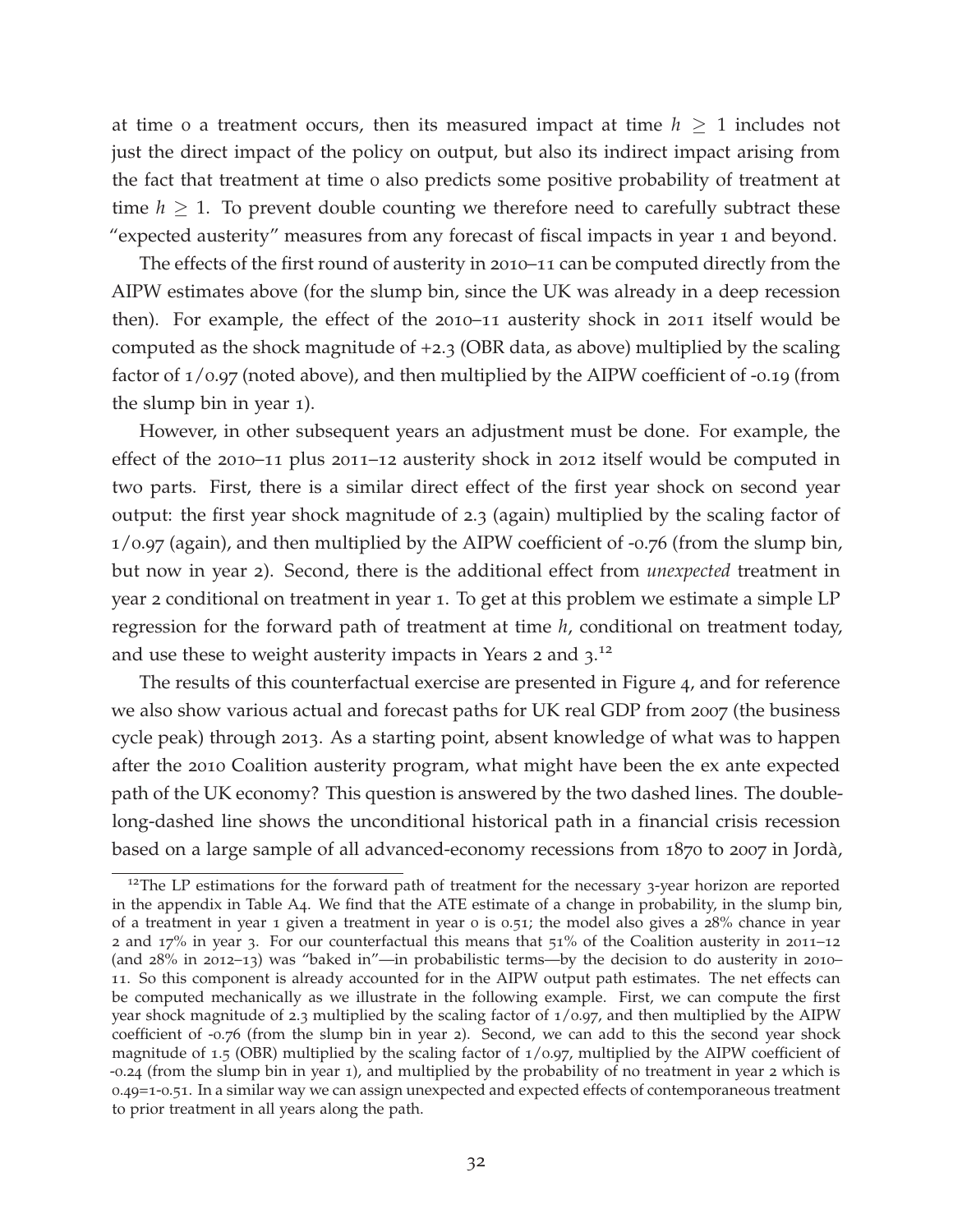

**Figure 4:** *UK austerity: forecast, actual, and counterfactual paths for real GDP, 2007–13*

- $=$  = History: real GDP, average financial crisis recession, high leverage cases (Jordà, Schularick, and Taylor 2013)
- Data: real GDP, actual UK Office for National Statistics
- Forecast: real GDP, predicted UK Office for Budget Responsibilty, June 2010
- $\bullet\bullet\bullet\bullet$ Model: real GDP, counterfactual — actual minus estimated effect of austerity 2011–2013

*Notes*: Units are percent of 2007 real GDP, the last peak. OBR forecast is from http:// budgetresponsibility.independent.gov.uk/wordpress/docs/pre\_budget\_forecast\_140610.pdf. The Jordà, Schularick, and Taylor (2013) path is for real GDP per capita, extended to a 6-year horizon, adjusted by +0.65% per year given the UK rate of population growth. Actual data from ONS in March 2014. Model counterfactuals subtract estimated AIPW responses in the slump bin, suitably scaled. See text.

Schularick, and Taylor (2013), extended to the 6-year horizon. We restrict attention to their average path for highly-leveraged economies after a financial crisis, a category which includes the UK case in 2007. Clearly, a seriously painful recession was to be expected anyway: if output is scaled to 100 in 2007, this path shows a 4% drop over two years, to a level of 96 by 2009, followed by recovery thereafter to about 104 in 2013.

What did the authorities expect? According to the June 2010 Pre-Budget report of the OBR they expected something similar but slightly worse to unfold after 2010, as shown by the short-dashed path in the figure. The bottom in output here is 94.2 and the recovery was predicted to be initially slower, although by 2012 the OBR thought the output level would be 100.6 and by 2013 it would be at 103.4, in the same units. (Thus the difference between the two displayed forecast paths is only 0.6% of GDP by 2013.)

Alas, this did not come to pass, as shown by the solid line in the chart using actual UK (ONS) data to depict the outturn of events. Everything was going more or less in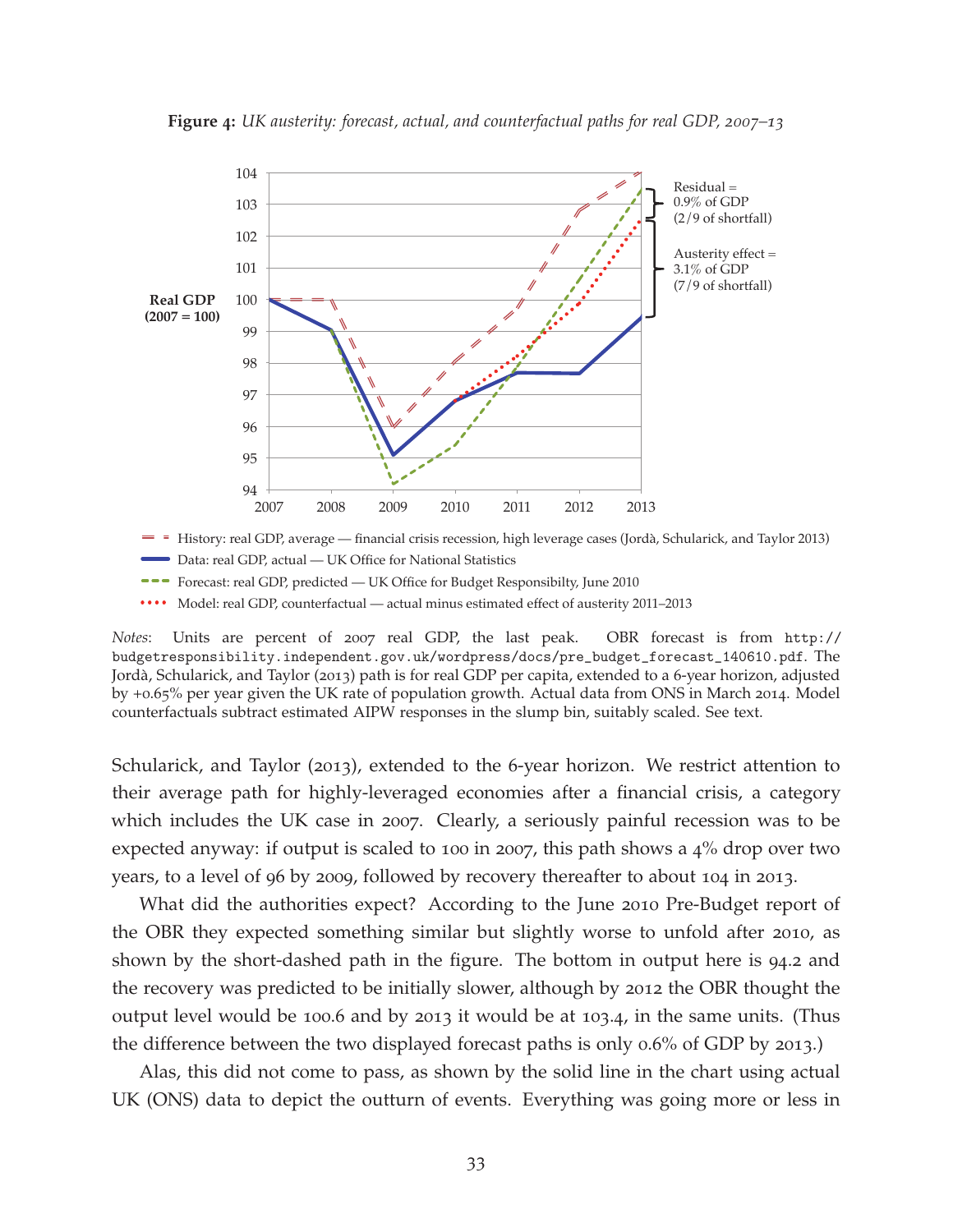line with the forecast path until 2010. After that, a double-dip recession was avoided only by a decimal rounding and the UK real economy virtually flatlined for a couple of years before a small uptick in 2013. (In per capita terms, the UK economy actually shrank.)

How much of the UK's dismal performance can be attributed to the fiscal policy choice of instigating austerity during a slump? The answer based on our counterfactual model is about <sup>7</sup> ⁄9, or just over three-quarters. This is shown by the dotted line in the chart, which cumulates the effects of each of the three years of austerity on growth from 2010 to 2013. By 2013, the last year in the window, the cumulative effects of these choices amounted to about 3.1% of GDP (in 2007 units) where the total gap relative to the actual path was 4.0%, thus leaving an unexplained residual of 0.9%. Our model also suggests that additional drag from the 2010–13 austerity policies would have been felt into 2014–16, even if no further austerity had been imposed.<sup>13</sup>

In 2013, at the end of the period analyzed here, OBR published an estimate that austerity caused a roughly -1.5% change in output in the year 2013. Our -3.1% estimate of the impact of fiscal austerity on economic activity is just over twice as large. We think this important difference is largely due to the fact that, unlike us, OBR does not allow for state-dependence and they also arbitrarily force the effects of fiscal policy to decay to zero after four years. Both of these modeling choices would appear to be strongly rejected by the data, however.<sup>14</sup>

Even so, our 3.4% estimate could *still* be biased down because we are unable to adjust for monetary policy at the zero lower bound (ZLB). The UK out-of-sample counterfactual is based in a liquidity trap environment, but the in-sample data we used for estimation overwhelmingly were not. Our estimates used data from the 1970s to 2007. Out of 173 consolidation episodes, there are only 7 country-year observations at the ZLB, all relating to Japan in the 1990–2007. Economic theory (Christiano et al. 2011; Eggertsson and Krugman 2012; Rendahl 2012) and also historical evidence from the 1930s (Almunia et al. 2010) indicate that fiscal multipliers are much larger under ZLB conditions than in normal times when monetary policy is away from this constraint. But we cannot hope to convincingly capture the ZLB effect in our sample with just a handful of observations from Japan, so this must remain a goal for future research where we hope to apply our new estimation methods to a large set of contemporary and historical data.

<sup>&</sup>lt;sup>13</sup>The residual in Figure 4 could be accounted for by factors outside the framework: export patterns, the Eurozone crisis, or idiosyncratic UK sector shocks. There may have also been overoptimism in the 2010 forecast (e.g., OBR underestimating either the size or economic impacts of upcoming austerity shocks).

<sup>&</sup>lt;sup>14</sup>See the impacts for 2010–11, 2011–12, and 2012–13 cumulated to 2012–13 in Chart 2.26 of the OBR's Forecast Evaluation Report, http://cdn.budgetresponsibility.independent.gov.uk/FER2013.pdf.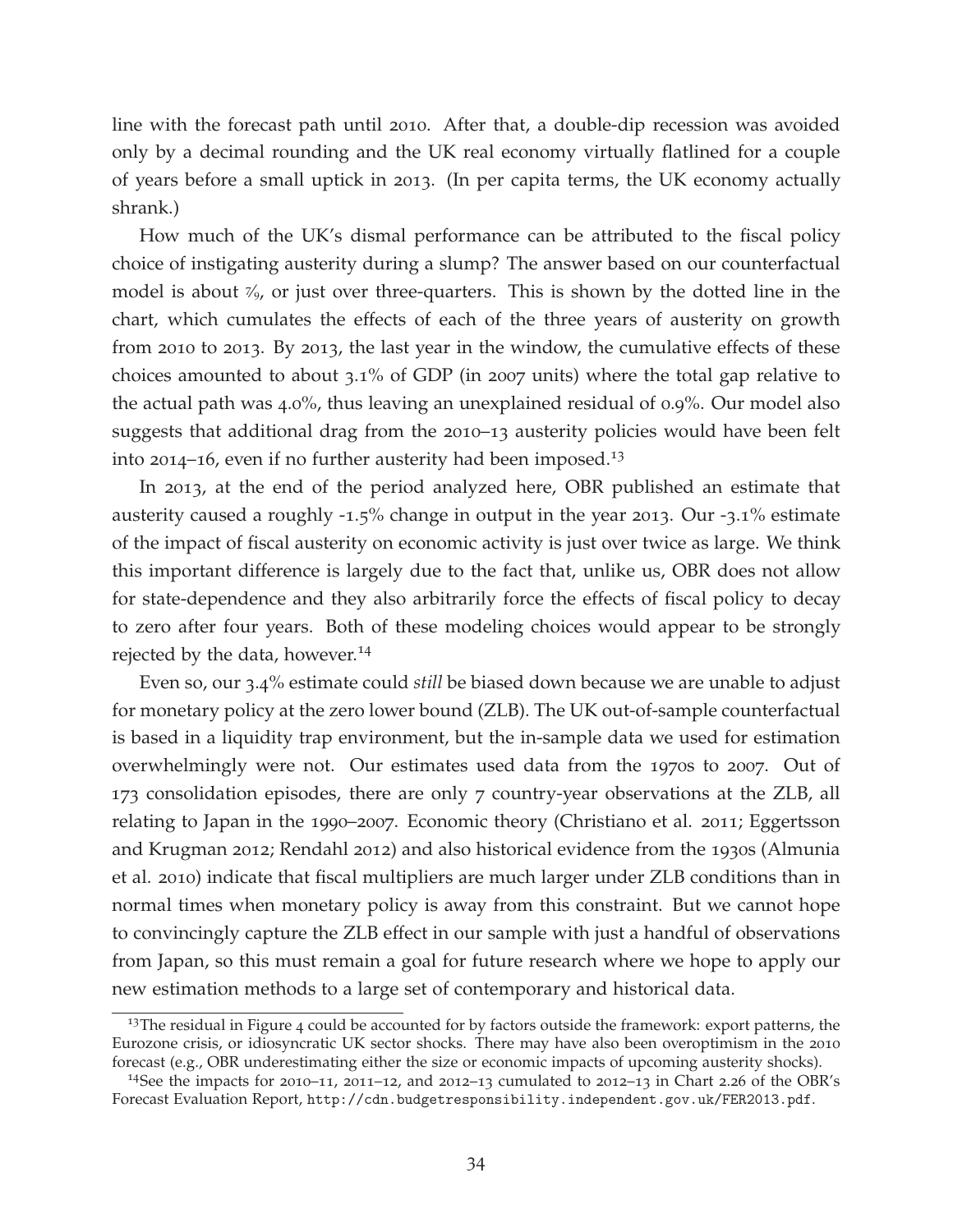#### 8. Conclusion

Few macroeconomic policy debates have generated as much controversy as the current austerity argument, and as Europe stagnates the furore appears to be far from over. Amidst the cacophony of competing estimates of fiscal multipliers, the goal of this paper is not to add another source of noise.

Rather, the main contribution is to harmonize dissonant views into a unified framework where the merits of each approach can be properly evaluated. The effect of fiscal consolidation on macroeconomic outcomes is ultimately an empirical question. In the absence of randomized controlled trials, we have to rely on observational data. And to measure the causal effect of fiscal consolidations on growth, it is critical that identification assumptions be properly evaluated and that empirical methods be suitably adjusted to the demands of the data.

Whenever outcomes are correlated with observables that determine the likelihood of treatment, the effect of the treatment cannot be causally measured without bias. Yet, this allocation bias prevents us from being able to tell whether or not the low or even inverted values of the fiscal multiplier often found in this strand of the literature are indeed close enough to the truth.

If episodes of fiscal consolidation could be separated by whether or not they are explained by circumstances, identification could be, once again, restored. The narrative approach relies on a careful reading of the records to achieve just such a separation. Moreover, results from this approach indicate that the fiscal multiplier is larger in magnitude, especially in depressed economies. However, when those consolidations believed to be exogenous are predictable by omitted observable controls omitted two concerns arise. One is that the instrument may not be exogenous as argued. Second, even if the instrument is exogenous, the omitted predictors introduce bias in the IV estimator.

Extant results in the literature can be somewhat reconciled by interpreting exogenous consolidations as instrumental variables. After all, if the narrative approach were not very informative about the exogeneity of these episodes, there should not be any difference in the value of the multiplier estimated using simple least squares and IV methods. So, while potentially problematic, the narrative approach (through these IV estimates) seems to be isolating fiscal consolidations that differ from those in the overall population in some important respects. Whether the fiscal multiplier estimated with instrumental variables can be interpreted causally required further analysis.

Dissatisfaction with the potential violation of exogeneity conditions required for identification could lead one, like Mill (1836), to the nihilistic conclusion that without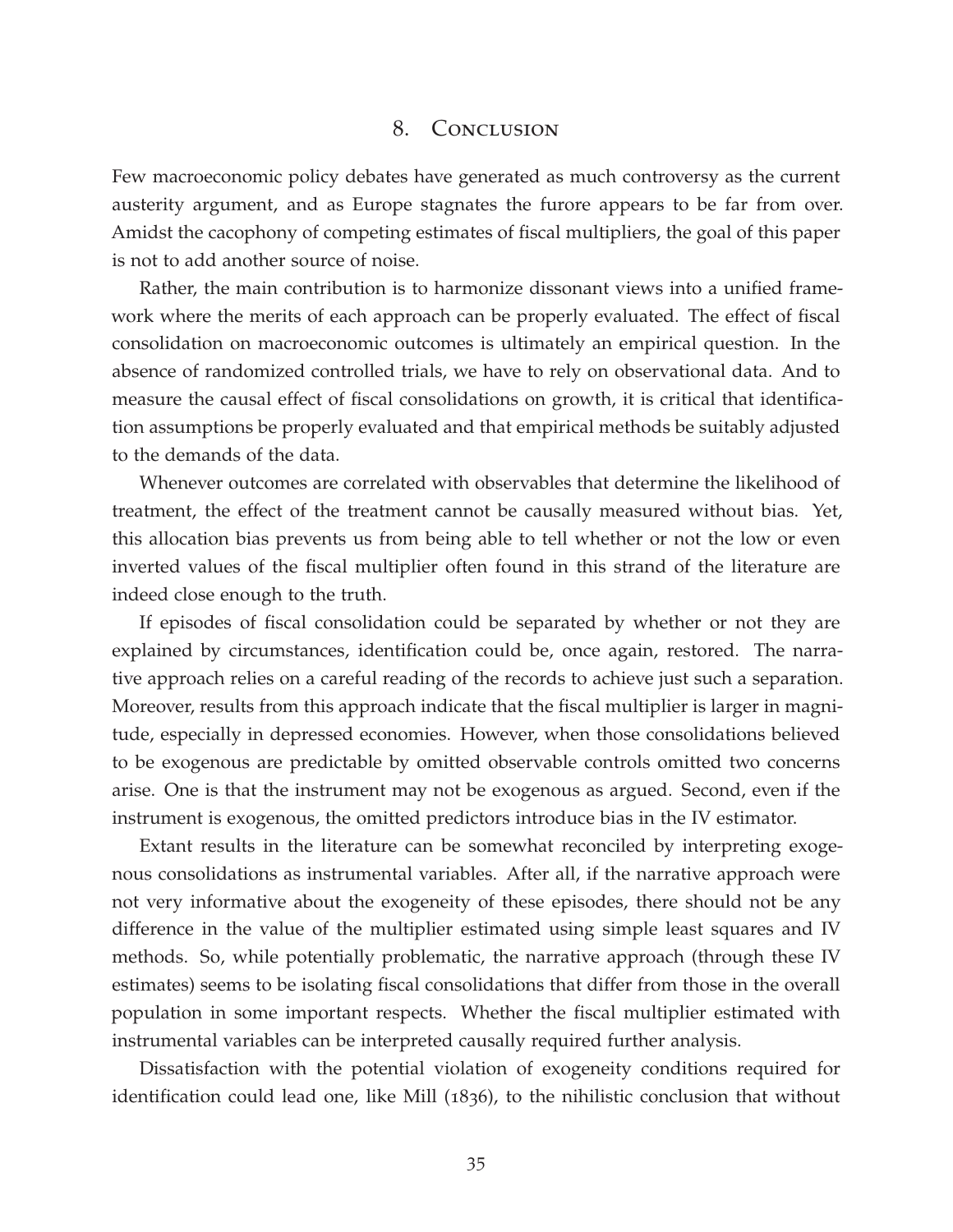an *experimentum crucis* mere observational data are hopelessly unsuitable for testing a macroeconomic hypothesis, but we believe the battle is not lost. Propensity score methods, common in biostatistics, medical research, and in applied microeconomics when ideal randomized trials are unavailable, offer a last line of defense. Recent work by Angrist, Jordà and Kuersteiner (2013) introduced inverse probability weighted estimators of average treatment effects for time series data.

Our appeal to this approach begins by recognizing that fiscal consolidations may not be exogenous events, even those identified by the narrative approach. Next we construct a predictive model for the likelihood of fiscal consolidation using various specifications including some with a rich set of available observable controls. The predictive model serves to reallocate probability mass from the regions of the distributions in the treatment/control subpopulations that are oversampled to those regions that are undersampled, thus enabling identification in the framework of the Rubin Causal Model.

Our preferred AIPW estimates, which correct for the endogeneity of the fiscal treatments, are quantitatively much closer to those from the instrumental variables specification than to those from the least squares specification, although that such would be the outcome was unknowable without doing the analysis. This result provides some measure of comfort on the potential validity of the instrument. Our analysis suggests even larger austerity impacts than the IMF study when the economy is growing below its long-run trend, however. This is likely a result of correcting attenuation bias due to the omitted predictors of fiscal consolidation and the re-randomization methods that we use. Generally, in the slump, austerity prolongs the pain, much more so than in the boom. It appears that Keynes was right after all.

#### **REFERENCES**

- Alesina, Alberto, and Roberti Perotti. 1995. Fiscal Expansions and Adjustments in OECD Economies. *Economic Policy* 10(21): 207–47.
- Alesina, Alberto, and Silvia Ardagna. 2010. Large Changes in Fiscal Policy: Taxes versus Spending. In *Tax Policy and the Economy*, vol. 24, edited by Jeffrey R. Brown. Chicago: University of Chicago Press, pp. 35–68.
- Almunia, Miguel, Agustn Bénétrix, Barry Eichengreen, Kevin H. O'Rourke, and Gisela Rua. 2010. From Great Depression to Great Credit Crisis: Similarities, Differences and Lessons. *Economic Policy* 25(62): 219–65.
- Angrist, Joshua D., Oscar Jordà, and Guido M. Kuersteiner. 2013. Semiparametric Estimates of Monetary Policy Effects: String Theory Revisited. NBER Working Paper 19355.
- Angrist, Joshua D., and Guido M. Kuersteiner. 2004. Semiparametric Causality Tests Using the Policy Propensity Score. NBER Working Paper 10975.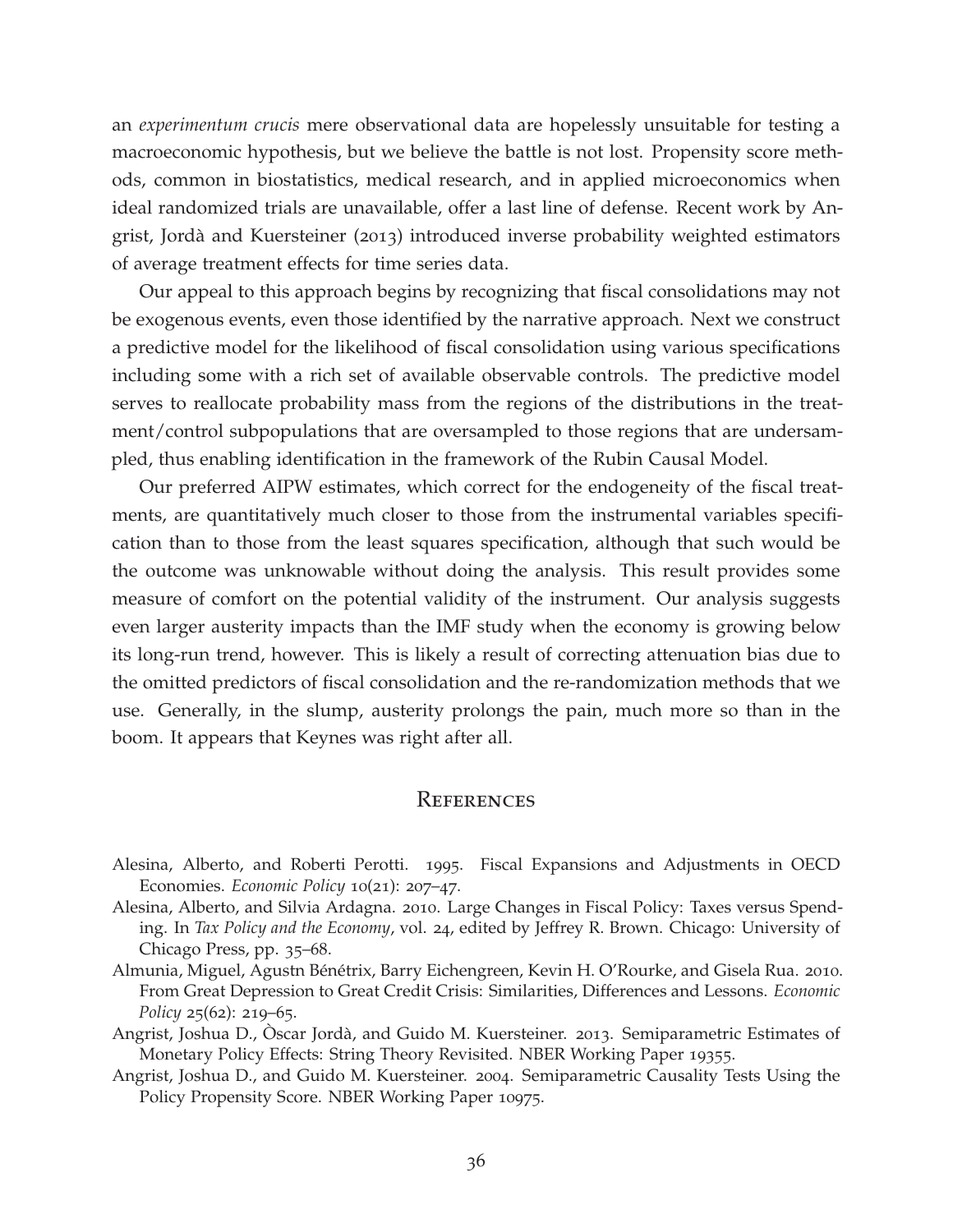- Angrist, Joshua D., and Guido M. Kuersteiner. 2011. Causal Effects of Monetary Shocks: Semiparametric Conditional Independence Tests with a Multinomial Propensity Score. *Review of Economics and Statistics* 93(3): 725–47.
- Angrist, Joshua D., and Jörn-Steffen Pischke. 2010. The Credibility Revolution in Empirical Economics: How Better Research Design Is Taking the Con out of Econometrics. *Journal of Economic Perspectives* 24(2): 3–30.
- Ardagna, Silvia. 2004. Fiscal Stabilizations: When Do They Work and Why. *European Economic Review* 48(5): 1047–74.
- Auerbach, Alan J., and Yuriy Gorodnichenko. 2012. Measuring the Output Responses to Fiscal Policy. *American Economic Journal: Economic Policy* 4(2): 1–27.
- Auerbach, Alan J., and Yuriy Gorodnichenko. 2013. Fiscal Multipliers in Recession and Expansion. In *Fiscal Policy after the Financial Crisis* edited by Alberto Alesina and Francesco Giavazzi. Chicago: University of Chicago Press, pp. 98–102.
- Barro, Robert J., and Charles J. Redlick. 2011. Macroeconomic Effects from Government Purchases and Taxes. *Quarterly Journal of Economics* 126(1): 51–102.
- Blanchard, Olivier J. 1993. Suggestion for a New Set of Fiscal Indicators. OECD Economics Department Working Papers 79.
- Born, Benjamin, Gernot Müller, and Johannes Pfeifer. 2015. Does Austerity Pay Off? CEPR Discussion Paper 10425.
- Cameron, A. Colin, and Pravin K. Trivedi. 2005. *Microeconometrics: Methods and Applications*. Cambridge: Cambridge University Press.
- Chalmers, Iain. 2005. Statistical Theory was not the Reason that Randomisation was Used in the British Medical Research Council's Clinical Trial of Streptomycin for Pulmonary Tuberculosis. In *Body Counts: Medical Quantification in Historical and Sociological Perspectives* edited by G. Jorland, A. Opinel, and G. Weisz. Montreal: McGill-Queens University Press, pp. 309–34.
- Chalmers, Iain. 2011. Why the 1948 MRC trial of Streptomycin Used Treatment Allocation Based on Random Numbers. *Journal of the Royal Society of Medicine* 104(9): 383–86.
- Christiano, Lawrence, Martin Eichenbaum, and Sergio Rebelo. 2011. When Is the Government Spending Multiplier Large? *Journal of Political Economy* 119(1): 78–121.
- Cole, Stephen R., and Miguel A. Hernán. 2008. Constructing Inverse Probability Weights for Marginal Structural Models. *American Journal of Epidemiology* 186(6): 656–664.
- Davies, Gavyn. 2012. Why is the UK Recovery Weaker than the US? Financial Times, November 14. http://blogs.ft.com/gavyndavies/2012/11/14/why-is-the-uk-recovery-weaker-than-theus/.
- Eggertsson, Gauti B., and Paul Krugman. 2012. Debt, Deleveraging, and the Liquidity Trap: A Fisher-Minsky-Koo Approach. *Quarterly Journal of Economics* 127 (3): 1469–1513.
- Glynn, Adam N., and Kevin M. Quinn. 2010. An Introduction to the Augmented Inverse Propensity Weighted Estimator. *Political Analysis* 18(1): 36–56.
- Guajardo, Jaime, Daniel Leigh, and Andrea Pescatori. 2014. Expansionary Austerity: New International Evidence. *Journal of the European Economic Association* 12(4): 949–968.
- Giavazzi, Francesco, and Marco Pagano. 1990. Can Severe Fiscal Contractions Be Expansionary? Tales of Two Small European Countries. In *NBER Macroeconomics Annual 1990* edited by Oliver J. Blanchard and Stanley Fischer. Cambridge, Mass.: MIT Press, pp. 75–122.
- Heckman, James J. 1976. The Common Structure of Statistical Models of Truncation, Sample Selection, and Limited Dependent Variables and a Simple Estimator for Such Models. *Annals of Economic and Social Measurement* 5(4): 475–492.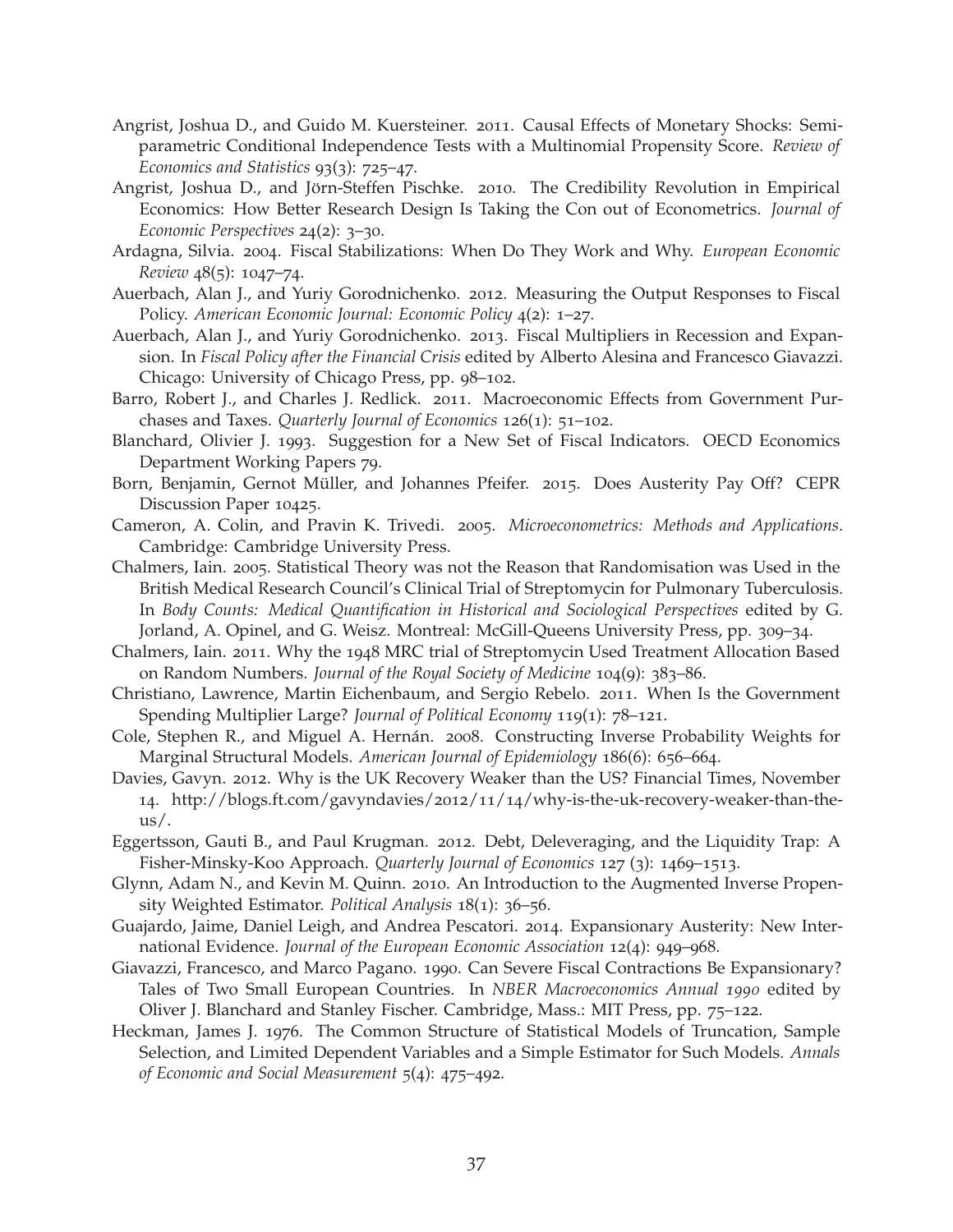- Hernández de Cos, Pablo, and Enrique Moral-Benito. 2013. Fiscal Consolidations and Economic Growth. *Fiscal Studies* 34(4): 491–515.
- Hirano, Keisuke, Guido W. Imbens, and Geert Ridder. 2003. Efficient Estimation of Average Treatment Effects Using the Estimated Propensity Score. *Econometrica* 71(4): 1161–89.
- Horvitz, Daniel G., and Donovan J. Thompson. 1952. A Generalization of Sampling without Replacement from a Finite Population. *Journal of the American Statistical Association* 47(260): 663–85.
- Imbens, Guido W. 2004. Nonparametric Estimation of Average Treatment Effects Under Exogeneity: A Review. *Review of Economics and Statistics* 86(1): 4–29.
- Jordà, Òscar. 2005. Estimation and Inference of Impulse Responses by Local Projections. *American Economic Review* 95(1): 161–182.
- Jordà, Òscar, Moritz Schularick, and Alan M. Taylor. 2013. When Credit Bites Back. *Journal of Money, Credit and Banking* 45(s2): 3–28.
- Jordà, Òscar, and Alan M. Taylor. 2011. Performance Evaluation of Zero Net-Investment Strategies. NBER Working Paper 17150.
- Kreif, Noémi, Richard Grieve, Rosalba Radice, and Jasjeet S. Sekhon. 2013. Regression-Adjusted Matching and Double-Robust Methods for Estimating Average Treatment Effects in Health Economic Evaluation. *Health Services and Outcomes Research Methodology* 13(2–4): 174–202.
- Leeper, Eric M. 1997. Narrative and VAR Approaches to Monetary Policy: Common Identification Problems. *Journal of Monetary Economics* 40(3): 641–57.
- Lunceford, Jared K., and Marie Davidian. 2004. Stratification and Weighting via the Propensity Score in Estimation of Causal Treatment Effects: A Comparative Study. *Statistics in Medicine* 23(19): 2937–60.
- Mertens, Karel, and Morten O. Ravn. 2013. The Dynamic Effects of Personal and Corporate Income Tax Changes in the United States. *American Economic Review* 103(4): 1212–47.
- Mertens, Karel, and Morten O. Ravn. 2014. A reconciliation of SVAR and narrative estimates of tax multipliers. *Journal of Monetary Economics* 68: S1–S19.
- Mill, John Stuart. 1836. On the Definition of Political Economy; and on the Method of Philosophical Investigation in that Science. *London and Westminster Review* 26(1): 1–29.
- Mountford, Andrew, and Harald Uhlig. 2009. What are the Effects of Fiscal Policy Shocks? *Journal of Applied Econometrics* 24(6): 960–92.
- Nakamura, Emi, and Jón Steinsson. 2014. Fiscal Stimulus in a Monetary Union: Evidence from US Regions. *American Economic Review* 104(3): 753–92.
- Owyang, Michael T., Valerie A. Ramey, and Sarah Zubairy. 2013. Are Government Spending Multipliers Greater during Periods of Slack? Evidence from Twentieth-Century Historical Data. *American Economic Review* 103(3): 129–134.
- Parker, Jonathan A. 2011. On Measuring the Effects of Fiscal Policy in Recessions. *Journal of Economic Literature* 49(3): 703–18.
- Perotti, Roberto. 1999. Fiscal Policy In Good Times And Bad. *Quarterly Journal of Economics* 114(4): 1399–1436.
- Perotti, Roberto. 2013. The Austerity Myth: Gain without Pain? In *Fiscal Policy after the Financial Crisis* edited by Alberto Alesina and Francesco Giavazzi. Chicago: University of Chicago Press, pp. 307–54.
- Posen, Adam. 2012. Why is their recovery better than ours? (Even though neither is good enough.) Speech at the National Institute of Economic and Social Research, London, 27 March. http://www.bankofengland.co.uk/publications/Documents/speeches/2012/speech560.pdf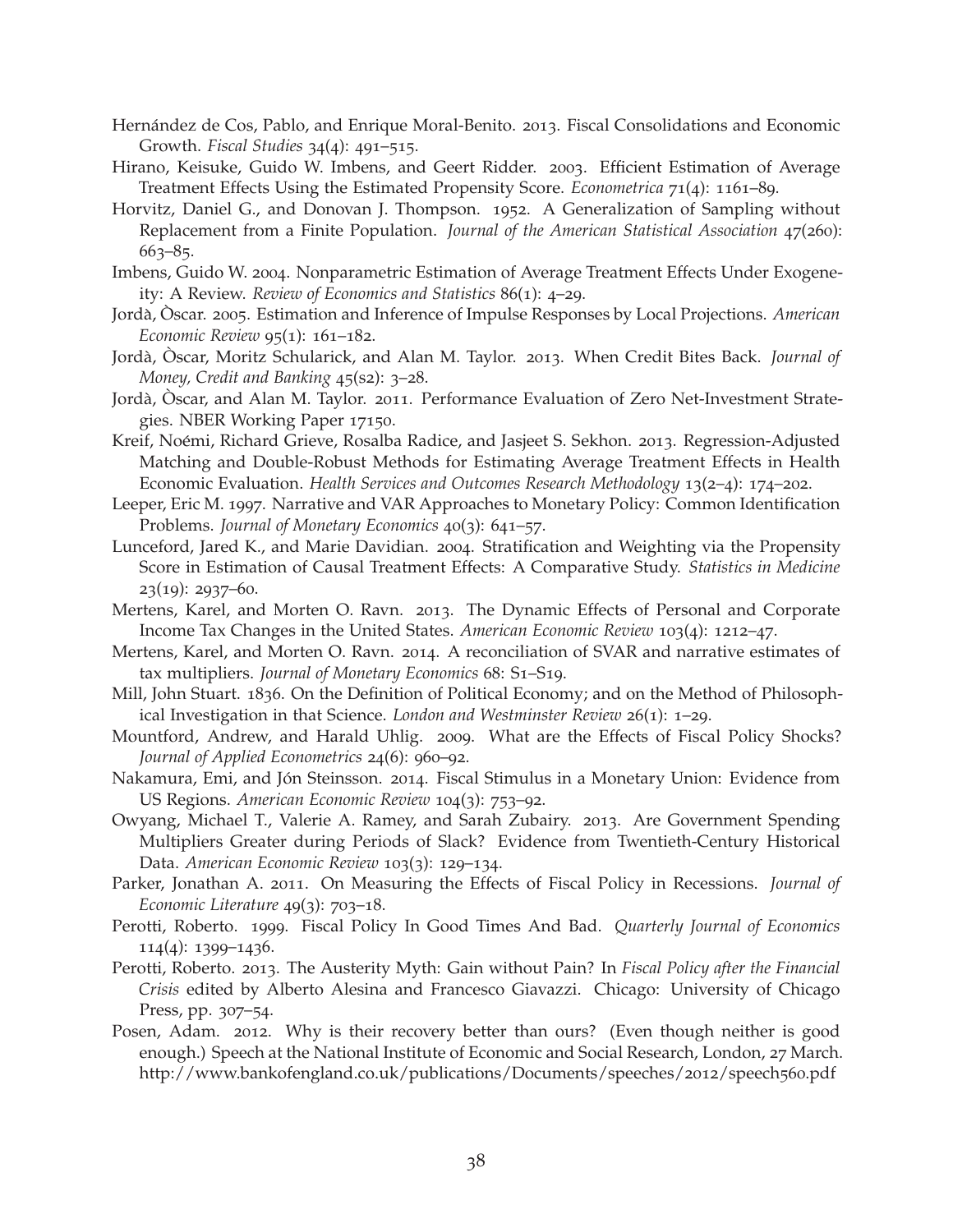- Ramey, Valerie A., and Matthew D. Shapiro. 1998. Costly Capital Reallocation and the Effects of Government Spending. *Carnegie-Rochester Conference Series on Public Policy* 48(1): 145–94.
- Rendahl, Pontus. 2012. Fiscal Policy in an Unemployment Crisis. Cambridge Working Papers in Economics 1211.
- Robins, James M., and Andrea Rotnitzky. 1995. Semiparametric Efficiency in Multivariate Regression Models. *Journal of the American Statistical Association* 90(429): 122–29.
- Robins, James M., Andrea Rotnitzky, and Lue Ping Zhao. 1994. Estimation of Regression Coefficients When Some Regressors are not Always Observed. *Journal of the American Statistical Association* 89(427): 846–66.
- Robins, James M., Andrea Rotnitzky, and Lue Ping Zhao. 1995. Analysis of Semiparametric Regression Models for Repeated Outcomes in the Presence of Missing Data. *Journal of the American Statistical Association* 90(429): 106–21.
- Robins, James M. 1999. Robust Estimation in Sequentially Ignorable Missing Data and Causal Inference Models. *Proceedings of the American Statistical Association Section on Bayesian Statistical Science*. Alexandria, Va.: American Statistical Association, pp. 6–10.
- Romer, Christina D., and David H. Romer. 1989. Does Monetary Policy Matter? A New Test in the Spirit of Friedman and Schwartz. In *NBER Macroeconomics Annual 1989* edited by Oliver J. Blanchard and Stanley Fischer. Cambridge, Mass.: MIT Press, pp. 121–70.
- Romer, Christina D., and David H. Romer. 1997. Identification and the Narrative Approach: A Reply to Leeper. *Journal of Monetary Economics* 40(3): 659–65.
- Rosenbaum, Paul R., and Donald B. Rubin. 1983. The Central Role of the Propensity Score in Observational Studies for Causal Effects. *Biometrika* 70(1): 41–55.
- Scharfstein, Daniel O., Andrea Rotnitzky, and James M. Robins. 1999. Adjusting for Nonignorable Drop-Out Using Semiparametric Nonresponse Models: Rejoinder. *Journal of the American Statistical Association* 94(448): 1135–46.
- Schularick, Moritz, and Alan M. Taylor. 2012. Fact-checking financial recessions: US-UK update. VoxEU, October 24. http://www.voxeu.org/article/fact-checking-financial-recessions-us-ukupdate.
- Stock, James H. and Mark W. Watson. 2012. Disentangling the Channels of the 2007–09 Recession. *Brookings Papers on Economic Activity* 1: 81–156.
- Wooldridge, Jeffrey M. 1997. Quasi-Likelihood Methods for Count Data. In *Handbook of Applied Econometrics*, vol. 2, edited by M. Hashem Pesaran and Peter Schmidt. Oxford: Blackwell, pp. 352–406.
- Wooldridge, Jeffrey M. 2007. Inverse Probability Weighted M-Estimation for General Missing Data Problems. *Journal of Econometrics* 141(2): 1281–1301.
- Wooldridge, Jeffrey M. 2010. *Econometric Analysis of Cross Section and Panel Data.* 2nd edition. Cambridge, Mass.: MIT Press.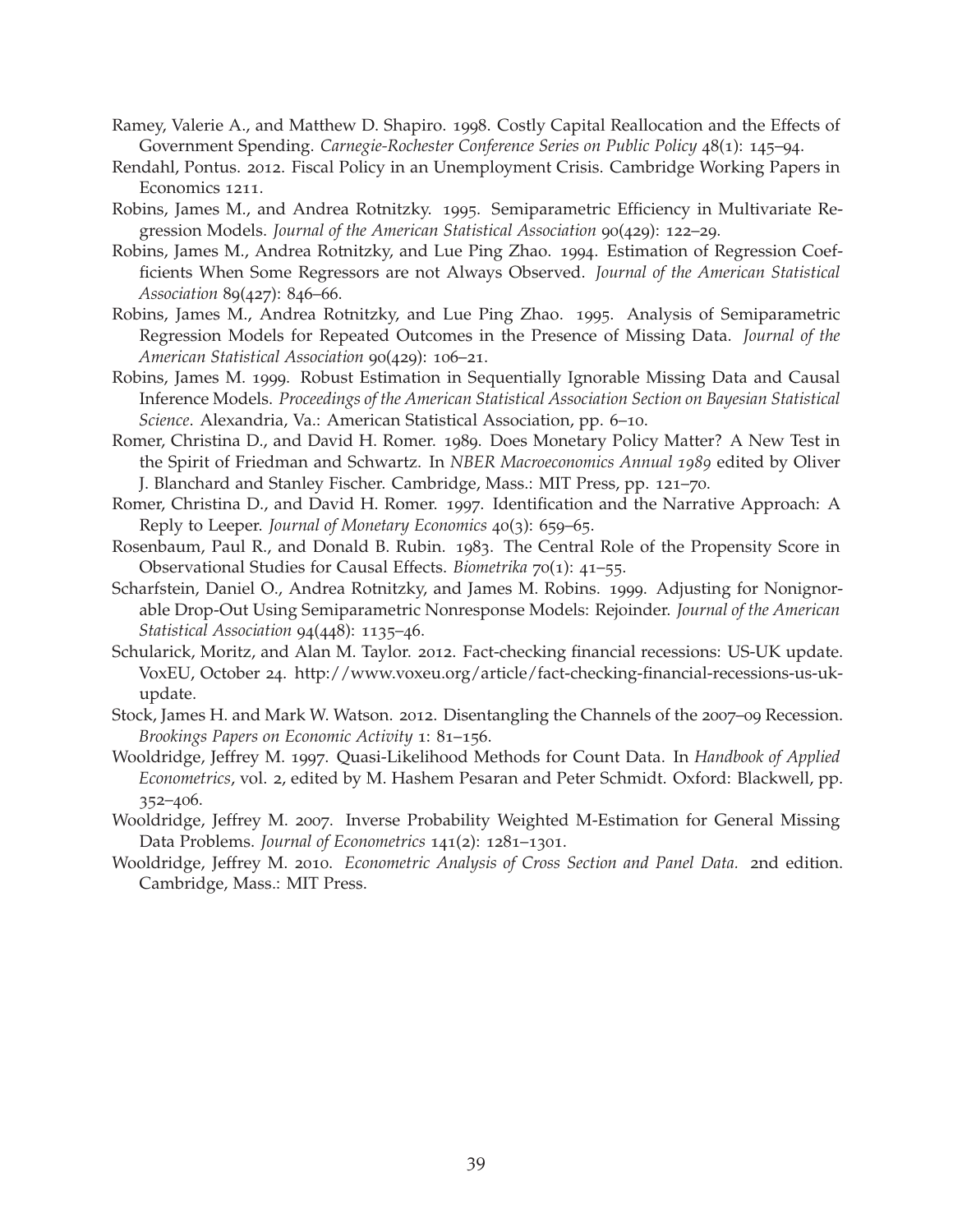# A. Appendix

# A.1. OLS with Country-Fixed Effects and Controlling for World Growth

This section reports estimates of the OLS specification (equation (1) when the model is extended to include the World real GDP growth rate (from the World Bank dataset) as a control to capture global time varying trends. The following Table A1 corresponds to Table 2 using this alternative specification.

|                                                                                               | $\left( 1\right)$     | (2)       | (3)     | (4)                  | (5)        | (6)        |  |  |  |  |
|-----------------------------------------------------------------------------------------------|-----------------------|-----------|---------|----------------------|------------|------------|--|--|--|--|
|                                                                                               | Year 1                | Year 2    | Year 3  | Year 4               | Year 5     | Sum        |  |  |  |  |
| (a) Uniform effect of d.CAPB changes                                                          |                       |           |         |                      |            |            |  |  |  |  |
| Fiscal multiplier, $y^C > 0$ , boom                                                           | $0.21***$             | $0.25***$ | 0.06    | $-0.18*$             | $-0.26*$   | $-0.07$    |  |  |  |  |
|                                                                                               | (0.07)                | (0.07)    | (0.05)  | (0.10)               | (0.14)     | (0.24)     |  |  |  |  |
| Observations                                                                                  | 222                   | 205       | 192     | 180                  | 175        | 175        |  |  |  |  |
| Fiscal multiplier, $y^C \leq 0$ , slump                                                       | $-0.03$               | $-0.06$   | $-0.17$ | $-0.23$ <sup>*</sup> | $-0.41***$ | $-0.97**$  |  |  |  |  |
|                                                                                               | (0.03)                | (0.06)    | (0.10)  | (0.12)               | (0.17)     | (0.37)     |  |  |  |  |
| Observations                                                                                  | 235                   | 235       | 231     | 226                  | 214        | 214        |  |  |  |  |
| (b) Separate effects of d.CAPB for Large ( $> 1.5\%$ ) and Small ( $\leq 1.5\%$ ) changes     |                       |           |         |                      |            |            |  |  |  |  |
| Fiscal multiplier,                                                                            | $0.23$ <sup>***</sup> | $0.25***$ | 0.07    | $-0.17$              | $-0.22$    | 0.08       |  |  |  |  |
| large change in CAPB, $y^C > 0$ , boom                                                        | (0.08)                | (0.08)    | (0.06)  | (0.10)               | (0.14)     | (0.27)     |  |  |  |  |
| Fiscal multiplier,                                                                            | 0.04                  | 0.19      | $-0.02$ | $-0.35$              | $-0.68$    | $-1.68$    |  |  |  |  |
| small change in CAPB, $y^C > 0$ , boom                                                        | (0.12)                | (0.33)    | (0.40)  | (0.37)               | (0.39)     | (1.11)     |  |  |  |  |
| Observations                                                                                  | 222                   | 205       | 192     | 180                  | 175        | 175        |  |  |  |  |
| Fiscal multiplier,                                                                            | $-0.03$               | $-0.05$   | $-0.18$ | $-0.30*$             | $-0.52***$ | $-1.16$ ** |  |  |  |  |
| large change in CAPB, $y^C \le 0$ , slump                                                     | (0.04)                | (0.08)    | (0.12)  | (0.16)               | (0.22)     | (0.53)     |  |  |  |  |
| Fiscal multiplier,                                                                            | $-0.05$               | $-0.15$   | $-0.10$ | 0.13                 | 0.16       | 0.03       |  |  |  |  |
| small change in CAPB, $y^C \le 0$ , slump                                                     | (0.12)                | (0.21)    | (0.23)  | (0.32)               | (0.49)     | (1.09)     |  |  |  |  |
| Observations                                                                                  | 235                   | 235       | 231     | 226                  | 214        | 214        |  |  |  |  |
| Material Champton of Company (alternative delivery control<br>المحمد والمستحدث المدارك والمسا |                       |           |         |                      |            |            |  |  |  |  |

Table A1. Fiscal multiplier, d.CAPB, OLS estimate, booms v. slumps Log real GDP (relative to Year  $0, \times 100$ )

*Notes:* Standard errors (clustered by country) in parentheses. ∗∗/ ∗ indicates *p* < 0.01/0.05/0.10 respectively. Additional controls: cyclical component of *y*, 2 lags of change in *y*, country fixed effects; and also growth rate of world real GDP (World Bank).  $y^C$  is the cyclical component of log *y* (log real GDP), from HP filter with  $\lambda = 100$ .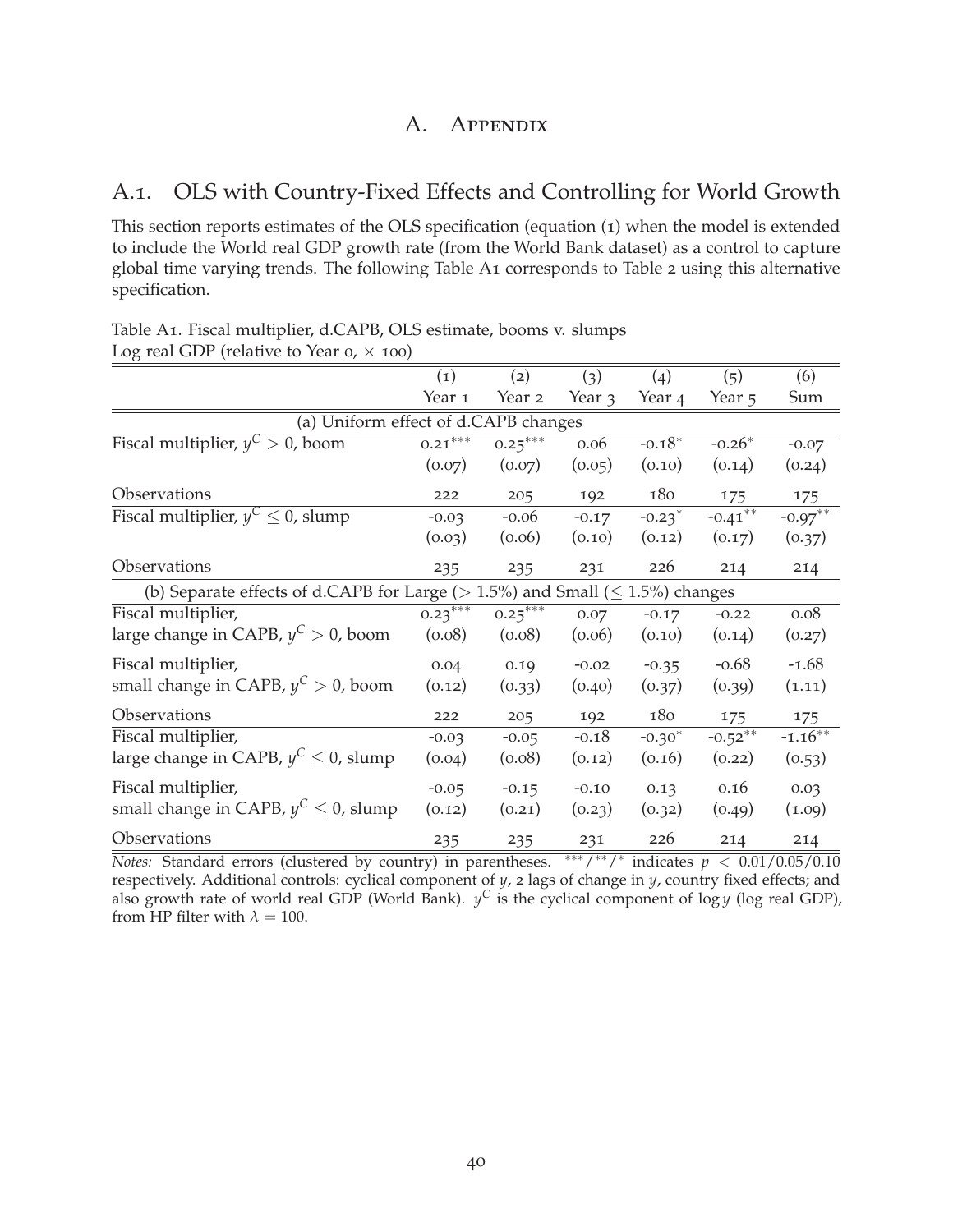# A.2. IV with Country-Fixed Effects and Controlling for World Growth

The following Table A2 corresponds to Tables 4 when we add the World real GDP growth rate (from the World Bank dataset) as a control to capture global time varying trends.

| Log real GDP (relative to rear $0, \times 100$ ) |                    |            |            |                       |            |            |  |  |  |  |
|--------------------------------------------------|--------------------|------------|------------|-----------------------|------------|------------|--|--|--|--|
|                                                  | $\left( 1 \right)$ | (2)        | (3)        | $\left( 4 \right)$    | (5)        | (6)        |  |  |  |  |
|                                                  | Year 1             | Year 2     | Year 3     | Year 4                | Year 5     | Sum        |  |  |  |  |
| Fiscal multiplier, $y^C > 0$ , boom              | $-0.32$            | $-0.33$    | $-0.14$    | $-0.54$               | $-0.67$    | $-1.18$    |  |  |  |  |
|                                                  | (0.32)             | (0.52)     | (0.51)     | (0.45)                | (0.45)     | (1.54)     |  |  |  |  |
| <i><b>Observations</b></i>                       | 222                | 205        | 192        | 180                   | 175        | 175        |  |  |  |  |
| Fiscal multiplier, $y^C \le 0$ , slump           | $-0.24$            | $-0.76***$ | $-0.95***$ | $-0.79$ <sup>**</sup> | $-0.94***$ | $-3.38***$ |  |  |  |  |
|                                                  | (0.15)             | (0.24)     | (0.31)     | (0.32)                | (0.42)     | (1.10)     |  |  |  |  |
| Observations                                     | 235                | 235        | 231        | 226                   | 214        | 214        |  |  |  |  |

Table A2. Fiscal multiplier, d.CAPB, IV estimate (binary), booms v. slumps  $\Omega$  CDP (relative to Ye

*Notes:* Standard errors (clustered by country) in parentheses. ∗∗∗/ ∗∗/ ∗ indicates *p* < 0.01/0.05/0.10 respectively. Additional controls: cyclical component of *y*, 2 lags of change in *y*, country fixed effects; and also growth rate of world real GDP (World Bank). *y <sup>C</sup>* is the cyclical component of log *y* (log real GDP), from HP filter with  $\lambda = 100$ . d.CAPB instrumented by IMF fiscal action variable in binary 0-1 form (treatment).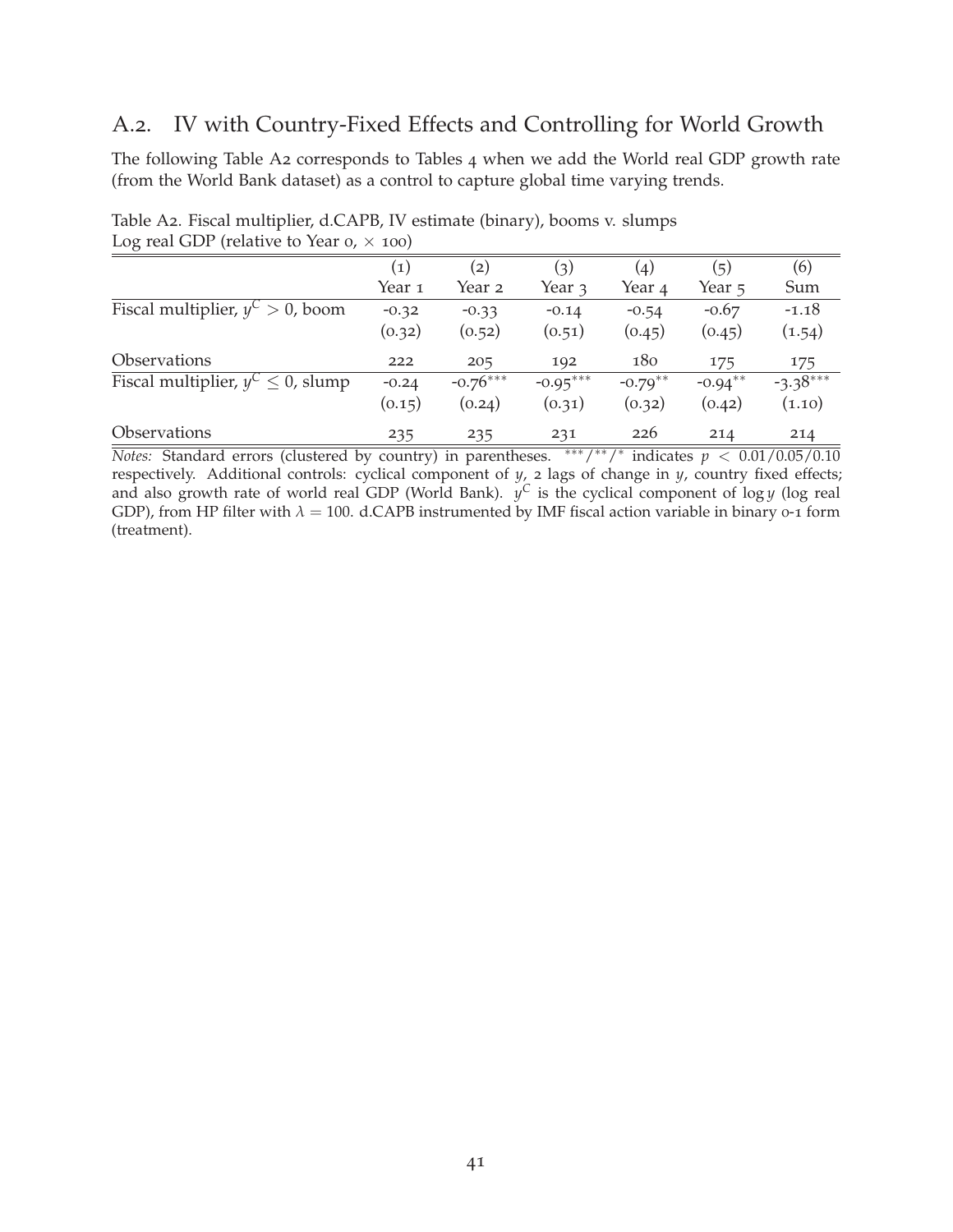## A.3. Robustness

As discussed in the text, we explored the sensitivity of our results to different model specifications. These findings are shown in Table A3. In each case we show the impacts that these model changes have on the estimated 5-year summed estimate of the response of output to the fiscal treatment in the two output level bins. We also report the predictive ability test for the first stage in each case based on the area under the curve (AUC) statistic and its standard error.

In the main text we adopted a baseline specification of a pooled probit with country-fixed effects in the first-stage binary treatment regression. In column 1 we add the year-0 World real GDP growth rate (from the World Bank dataset) as a control to capture global time varying trends in both stages. In column 2 we show the first-stage using a pooled logit estimator with country-fixed effects. In column 3 we extend the estimator in column 3 and add the year-0 World real GDP growth rate (from the World Bank dataset) as a control to capture global time varying trends in both stages. Columns 4 and 5 report the results for the baseline probit model in the main text when probability weights are truncated to [0.1,0.9] and [0.2,0.8].

The message from these checks is that our results are not sensitive to the particular choice of first-stage model used to generate the propensity score. In the boom bin, effects are always small and statistically insignificant. In the slump bin the effects are negative and significant.

| Sum<br>GDP<br>real<br>log<br>of  | impacts,          | years<br>$\mathbf{1}$ | to $5$      | (all relative to Year | 100)<br>$\times$<br>$\overline{O}$ , |
|----------------------------------|-------------------|-----------------------|-------------|-----------------------|--------------------------------------|
|                                  | $\left( 1\right)$ | (2)                   | (3)         | $\left( 4\right)$     | (5)                                  |
| Estimator                        | probit CFE        | logit                 | logit CFE   | probit CFE            | probit CFE                           |
|                                  | + world GDP       | <b>CFE</b>            | + world GDP | $p \in [0.1, 0.9]$    | $p \in [0.2, 0.8]$                   |
| Fiscal ATE, $y^C > 0$ , boom     | $-1.81$           | $-1.74$               | $-1.72$     | $-1.82$               | $-1.78$                              |
|                                  | (1.85)            | (1.84)                | (1.86)      | (1.90)                | (1.93)                               |
| Fiscal ATE, $y^C \leq 0$ , slump | $-3.46**$         | $-4.00**$             | $-3.88**$   | $-3.58**$             | $-3.58**$                            |
|                                  | (1.50)            | (1.40)                | (1.41)      | (1.50)                | (1.48)                               |
| First-stage, AUC                 | 0.88              | 0.85                  | 0.85        | 0.87                  | 0.86                                 |
|                                  | (0.02)            | (0.02)                | (0.02)      | (0.02)                | (0.02)                               |
| Observations                     | 389               | 389                   | 389         | 389                   | 389                                  |

Table A3. ATE of fiscal consolidation, AIPW estimates, booms v. slumps, various propensity score models and truncations

*Notes:* Standard errors (clustered by country) in parentheses. ∗∗∗/ ∗∗/ ∗ indicates *p* < 0.01/0.05/0.10 respectively. Additional controls: cyclical component of *y*, 2 lags of change in *y*, country fixed effects. *y C* is the cyclical component of log *y* (log real GDP), from HP filter with  $\lambda = 100$ . AUC is the area under the Correct Classification Frontier (null =  $\frac{1}{2}$ ); see text. First-stage p-score models for the fiscal treatment are: – Column 1: As in Table 10, but including the year-0 World real GDP growth rate (from the World Bank dataset) as a control to capture global time varying trends.

– Column 2: As in Table 10, but pooled logit estimator.

– Column 3: As 2, but including the year-0 World real GDP growth rate (from the World Bank dataset) as a control to capture global time varying trends.

– Column 4: As in Table 10, pooled probit, but probability weights truncated to [0.1,0.9].

– Column 5: As in Table 10, pooled probit, but probability weights truncated to [0.2,0.8].